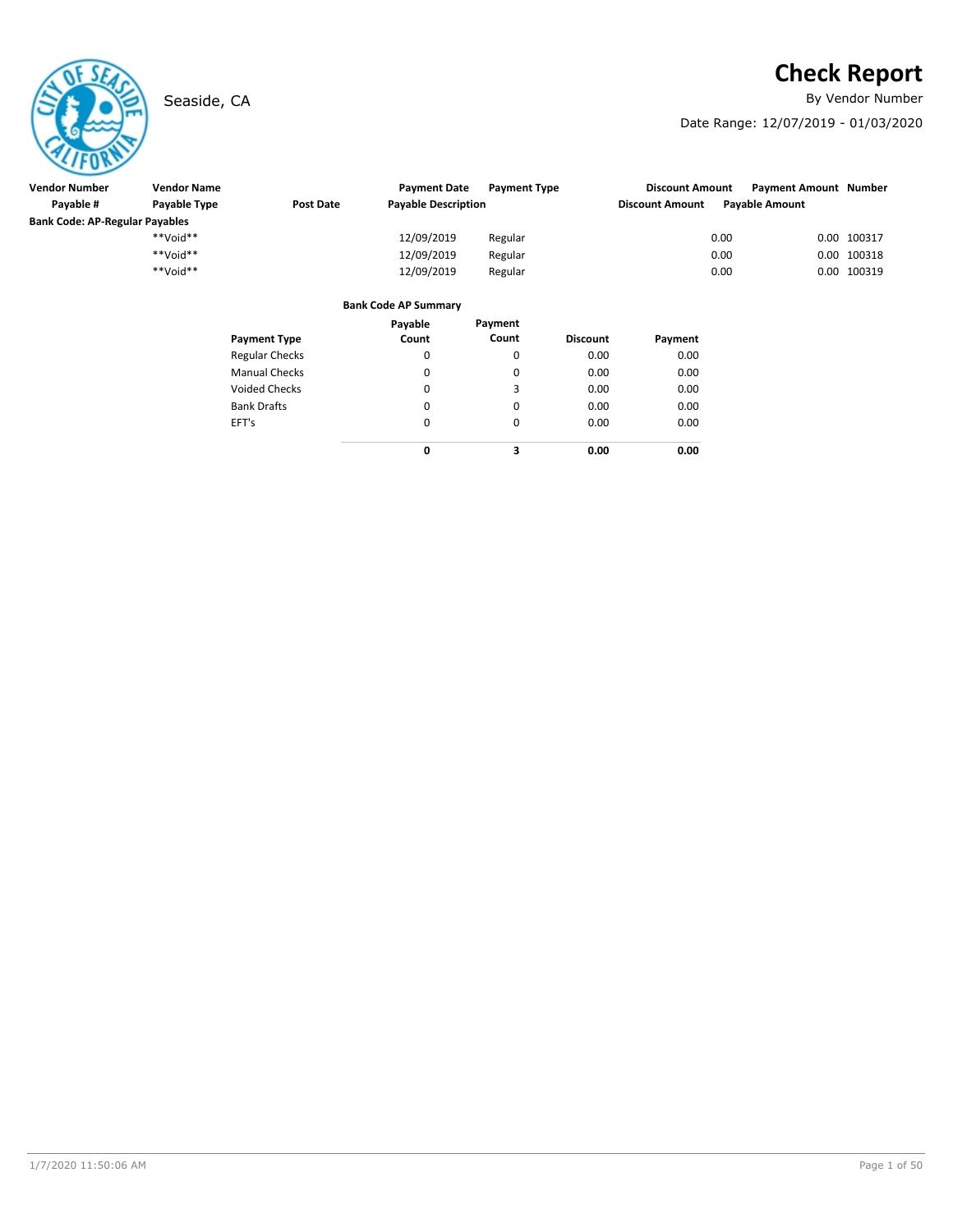| <b>Vendor Number</b><br><b>Vendor Name</b> |              | <b>Payment Date</b> | <b>Payment Type</b>                 | <b>Payment Amount Number</b><br><b>Discount Amount</b> |                        |                       |  |            |
|--------------------------------------------|--------------|---------------------|-------------------------------------|--------------------------------------------------------|------------------------|-----------------------|--|------------|
| Payable #                                  | Payable Type | Post Date           | <b>Payable Description</b>          |                                                        | <b>Discount Amount</b> | <b>Payable Amount</b> |  |            |
| <b>Bank Code: PY-Payroll Payables</b>      |              |                     |                                     |                                                        |                        |                       |  |            |
|                                            | **Void**     |                     | 12/18/2019                          | Regular                                                |                        | 0.00                  |  | 0.00 19018 |
|                                            | **Void**     |                     | 12/18/2019                          | Regular                                                |                        | 0.00                  |  | 0.00 19019 |
|                                            | **Void**     |                     | 12/18/2019                          | Regular                                                |                        | 0.00                  |  | 0.00 19020 |
|                                            | **Void**     |                     | 12/18/2019                          | Regular                                                |                        | 0.00                  |  | 0.00 19021 |
|                                            | **Void**     |                     | 12/18/2019                          | Regular                                                |                        | 0.00                  |  | 0.00 19022 |
|                                            |              |                     |                                     |                                                        |                        |                       |  |            |
|                                            |              |                     | Branda Brand an BM Brown and a more |                                                        |                        |                       |  |            |

|                       | Payable | Payment  |                 |         |
|-----------------------|---------|----------|-----------------|---------|
| <b>Payment Type</b>   | Count   | Count    | <b>Discount</b> | Payment |
| <b>Regular Checks</b> | 0       | 0        | 0.00            | 0.00    |
| <b>Manual Checks</b>  | 0       | 0        | 0.00            | 0.00    |
| <b>Voided Checks</b>  | 0       | 5        | 0.00            | 0.00    |
| <b>Bank Drafts</b>    | 0       | $\Omega$ | 0.00            | 0.00    |
| EFT's                 | 0       | 0        | 0.00            | 0.00    |
|                       | 0       | 5        | 0.00            | 0.00    |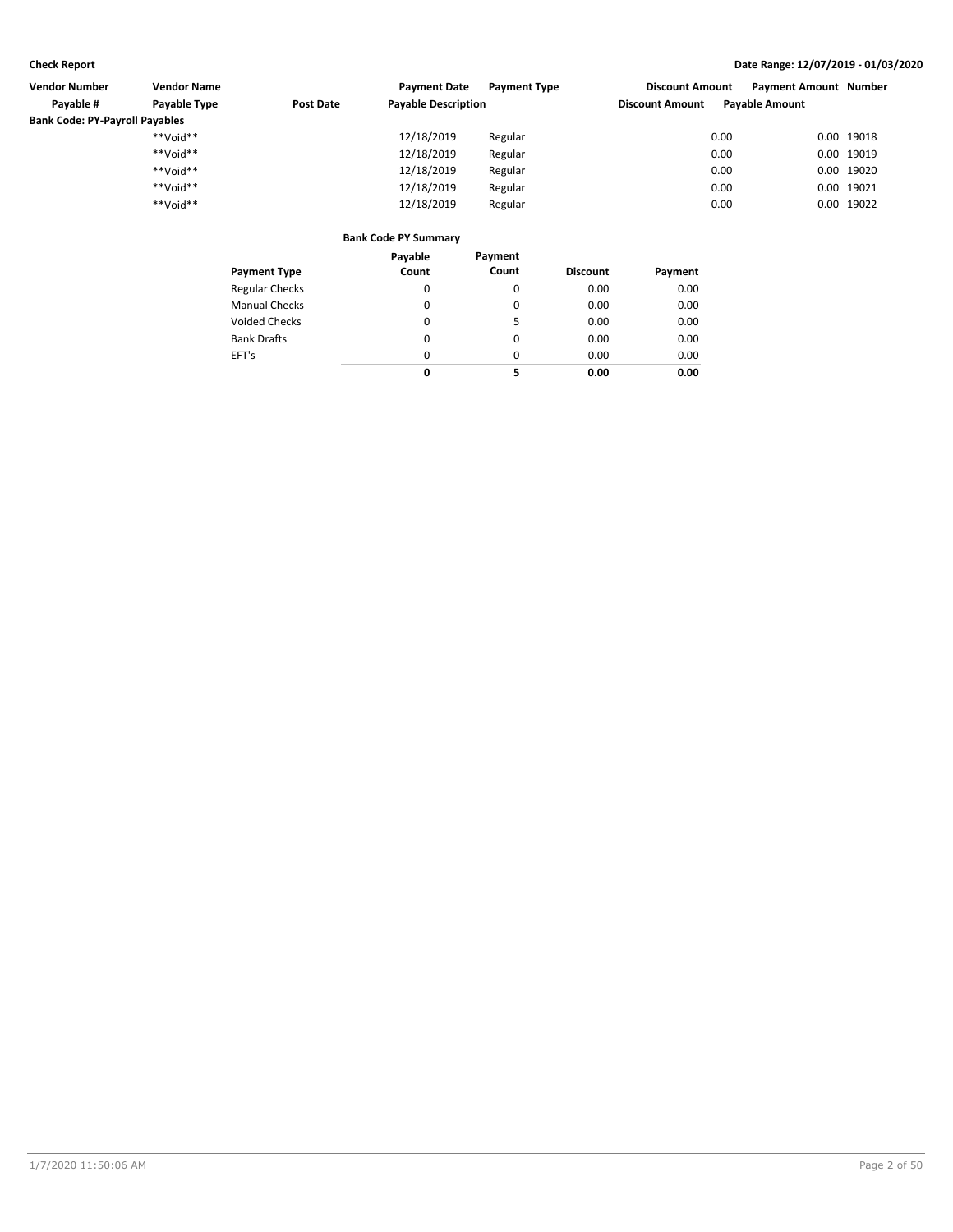| <b>Vendor Number</b><br>Payable #     | <b>Vendor Name</b><br>Payable Type  | <b>Post Date</b> | <b>Payment Date</b><br><b>Payable Description</b> | <b>Payment Type</b>                      | <b>Discount Amount</b><br><b>Discount Amount</b> |      | Payment Amount Number<br><b>Payable Amount</b> |               |
|---------------------------------------|-------------------------------------|------------------|---------------------------------------------------|------------------------------------------|--------------------------------------------------|------|------------------------------------------------|---------------|
| <b>Bank Code: AP-Regular Payables</b> |                                     |                  |                                                   |                                          |                                                  |      |                                                |               |
| 0016                                  | UNITED RENTALS (NORTH AMERICA) INC. |                  | 12/20/2019                                        | Regular                                  |                                                  | 0.00 |                                                | 904.59 100514 |
| 176590117-001                         | Invoice                             | 12/20/2019       |                                                   | (1) PUMP, HYDRAULIC, (12) SHORING FLUID  | 0.00                                             |      | 904.59                                         |               |
| 0022                                  | ED HERD & ROD HERD                  |                  | 12/13/2019                                        | Regular                                  |                                                  | 0.00 | 3,045.00 100381                                |               |
| 7362                                  | Invoice                             | 12/13/2019       |                                                   | FENCE REPAIRS AT 4512 JOE LLOYD WAY      | 0.00                                             |      | 745.00                                         |               |
| 7404                                  | Invoice                             | 12/13/2019       | FENCE/GATE WORK AT CUTINO PARK                    |                                          | 0.00                                             |      | 2,300.00                                       |               |
| 0046                                  | ACCESS MONTEREY PENINSULA INC.      |                  | 12/13/2019                                        | Regular                                  |                                                  | 0.00 | 11,163.96 100353                               |               |
| 3326                                  | Invoice                             | 12/13/2019       |                                                   | JUL-SEP 2019 AT&T/COMCAST PEG FEES       | 0.00                                             |      | 11,163.96                                      |               |
| 0126                                  | AMERICAN LOCK & KEY                 |                  | 12/13/2019                                        | Regular                                  |                                                  | 0.00 |                                                | 10.93 100356  |
| 63995                                 | Invoice                             | 12/13/2019       |                                                   | (4) 929 YELLOW KEYS FOR WATER DEPT       | 0.00                                             |      | 10.93                                          |               |
| 0137                                  | AMERICAN WATER WORKS ASSN           |                  | 12/20/2019                                        | Regular                                  |                                                  | 0.00 |                                                | 286.00 100447 |
| 7001747608                            | Invoice                             | 12/20/2019       |                                                   | MEMBERSHIP RENEWAL - S. OTTMAR 3/1/20    | 0.00                                             |      | 286.00                                         |               |
| 0144                                  | MOLINARI SUPPLY, INC.               |                  | 12/13/2019                                        | Regular                                  |                                                  | 0.00 |                                                | 367.13 100408 |
| 0144773                               | Invoice                             | 12/13/2019       | (1 CASE) 2ML BLK LINER 100/CS                     |                                          | 0.00                                             |      | 52.39                                          |               |
| 0144965                               | Invoice                             | 12/13/2019       | (1 CASE) 2ML BLK LINER 100/CS                     |                                          | 0.00                                             |      | 52.39                                          |               |
| 0145050                               | Invoice                             | 12/13/2019       | (1 CASE) 2ML BLK LINER 100/CS                     |                                          | 0.00                                             |      | 52.39                                          |               |
| 0145302                               | Invoice                             | 12/13/2019       |                                                   | GLOVES, BLK LINERS, MUTT MITT SINGLES    | 0.00                                             |      | 165.66                                         |               |
| 0145492                               | Invoice                             | 12/13/2019       | (1 CASE) LIQUID SUDS DETERGENT                    |                                          | 0.00                                             |      | 44.30                                          |               |
| 0144                                  | MOLINARI SUPPLY, INC.               |                  | 01/03/2020                                        | Regular                                  |                                                  | 0.00 |                                                | 85.76 100549  |
| 0145763                               | Invoice                             | 01/03/2020       |                                                   | FIRE DEPT - (2 CASES) PAPER TOWELS WHITE | 0.00                                             |      | 85.76                                          |               |
| 0213                                  | LANGUAGE LINE SERVICES              |                  | 12/20/2019                                        | Regular                                  |                                                  | 0.00 |                                                | 8.33 100486   |
| 4690913                               | Invoice                             | 12/20/2019       |                                                   | NOV 2019 - OVER-THE-PHONE INTERPRETAT    | 0.00                                             |      | 8.33                                           |               |
| 0216                                  | AT&T                                |                  | 12/20/2019                                        | Regular                                  |                                                  | 0.00 | 2,928.35 100449                                |               |
| 000014005268                          | Invoice                             | 12/20/2019       |                                                   | BAN 9391059527; 11/7/2019 - 12/6/2019    | 0.00                                             |      | 214.59                                         |               |
| 11/12/19-12/11/19 Invoice             |                                     | 12/20/2019       |                                                   | BAN #9391059322; 11/12/2019-12/11/2019   | 0.00                                             |      | 2,713.76                                       |               |
| 0231                                  | <b>AUTOMOTIVE PAINT SUPPLY</b>      |                  | 12/13/2019                                        | Regular                                  |                                                  | 0.00 |                                                | 16.33 100360  |
| 174622                                | Invoice                             | 12/13/2019       |                                                   | GAL. LACQUER THINNER / CUST NO. 034      | 0.00                                             |      | 16.33                                          |               |
| 0231                                  | <b>AUTOMOTIVE PAINT SUPPLY</b>      |                  | 12/20/2019                                        | Regular                                  |                                                  | 0.00 |                                                | 33.05 100451  |
| 174672                                | Invoice                             | 12/20/2019       |                                                   | PAINT SUPPLIES FOR GRAFFITI AT CUTINO P  | 0.00                                             |      | 33.05                                          |               |
| 0501                                  | CALIFORNIA-AMERICAN WATER           |                  | 12/09/2019                                        | Regular                                  |                                                  | 0.00 | 20,235.58 100300                               |               |
| $10/19/19 - 11/25/1$ Invoice          |                                     | 12/06/2019       | 10/19/19-11/25/19 MISC ACCTS                      |                                          | 0.00                                             |      | 20,235.58                                      |               |

|                       | Payable | Payment  |                 |           |
|-----------------------|---------|----------|-----------------|-----------|
| <b>Payment Type</b>   | Count   | Count    | <b>Discount</b> | Payment   |
| <b>Regular Checks</b> | 18      | 12       | 0.00            | 39,085.01 |
| <b>Manual Checks</b>  | 0       | 0        | 0.00            | 0.00      |
| <b>Voided Checks</b>  | 0       | $\Omega$ | 0.00            | 0.00      |
| <b>Bank Drafts</b>    | 0       | 0        | 0.00            | 0.00      |
| EFT's                 | 18      |          | 0.88            | 39,089:09 |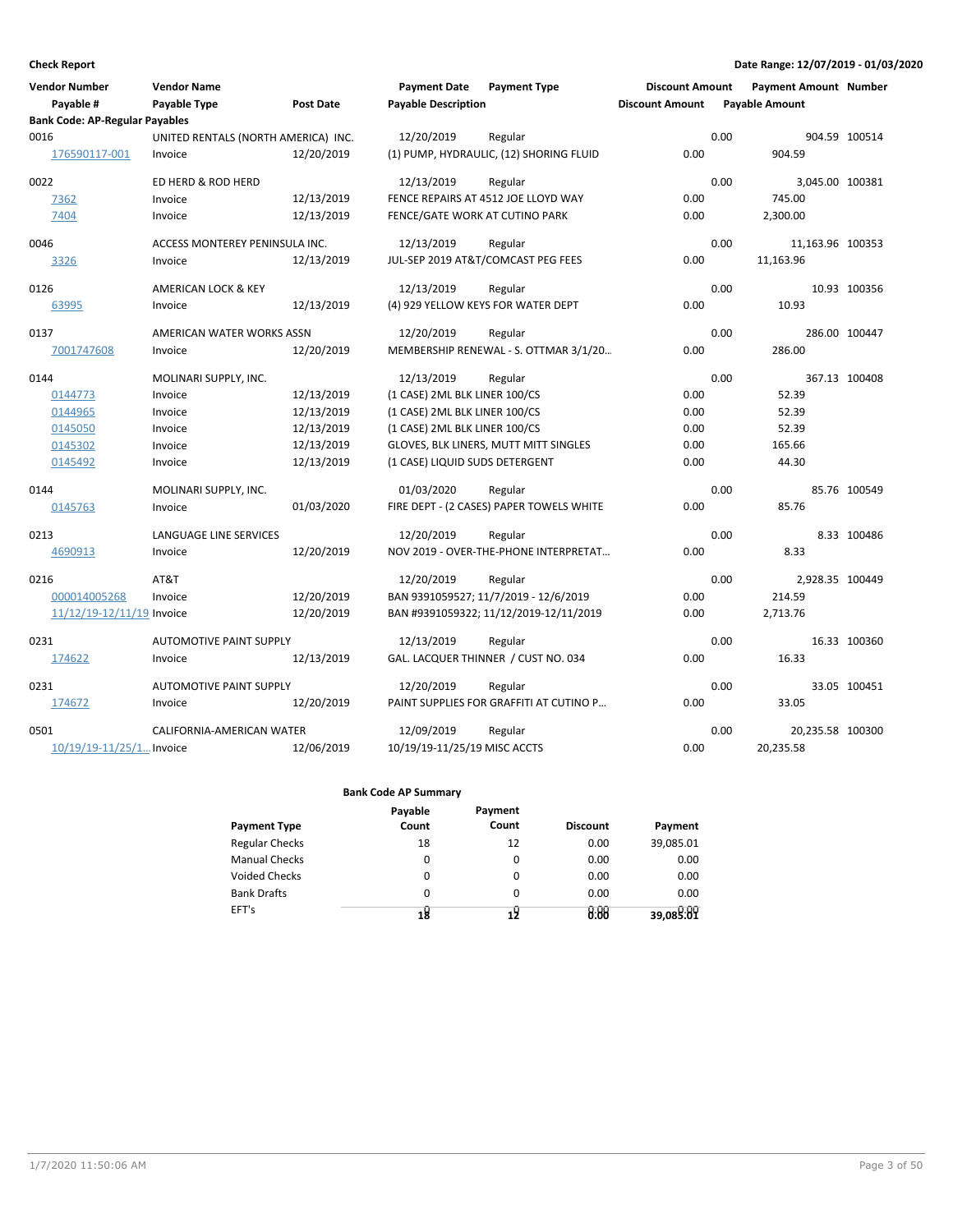| <b>Vendor Number</b>                  | <b>Vendor Name</b>          |                  | <b>Payment Date</b>           | <b>Payment Type</b> | <b>Discount Amount</b> |      | <b>Payment Amount Number</b> |                    |
|---------------------------------------|-----------------------------|------------------|-------------------------------|---------------------|------------------------|------|------------------------------|--------------------|
| Payable #                             | Payable Type                | <b>Post Date</b> | <b>Payable Description</b>    |                     | <b>Discount Amount</b> |      | <b>Payable Amount</b>        |                    |
| <b>Bank Code: PY-Payroll Payables</b> |                             |                  |                               |                     |                        |      |                              |                    |
| 0530                                  | CA. STATE DISBURSEMENT UNIT |                  | 12/19/2019                    | <b>Bank Draft</b>   |                        | 0.00 |                              | 64.81 G6CYHCA6657  |
| <b>INV0003962</b>                     | Invoice                     | 12/19/2019       | PARTICIPANT ID: 0470000090230 |                     | 0.00                   |      | 64.81                        |                    |
| 0530                                  | CA. STATE DISBURSEMENT UNIT |                  | 12/19/2019                    | <b>Bank Draft</b>   |                        | 0.00 |                              | 23.08 G6CYHCA6657  |
| <b>INV0003964</b>                     | Invoice                     | 12/19/2019       | CASE NO: 200000001987788      |                     | 0.00                   |      | 23.08                        |                    |
| 0530                                  | CA. STATE DISBURSEMENT UNIT |                  | 12/19/2019                    | <b>Bank Draft</b>   |                        | 0.00 |                              | 461.53 G6CYHCA6657 |
| INV0003961                            | Invoice                     | 12/19/2019       | CASE NO.: 200000001549267     |                     | 0.00                   |      | 461.53                       |                    |
| 0530                                  | CA. STATE DISBURSEMENT UNIT |                  | 12/19/2019                    | <b>Bank Draft</b>   |                        | 0.00 |                              | 142.61 G6CYHCA6657 |
| <b>INV0003960</b>                     | Invoice                     | 12/19/2019       | CASE NO: 200000000125769      |                     | 0.00                   |      | 142.61                       |                    |
| 0530                                  | CA. STATE DISBURSEMENT UNIT |                  | 12/19/2019                    | <b>Bank Draft</b>   |                        | 0.00 |                              | 299.07 G6CYHCA6657 |
| <b>INV0003958</b>                     | Invoice                     | 12/19/2019       | CASE NO.: 0530033626-01       |                     | 0.00                   |      | 299.07                       |                    |
| 0530                                  | CA. STATE DISBURSEMENT UNIT |                  | 12/19/2019                    | <b>Bank Draft</b>   |                        | 0.00 | 6.87                         | G6CYHCA6657        |
| INV0003959                            | Invoice                     | 12/19/2019       | CASE NO.: 200000001441634     |                     | 0.00                   |      | 6.87                         |                    |
| 0530                                  | CA. STATE DISBURSEMENT UNIT |                  | 12/19/2019                    | <b>Bank Draft</b>   |                        | 0.00 |                              | 603.69 G6CYHCA6657 |
| <b>INV0003963</b>                     | Invoice                     | 12/19/2019       | CASE NO: 200000001987788      |                     | 0.00                   |      | 603.69                       |                    |

|                       | Payable | Payment |                 |                           |
|-----------------------|---------|---------|-----------------|---------------------------|
| <b>Payment Type</b>   | Count   | Count   | <b>Discount</b> | Payment                   |
| <b>Regular Checks</b> | 0       | 0       | 0.00            | 0.00                      |
| <b>Manual Checks</b>  | 0       |         | 0.00            | 0.00                      |
| <b>Voided Checks</b>  | 0       | 0       | 0.00            | 0.00                      |
| <b>Bank Drafts</b>    |         |         | 0.00            | 1,601.66                  |
| EFT's                 |         |         | 0.00            | $1,60$ <sup>1</sup> $.66$ |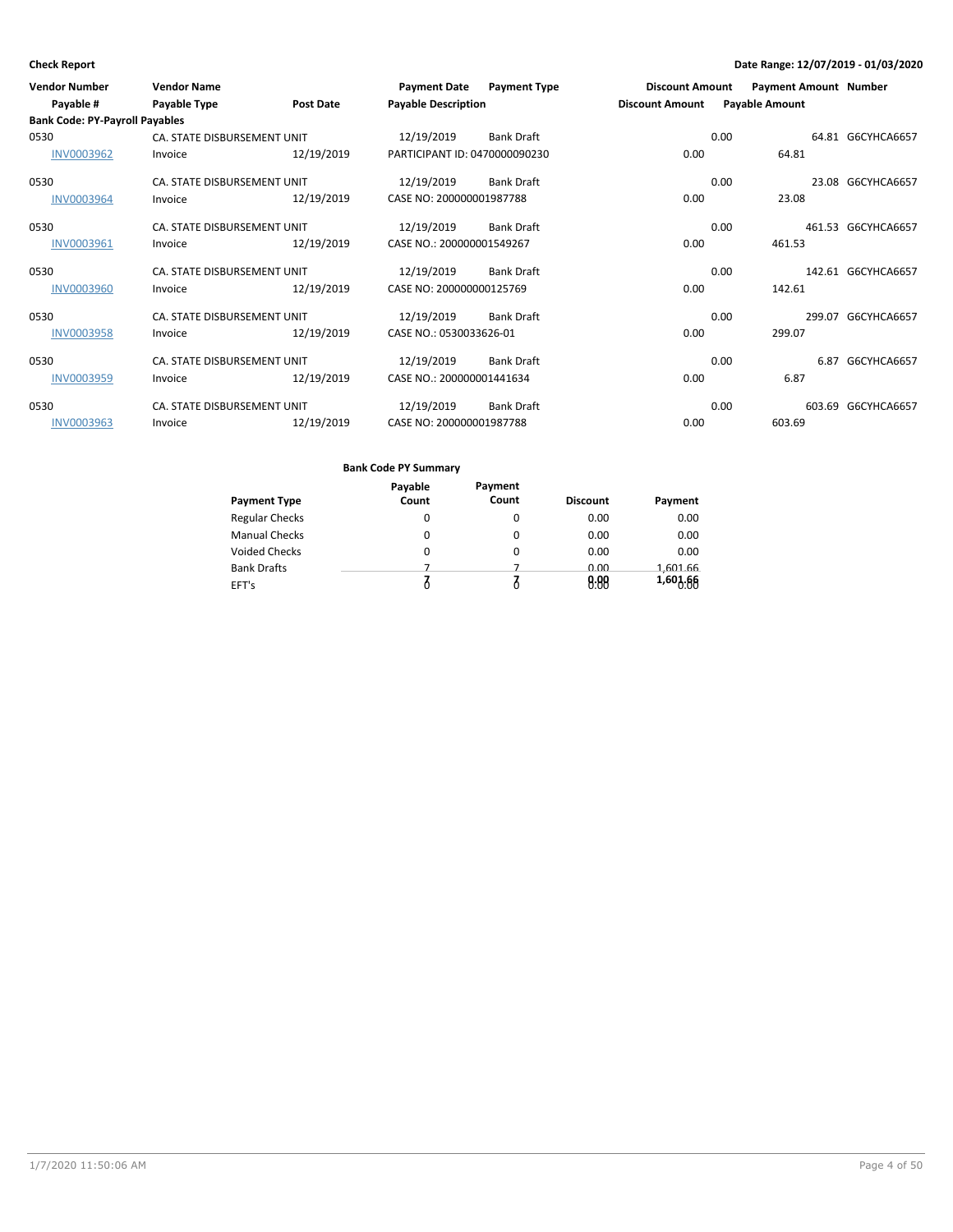| <b>Vendor Number</b><br>Payable #<br><b>Bank Code: AP-Regular Payables</b> | <b>Vendor Name</b><br>Payable Type         | Post Date  | <b>Payment Date</b><br><b>Payable Description</b> | <b>Payment Type</b>                                  | <b>Discount Amount</b><br><b>Discount Amount</b> |      | <b>Payment Amount Number</b><br><b>Payable Amount</b> |               |
|----------------------------------------------------------------------------|--------------------------------------------|------------|---------------------------------------------------|------------------------------------------------------|--------------------------------------------------|------|-------------------------------------------------------|---------------|
| 0759                                                                       | MONTEREY CO. WEEKLY CLASSIFIEDS            |            | 12/09/2019                                        | Regular                                              |                                                  | 0.00 |                                                       | 190.05 100328 |
| 556-111297-00002 Invoice                                                   |                                            | 12/06/2019 |                                                   | LEGAL NOTICE - SMALL WIRELESS FACILITIES             | 0.00                                             |      | 54.30                                                 |               |
| 559-111297-00002 Invoice                                                   |                                            | 12/06/2019 |                                                   | NOTICE OF PUBLIC HEARING - HOUSING EL                | 0.00                                             |      | 135.75                                                |               |
|                                                                            |                                            |            |                                                   |                                                      |                                                  |      |                                                       |               |
| 0759                                                                       | MONTEREY CO. WEEKLY CLASSIFIEDS            |            | 01/03/2020                                        | Regular                                              |                                                  | 0.00 | 2,508.18 100551                                       |               |
| 13-011618-00000                                                            | Invoice                                    | 01/03/2020 |                                                   | INVITE TO BID - SEASIDE SANITATION DIST 1            | 0.00                                             |      | 2,205.00                                              |               |
| 557-111297-00002 Invoice                                                   |                                            | 01/03/2020 |                                                   | PUBLIC HEARING NOTICE - HOUSING ELEME                | 0.00                                             |      | 151.59                                                |               |
| 558-111297-00002 Invoice                                                   |                                            | 01/03/2020 |                                                   | PUBLIC HEARING - MUNI WATER SYSTEM 11                | 0.00                                             |      | 151.59                                                |               |
| 0790                                                                       | <b>COMMUNITY HUMAN SERVICES</b>            |            | 12/13/2019                                        | Regular                                              |                                                  | 0.00 | 2,500.00 100367                                       |               |
| <u>11/13/19</u>                                                            | Invoice                                    | 12/13/2019 |                                                   | RESO 19-84; HOMELESS SHELTER PROGRAM                 | 0.00                                             |      | 2,500.00                                              |               |
|                                                                            |                                            |            |                                                   |                                                      |                                                  | 0.00 |                                                       |               |
| 0791<br><b>NOV 2019</b>                                                    | COMMUNITY PARTNERSHIP FOR YOUTH<br>Invoice | 12/13/2019 | 12/13/2019                                        | Regular<br>NOV 2019 - CAL VIP GRANT FOR ONE ON ON    | 0.00                                             |      | 2,264.63 100368<br>2,264.63                           |               |
|                                                                            |                                            |            |                                                   |                                                      |                                                  |      |                                                       |               |
| 0791                                                                       | COMMUNITY PARTNERSHIP FOR YOUTH            |            | 12/13/2019                                        | Regular                                              |                                                  | 0.00 | 3,000.00 100369                                       |               |
| <b>12/5/19 COUNCIL</b>                                                     | Invoice                                    | 12/13/2019 |                                                   | MAYOR'S YOUTH FUND FOR AFTERSCHOOL                   | 0.00                                             |      | 3.000.00                                              |               |
| 0814                                                                       | CONSOLIDATED ELECTRICAL DISTRIBUTORS       |            | 12/20/2019                                        | Regular                                              |                                                  | 0.00 |                                                       | 26.35 100456  |
| 4914-579966                                                                | Invoice                                    | 12/20/2019 | SUPPLIES FOR HOLIDAY LIGHTS                       |                                                      | 0.00                                             |      | 26.35                                                 |               |
|                                                                            |                                            |            |                                                   |                                                      |                                                  |      |                                                       |               |
| 0898                                                                       | <b>CRYSTAL SPRINGS WATER</b>               |            | 12/13/2019                                        | Regular                                              |                                                  | 0.00 |                                                       | 181.00 100371 |
| 0000246500                                                                 | Invoice                                    | 12/13/2019 |                                                   | 440 HARCOURT - ENGINEERING 11/4/19                   | 0.00                                             |      | 21.50                                                 |               |
| 0000246501                                                                 | Invoice                                    | 12/13/2019 | 440 HARCOURT - RMS 11/4/19                        |                                                      | 0.00                                             |      | 54.75                                                 |               |
| 0000254076                                                                 | Invoice                                    | 12/13/2019 | 656 BROADWAY AVE - 11/18/19                       |                                                      | 0.00                                             |      | 4.75                                                  |               |
| 0000254079                                                                 | Invoice                                    | 12/13/2019 | 650 OLYMPIA AVE 11/18/19                          |                                                      | 0.00                                             |      | 34.00                                                 |               |
| 0000257823                                                                 | Invoice                                    | 12/13/2019 |                                                   | 440 HARCOURT - ENGINEERING 11/25/19                  | 0.00                                             |      | 3.50                                                  |               |
| 0000257824                                                                 | Invoice                                    | 12/13/2019 | 440 HARCOURT AVE - RMS 11/25/19                   |                                                      | 0.00                                             |      | 47.50                                                 |               |
| 0000260946                                                                 | Invoice                                    | 12/13/2019 |                                                   | 440 HARCOURT - ENGINEERING 11/30/19                  | 0.00                                             |      | 5.00                                                  |               |
| 0000260947                                                                 | Invoice                                    | 12/13/2019 | 440 HARCOURT AVE - RMS 11/30/19                   |                                                      | 0.00                                             |      | 5.00                                                  |               |
| 0000260948                                                                 | Invoice                                    | 12/13/2019 | 656 BROADWAY AVE 11/30/19                         |                                                      | 0.00                                             |      | 5.00                                                  |               |
| 0898                                                                       | <b>CRYSTAL SPRINGS WATER</b>               |            | 12/20/2019                                        | Regular                                              |                                                  | 0.00 |                                                       | 284.19 100458 |
| 0000246504                                                                 | Invoice                                    | 12/20/2019 | 986 HILBY AVE 11/4/19                             |                                                      | 0.00                                             |      | 70.75                                                 |               |
| 0000246505                                                                 | Invoice                                    | 12/20/2019 | 1136 WHEELER ST 11/4/19                           |                                                      | 0.00                                             |      | 28.75                                                 |               |
| 0000246506                                                                 | Invoice                                    | 12/20/2019 | 1148 WHEELER ST 11/4/19                           |                                                      | 0.00                                             |      | 44.50                                                 |               |
| 0000248111                                                                 | Invoice                                    | 12/20/2019 | 1136 WHEELER ST 11/5/19                           |                                                      | 0.00                                             |      | 7.94                                                  |               |
| 0000257827                                                                 | Invoice                                    | 12/20/2019 | 986 HILBY AVE 11/25/19                            |                                                      | 0.00                                             |      | 36.00                                                 |               |
| 0000257828                                                                 | Invoice                                    | 12/20/2019 | 1136 WHEELER ST 11/25/19                          |                                                      | 0.00                                             |      | 21.00                                                 |               |
| 0000257829                                                                 | Invoice                                    | 12/20/2019 | 1148 WHEELER ST 11/25/19                          |                                                      | 0.00                                             |      | 47.25                                                 |               |
| 0000261274                                                                 | Invoice                                    | 12/20/2019 | 986 HILBY AVE 11/30/19                            |                                                      | $0.00\,$                                         |      | 18.00                                                 |               |
| 0000261275                                                                 | Invoice                                    | 12/20/2019 | 1148 WHEELER ST 11/30/19                          |                                                      | 0.00                                             |      | 5.00                                                  |               |
| 0000261276                                                                 | Invoice                                    | 12/20/2019 | 1136 WHEELER ST 11/30/19                          |                                                      | 0.00                                             |      | 5.00                                                  |               |
|                                                                            |                                            |            |                                                   |                                                      |                                                  |      |                                                       |               |
| 0912                                                                       | L.N. CURTIS & SONS                         |            | 12/13/2019                                        | Regular                                              |                                                  | 0.00 | 1,490.31 100401                                       |               |
| INV336412                                                                  | Invoice                                    | 12/13/2019 | FIRE DEPT - MISC SAFETY EQUIPMENT                 |                                                      | 0.00                                             |      | 1,490.31                                              |               |
| 0912                                                                       | L.N. CURTIS & SONS                         |            | 12/20/2019                                        | Regular                                              |                                                  | 0.00 | 1,208.60 100484                                       |               |
| INV336719                                                                  | Invoice                                    | 12/20/2019 |                                                   | SEASIDE FIRE - (3 PR) BOOTS, (4 PR) GLOVES           | 0.00                                             |      | 985.66                                                |               |
| <b>INV338432</b>                                                           | Invoice                                    | 12/20/2019 | SEASIDE FIRE - (1 PR) BOOTS                       |                                                      | 0.00                                             |      | 222.94                                                |               |
|                                                                            | L.N. CURTIS & SONS                         |            |                                                   |                                                      |                                                  |      |                                                       |               |
| 0912                                                                       |                                            |            | 01/03/2020                                        | Regular<br>(4) BLACK 880 CAIRNS HELMETS - SEASIDE FI | 0.00                                             | 0.00 | 1,415.45 100543                                       |               |
| <b>INV345763</b>                                                           | Invoice                                    | 01/03/2020 |                                                   |                                                      |                                                  |      | 1,415.45                                              |               |
| 0922                                                                       | CYPRESS COAST FORD-LINCOLN                 |            | 12/13/2019                                        | Regular                                              |                                                  | 0.00 | 2,110.92 100373                                       |               |
| 346335                                                                     | Invoice                                    | 12/13/2019 |                                                   | TAG #T7214 / ENGINE REPAIR WORK ON 20                | 0.00                                             |      | 2,110.92                                              |               |
| 0922                                                                       | CYPRESS COAST FORD-LINCOLN                 |            | 12/20/2019                                        | Regular                                              |                                                  | 0.00 | 1,506.43 100459                                       |               |
| 193827                                                                     | Invoice                                    | 12/20/2019 | $(1)$ BOX ASY                                     |                                                      | 0.00                                             |      | 294.21                                                |               |
| 197128                                                                     | Invoice                                    | 12/20/2019 | (1) SOCKET ASY, (1) SOCKET, (1) COVER             |                                                      | 0.00                                             |      | 927.47                                                |               |
| 197194                                                                     | Invoice                                    | 12/20/2019 | (2) CHECK ASY                                     |                                                      | 0.00                                             |      | 129.07                                                |               |
| 346842                                                                     | Invoice                                    | 12/20/2019 |                                                   | TAG #T7345 / CHECK UP WORK FOR FORD F                | 0.00                                             |      | 155.68                                                |               |
|                                                                            |                                            |            |                                                   |                                                      |                                                  |      |                                                       |               |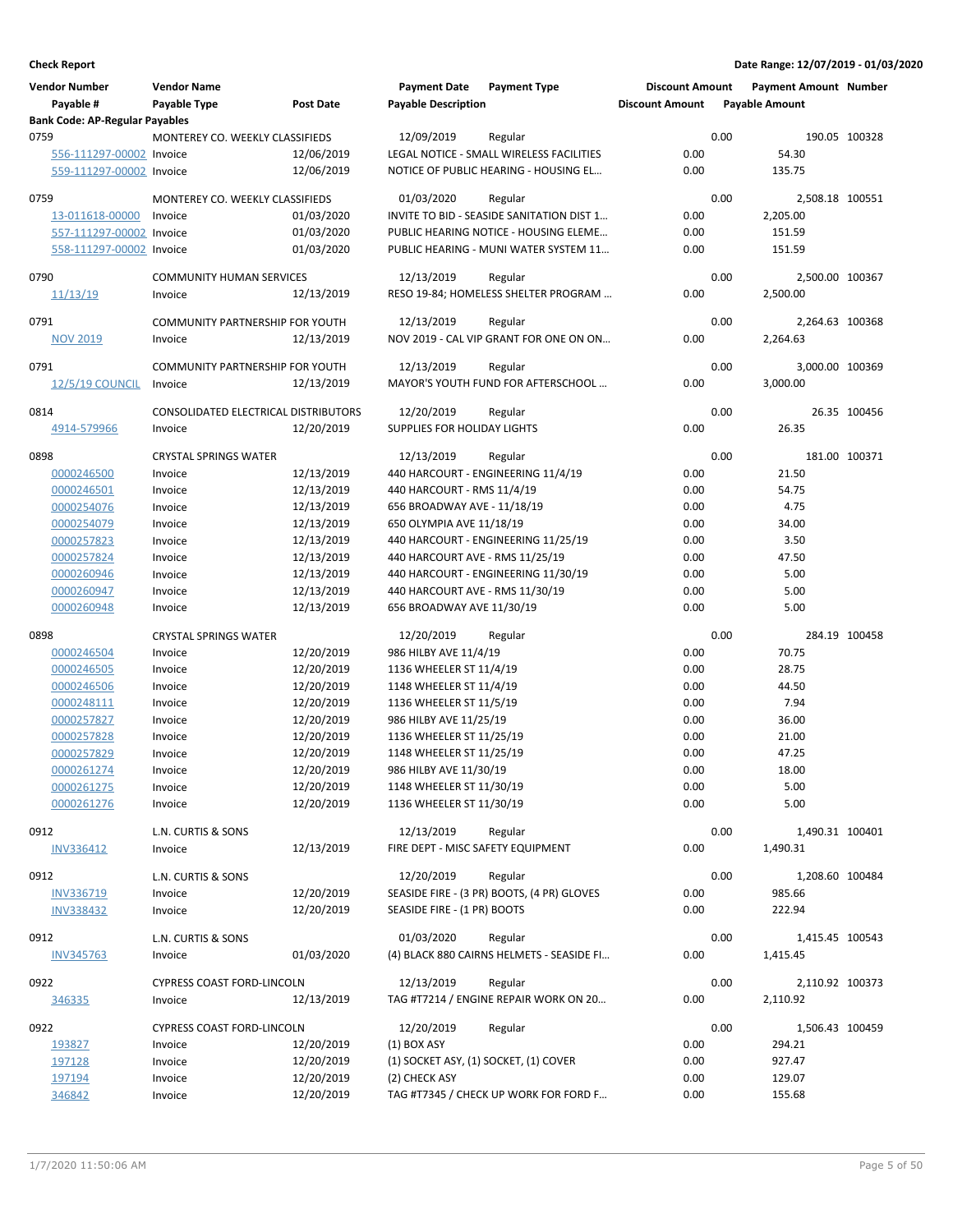| <b>Vendor Number</b> | Vendor Name                         |                  | <b>Payment Date</b>                | <b>Payment Type</b>                       | <b>Discount Amount</b> |      | <b>Payment Amount Number</b> |               |
|----------------------|-------------------------------------|------------------|------------------------------------|-------------------------------------------|------------------------|------|------------------------------|---------------|
| Payable #            | Payable Type                        | <b>Post Date</b> | <b>Payable Description</b>         |                                           | <b>Discount Amount</b> |      | <b>Payable Amount</b>        |               |
| 0981                 | DEL MAR FRENCH LAUNDRY, INC.        |                  | 12/13/2019                         | Regular                                   |                        | 0.00 |                              | 60.00 100375  |
| 11/7/2019            | Invoice                             | 12/13/2019       | FIRE DEPT - (2) SLEEPING BAGS      |                                           | 0.00                   |      | 60.00                        |               |
| 0981                 | DEL MAR FRENCH LAUNDRY, INC.        |                  | 12/20/2019                         | Regular                                   |                        | 0.00 |                              | 84.50 100461  |
| 11/19/2019           | Invoice                             | 12/20/2019       |                                    | RECREATION DEPT - (13) TABLE CLOTHS 11/   | 0.00                   |      | 84.50                        |               |
| 0988                 | DEL REY CAR WASH                    |                  | 12/13/2019                         | Regular                                   |                        | 0.00 |                              | 157.00 100376 |
| 1066                 | Invoice                             | 12/13/2019       |                                    | (2) FULL SVC CAR WASHES - PUBLIC WORKS    | 0.00                   |      | 36.00                        |               |
| 1067                 | Invoice                             | 12/13/2019       |                                    | (6) FULL SERVICE CAR WASHES - SEASIDE POL | 0.00                   |      | 121.00                       |               |
| 1090                 | PARTSMASTER                         |                  | 12/13/2019                         | Regular                                   |                        | 0.00 |                              | 253.40 100421 |
| 23484207             | Invoice                             | 12/13/2019       | (1) INDEX-TEND XL PRY BAR          |                                           | 0.00                   |      | 253.40                       |               |
| 1152                 | ENTENMANN-ROVIN COMPANY             |                  | 12/20/2019                         | Regular                                   |                        | 0.00 |                              | 141.35 100467 |
| 0147346-IN           | Invoice                             | 12/20/2019       |                                    | (1) PACKAGE INSURANCE/ORDER #0153794      | 0.00                   |      | 141.35                       |               |
| 1152                 | ENTENMANN-ROVIN COMPANY             |                  | 01/03/2020                         | Regular                                   |                        | 0.00 |                              | 198.18 100531 |
| 0148499-IN           | Invoice                             | 01/03/2020       |                                    | CHANGE SEAL ONLY ON (1) SEASIDE PD BAD    | 0.00                   |      | 10.88                        |               |
| 0148592-IN           | Invoice                             | 01/03/2020       | (1) SEASIDE FLAT BADGE, (1) WALLET |                                           | 0.00                   |      | 187.30                       |               |
| 1188                 | FERGUSON ENTERPRISES INC #686       |                  | 12/13/2019                         | Regular                                   |                        | 0.00 |                              | 61.32 100384  |
| 8172602              | Invoice                             | 12/13/2019       | SUPPLIES FOR WELL NO. 4            |                                           | 0.00                   |      | 61.32                        |               |
| 1334                 | JOHN C GEMMA                        |                  | 12/09/2019                         | Regular                                   |                        | 0.00 | 32,670.00 100322             |               |
| CS1917               | Invoice                             | 12/06/2019       |                                    | (110) MICROSOFT OFC STD 2019 OPEN GOVT    | 0.00                   |      | 32,670.00                    |               |
| 1391                 | <b>GRANITE CONSTRUCTION COMPANY</b> |                  | 12/20/2019                         | Regular                                   |                        | 0.00 |                              | 145.00 100473 |
| 1658197              | Invoice                             | 12/20/2019       | 1.68 TN 1/2" HMA64-10R15           |                                           | 0.00                   |      | 145.00                       |               |
| 1391                 | <b>GRANITE CONSTRUCTION COMPANY</b> |                  | 12/20/2019                         | Regular                                   |                        | 0.00 | 51,238.37 100474             |               |
| 1684860              | Invoice                             | 12/20/2019       |                                    | SEPT 2019 - PAVEMENT REHAB, PHASE II      | 0.00                   |      | 51,238.37                    |               |
| 1391                 | <b>GRANITE CONSTRUCTION COMPANY</b> |                  | 12/20/2019                         | Regular                                   |                        | 0.00 | 627,773.44 100475            |               |
| 1702229              | Invoice                             | 12/20/2019       |                                    | PAVEMENT REHAB PH2 (APPL 2, ADJ 1) THRU   | 0.00                   |      | 627,773.44                   |               |
| 1392                 | <b>GRANITE ROCK COMPANY</b>         |                  | 12/13/2019                         | Regular                                   |                        | 0.00 |                              | 649.51 100388 |
| 1208517              | Invoice                             | 12/13/2019       |                                    | TICKET #159415 - MATERIALS FOR DEL MON    | 0.00                   |      | 460.21                       |               |
| 1208574              | Invoice                             | 12/13/2019       |                                    | TICKET #682283; MATERIALS FOR STREETS D   | 0.00                   |      | 23.24                        |               |
| 1208820              | Invoice                             | 12/13/2019       |                                    | TICKET #682352; MATERIALS FOR POT HOLE    | 0.00                   |      | 59.54                        |               |
| 1209688              | Invoice                             | 12/13/2019       |                                    | TICKET #682806; MATERIALS FOR STREETS D   | 0.00                   |      | 31.14                        |               |
| 1210941              | Invoice                             | 12/13/2019       |                                    | TICKET #684527; MATERIALS FOR TANK SITE   | 0.00                   |      | 75.38                        |               |
| 1392                 | <b>GRANITE ROCK COMPANY</b>         |                  | 12/20/2019                         | Regular                                   |                        | 0.00 | 168,095.10 100476            |               |
| 989002               | Invoice                             | 12/20/2019       |                                    | CUTINO PARK PH1 / APPL 10 / RETENTION     | 0.00                   |      | 168,095.10                   |               |
| 1392                 | <b>GRANITE ROCK COMPANY</b>         |                  | 01/03/2020                         | Regular                                   |                        | 0.00 | 1,457.35 100537              |               |
| 1212122              | Invoice                             | 01/03/2020       |                                    | TICKET #685280; SUPPLIES FOR STREETS DE   | 0.00                   |      | 60.97                        |               |
| 1212261              | Invoice                             | 01/03/2020       |                                    | TICKET #684875; TRENCH SAND FOR SAND      | 0.00                   |      | 268.89                       |               |
| 1212302              | Invoice                             | 01/03/2020       | GRANITEPATCH FOR STREETS DEPT.     |                                           | 0.00                   |      | 1,127.49                     |               |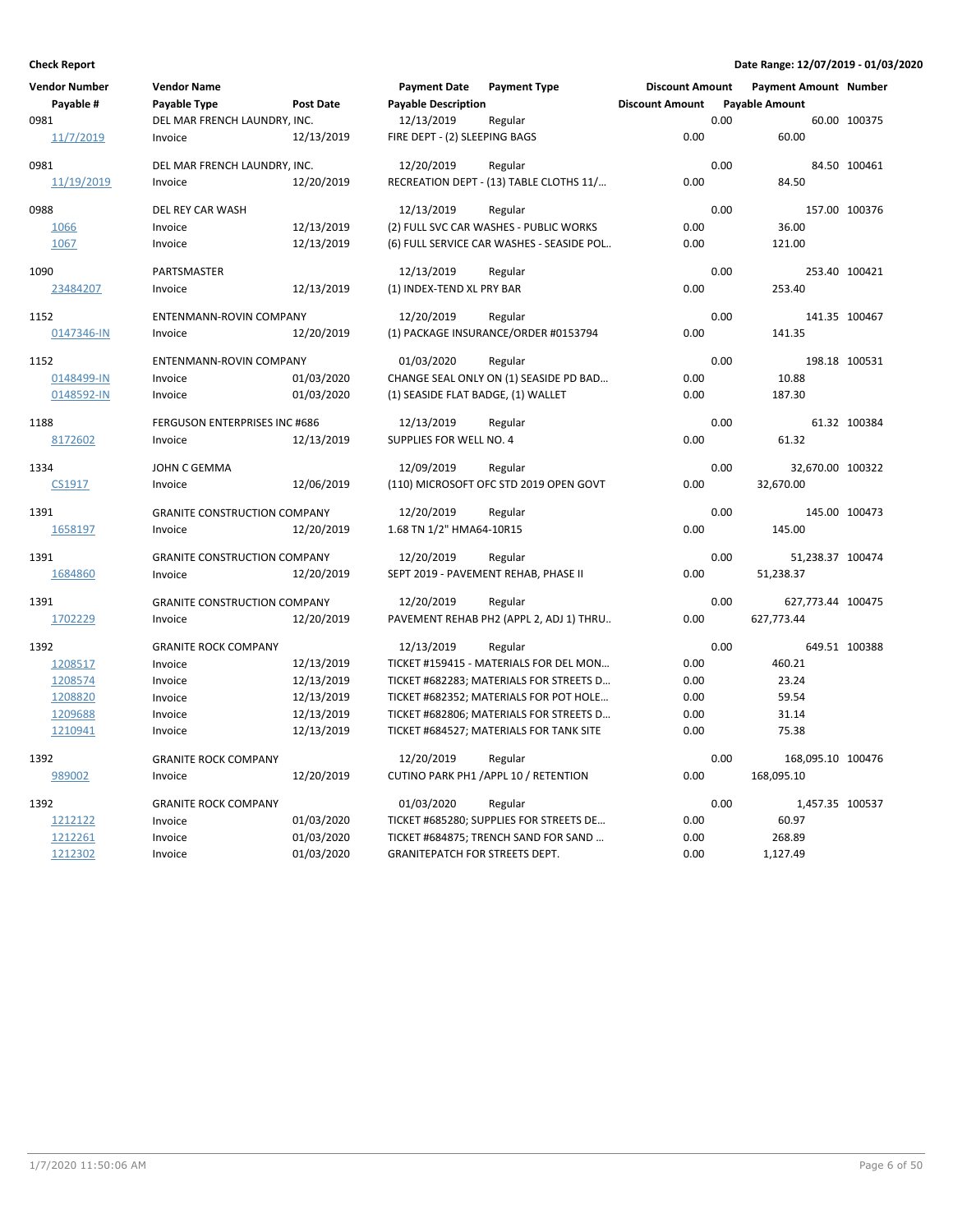| <b>Vendor Number</b>      | <b>Vendor Name</b>           |                          | <b>Payment Date</b>                                 | <b>Payment Type</b>                           | <b>Discount Amount</b> |      | <b>Payment Amount Number</b> |               |
|---------------------------|------------------------------|--------------------------|-----------------------------------------------------|-----------------------------------------------|------------------------|------|------------------------------|---------------|
| Payable #                 | Payable Type                 | Post Date                | <b>Payable Description</b>                          |                                               | <b>Discount Amount</b> |      | <b>Payable Amount</b>        |               |
| 1561                      | HOME DEPOT CREDIT SERVICES   |                          | 12/09/2019                                          | Regular                                       |                        | 0.00 | 2,106.48 100316              |               |
| 1042119                   | Invoice                      | 12/06/2019               | SUPPLIES FOR POMA DEPT - PO 7693                    |                                               | 0.00                   |      | 3.88                         |               |
| 141508                    | Invoice                      | 12/06/2019               | SUPPLIES FOR WELL #4                                |                                               | 0.00                   |      | 31.78                        |               |
| 1575330                   | Invoice                      | 12/06/2019               | SUPPLIES FOR POMA DEPT                              |                                               | 0.00                   |      | 58.65                        |               |
| 1592876                   | Invoice                      | 12/06/2019               | SUPPLIES FOR POMA DEPT                              |                                               | 0.00                   |      | 58.12                        |               |
| 2024256                   | Invoice                      | 12/06/2019               | SUPPLIES FOR POMA - FIRE DEPT                       |                                               | 0.00                   |      | 143.73                       |               |
| 2133247                   | Credit Memo                  | 12/06/2019               | <b>CREDIT FOR POMA SUPPLIES</b>                     |                                               | 0.00                   |      | $-54.58$                     |               |
| 2151031                   | Credit Memo                  | 10/08/2019               |                                                     | CREDIT FOR POMA - FIRE DEPT SUPPLIES          | 0.00                   |      | $-130.02$                    |               |
| 2203140                   | Invoice                      | 12/06/2019               | SUPPLIES FOR POMA DEPT                              |                                               | 0.00                   |      | 4.35                         |               |
| 2203141                   | Invoice                      | 12/06/2019               | SUPPLIES FOR POMA DEPT                              |                                               | 0.00                   |      | 66.59                        |               |
| 2561835                   | Invoice                      | 12/06/2019               | SUPPLIES FOR POMA DEPT                              |                                               | 0.00                   |      | 100.72                       |               |
| 2561843                   | Invoice                      | 12/06/2019               | SUPPLIES FOR POMA DEPT                              |                                               | 0.00                   |      | 124.47                       |               |
| 2565027                   | Invoice                      | 12/06/2019               | SUPPLIES FOR POMA DEPT - FIRE                       |                                               | 0.00                   |      | 5.43                         |               |
| 2972158.                  | Invoice                      | 12/06/2019               | SUPPLIES FOR POMA - FIRE                            |                                               | 0.00                   |      | 256.01                       |               |
| 3065931                   | Invoice                      | 12/06/2019               | SUPPLIES FOR POMA DEPT                              |                                               | 0.00                   |      | 6.00                         |               |
| 3065932                   | Invoice                      | 12/06/2019               | SUPPLIES FOR POMA DEPT                              |                                               | 0.00                   |      | 8.16                         |               |
| 3133200                   | Invoice                      | 12/06/2019               | SUPPLIES FOR POMA DEPT                              |                                               | 0.00                   |      | 15.46                        |               |
| 3141377                   | Invoice                      | 12/06/2019               | SUPPLIES FOR CUTINO PARK                            |                                               | 0.00                   |      | 70.36                        |               |
| 3141393                   | Invoice                      | 12/06/2019               | SUPPLIES FOR CUTINO PARK                            |                                               | 0.00                   |      | 17.39                        |               |
| 3203086                   | Invoice                      | 12/06/2019               | SUPPLIES FOR STREETS DEPT                           |                                               | 0.00                   |      | 20.15                        |               |
| 3594043                   | Invoice                      | 12/06/2019               | SUPPLIES FOR POMA DEPT                              |                                               | 0.00                   |      | 22.90                        |               |
| 4056023                   | Invoice                      | 12/06/2019               | SUPPLIES FOR POMA DEPT                              |                                               | 0.00                   |      | 2.16                         |               |
| 4056024                   | Invoice                      | 12/06/2019               | SUPPLIES FOR POMA DEPT                              |                                               | 0.00                   |      | 176.89                       |               |
| 4560024                   | Invoice                      | 12/06/2019               | SUPPLIES FOR POMA DEPT                              |                                               | 0.00                   |      | 97.23                        |               |
| 5031245                   | Invoice                      | 12/06/2019               | SUPPLIES FOR STREETS DEPT                           |                                               | 0.00                   |      | 16.67                        |               |
| 5141842                   | Invoice                      | 12/06/2019               | SUPPLIES FOR STREETS DEPT                           |                                               | 0.00                   |      | 9.93                         |               |
| 5141849                   | Invoice                      | 12/06/2019               | SUPPLIES FOR WATER DEPT                             |                                               | 0.00                   |      | 29.65                        |               |
| 5163459                   | Invoice                      | 12/06/2019               | SUPPLIES FOR CITY HALL                              |                                               | 0.00                   |      | 17.46                        |               |
| 5163572                   | Invoice                      | 12/06/2019               | SUPPLIES FOR STREETS DEPT                           |                                               | 0.00                   |      | 49.08                        |               |
| 5194470                   | Invoice                      | 12/06/2019               | SUPPLIES FOR CITY HALL                              |                                               | 0.00                   |      | 65.46                        |               |
| 55446                     | Invoice                      | 12/06/2019               | SUPPLIES FOR POMA DEPT                              |                                               | 0.00                   |      | 35.23                        |               |
| 5576141                   | Invoice                      | 12/06/2019               | SUPPLIES FOR POMA DEPT                              |                                               | 0.00                   |      | 8.71                         |               |
| 5594948                   | Invoice                      | 12/06/2019               | SUPPLIES FOR POMA DEPT                              |                                               | 0.00                   |      | 19.63                        |               |
| 5620886                   | Invoice                      | 12/06/2019               | SUPPLIES FOR POMA DEPT                              |                                               | 0.00                   |      | 19.70                        |               |
| 565333                    | Invoice                      | 12/06/2019               |                                                     | SUPPLIES FOR POMA DEPT - BLDG 4400            | 0.00                   |      | 22.93                        |               |
| 6014821                   | Invoice                      | 12/06/2019               | SUPPLIES FOR POMA DEPT                              |                                               | 0.00                   |      | 60.95                        |               |
| 6066632                   | Invoice                      | 12/06/2019               | SUPPLIES FOR POMA DEPT                              |                                               | 0.00<br>0.00           |      | 107.36                       |               |
| 620256                    | Invoice                      | 12/06/2019               | SUPPLIES FOR POMA DEPT<br>SUPPLIES FOR POMA DEPT    |                                               | 0.00                   |      | 30.85                        |               |
| 6566019                   | Invoice                      | 12/06/2019               |                                                     |                                               |                        |      | 43.19                        |               |
| <u>6577575</u><br>7021935 | Invoice                      | 12/06/2019<br>12/06/2019 | SUPPLIES FOR POMA DEPT<br>SUPPLIES FOR WATER METERS |                                               | 0.00<br>0.00           |      | 24.00<br>35.99               |               |
| 7561175                   | Invoice<br>Invoice           | 12/06/2019               | SUPPLIES FOR POMA DEPT                              |                                               | 0.00                   |      | 178.26                       |               |
| 7577397                   | Invoice                      | 12/06/2019               | SUPPLIES FOR POMA DEPT                              |                                               | 0.00                   |      | 26.17                        |               |
| 8021776                   | Invoice                      | 12/06/2019               | SUPPLIES FOR POMA DEPT                              |                                               | 0.00                   |      | 52.86                        |               |
| 8510291                   | Invoice                      | 12/06/2019               | SUPPLIES FOR POMA DEPT                              |                                               | 0.00                   |      | 11.93                        |               |
| 9024917                   | Invoice                      | 12/06/2019               | SUPPLIES FOR POMA DEPT                              |                                               | 0.00                   |      | 4.89                         |               |
| 9141976                   | Invoice                      | 12/06/2019               | SUPPLIES FOR WATER DEPT                             |                                               | 0.00                   |      | 57.88                        |               |
| 9510138                   | Invoice                      | 12/06/2019               | SUPPLIES FOR POMA DEPT                              |                                               | 0.00                   |      | 27.30                        |               |
| 9565529                   | Invoice                      | 12/06/2019               | SUPPLIES FOR POMA DEPT                              |                                               | 0.00                   |      | 18.30                        |               |
| 9576967                   | Invoice                      | 12/06/2019               | SUPPLIES FOR POMA DEPT                              |                                               | 0.00                   |      | 26.27                        |               |
|                           |                              |                          |                                                     |                                               |                        |      |                              |               |
| 1569                      | <b>HOPE SERVICES</b>         |                          | 12/13/2019                                          | Regular                                       |                        | 0.00 | 5,486.51 100392              |               |
| S169864                   | Invoice                      | 12/13/2019               |                                                     | NOV 2019 - SEASIDE MAINTENANCE CREW           | 0.00                   |      | 5,486.51                     |               |
| 1615                      |                              |                          | 12/20/2019                                          |                                               |                        | 0.00 | 1,375.00 100448              |               |
| 11557                     | ANTHONY J. NOCITA<br>Invoice | 12/20/2019               |                                                     | Regular<br>SOUND AND LIGHTS FOR WINTER WONDER | 0.00                   |      | 1,375.00                     |               |
|                           |                              |                          |                                                     |                                               |                        |      |                              |               |
| 1672                      | INTERNATIONAL INSTITUTE      |                          | 01/03/2020                                          | Regular                                       |                        | 0.00 |                              | 225.00 100538 |
| 26410                     | Invoice                      | 01/03/2020               | LESLEY MILTON ANNUAL MEMBERSHIP                     |                                               | 0.00                   |      | 225.00                       |               |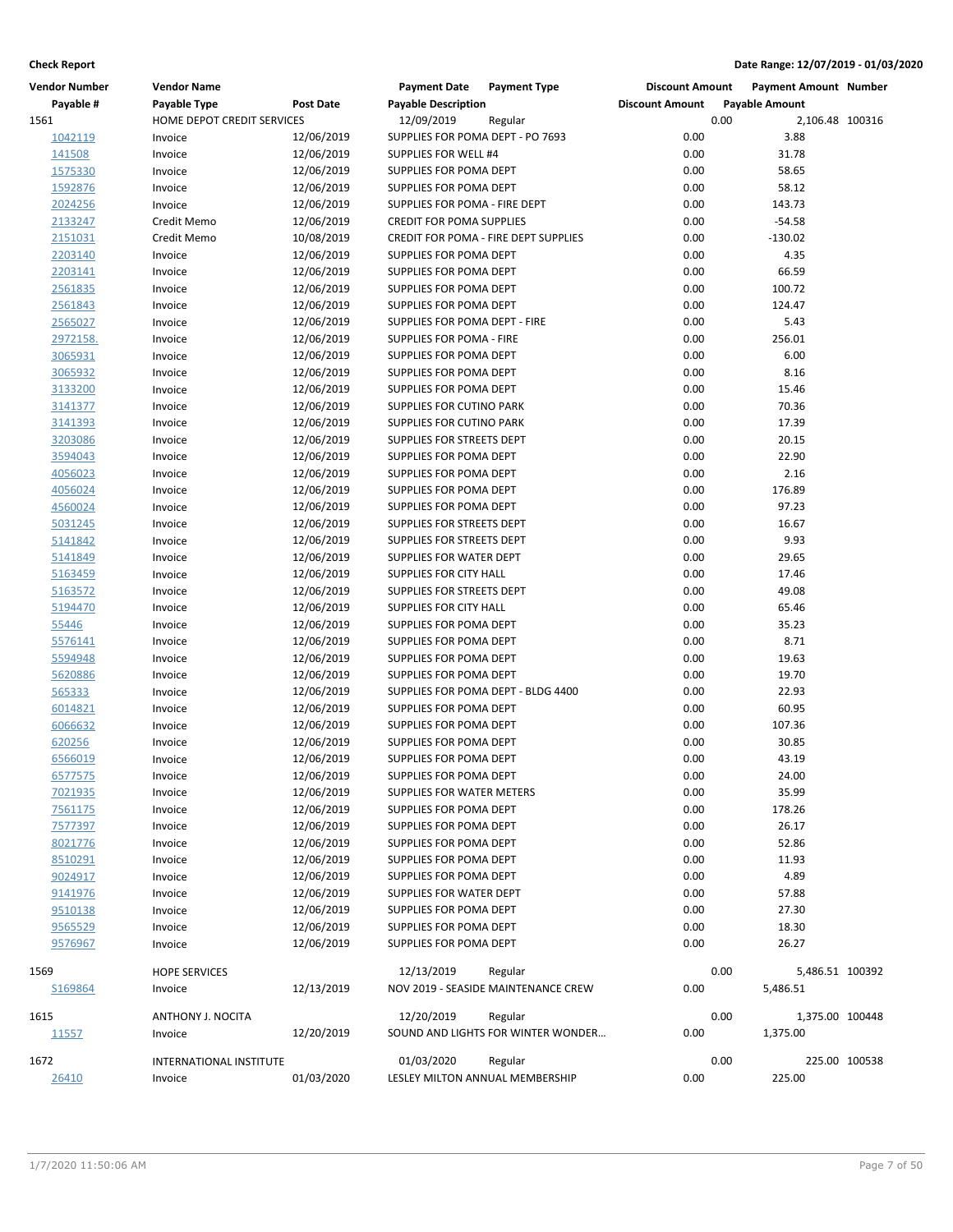| <b>Vendor Number</b>     | <b>Vendor Name</b>                                  |                          | <b>Payment Date</b>                 | <b>Payment Type</b>                             | <b>Discount Amount</b> |      | <b>Payment Amount Number</b> |               |
|--------------------------|-----------------------------------------------------|--------------------------|-------------------------------------|-------------------------------------------------|------------------------|------|------------------------------|---------------|
| Payable #                | Payable Type                                        | <b>Post Date</b>         | <b>Payable Description</b>          |                                                 | <b>Discount Amount</b> |      | <b>Payable Amount</b>        |               |
| 1913                     | LAW ENFORCEMENT PSYCHOLOGICAL SVCS, INC. 12/20/2019 |                          |                                     | Regular                                         |                        | 0.00 |                              | 800.00 100487 |
| 1912021                  | Invoice                                             | 12/20/2019               |                                     | NOV 2019 - CLASSIC (POST-OFFER) PSYCH AS        | 0.00                   |      | 800.00                       |               |
| 1971                     | LIEBERT CASSIDY WHITMORE                            |                          | 12/09/2019                          |                                                 |                        | 0.00 |                              | 406.00 100324 |
| 1488466                  | Invoice                                             | 12/06/2019               | OCT 2019 - NEGOTIATIONS SVCS        | Regular                                         | 0.00                   |      | 406.00                       |               |
|                          |                                                     |                          |                                     |                                                 |                        |      |                              |               |
| 1971                     | LIEBERT CASSIDY WHITMORE                            |                          | 01/03/2020                          | Regular                                         |                        | 0.00 | 4,940.00 100544              |               |
| 1490089                  | Invoice                                             | 01/03/2020               | NOV 2019 - NEGOTIATIONS SERVICES    |                                                 | 0.00                   |      | 4,940.00                     |               |
| 1976                     | LINCOLN AQUATICS                                    |                          | 12/20/2019                          | Regular                                         |                        | 0.00 |                              | 439.58 100488 |
| 36981834                 | Invoice                                             | 12/20/2019               |                                     | MISC CHEMICALS FOR POOL AT 1148 WHEEL           | 0.00                   |      | 439.58                       |               |
|                          |                                                     |                          |                                     |                                                 |                        |      |                              |               |
| 2045                     | M & S BUILDING SUPPLY INC                           |                          | 12/13/2019                          | Regular                                         |                        | 0.00 |                              | 47.76 100403  |
| 001433622                | Invoice                                             | 12/13/2019               | (8) *PANEL/5TH AVE RNDM FIS CLASS A |                                                 | 0.00                   |      | 47.76                        |               |
| 2090                     | <b>CITY OF MARINA</b>                               |                          | 12/09/2019                          | Regular                                         |                        | 0.00 |                              | 150.93 100302 |
| <b>INV0003936</b>        | Invoice                                             | 12/06/2019               | (1) BADGE, (1) HAT PERMAGOLD VISOR  |                                                 | 0.00                   |      | 150.93                       |               |
|                          |                                                     |                          |                                     |                                                 |                        |      |                              |               |
| 2129                     | MONTEREY COUNTY PEACE                               |                          | 12/13/2019                          | Regular                                         |                        | 0.00 |                              | 425.00 100411 |
| 2019081R                 | Invoice                                             | 12/13/2019               | NOV 2019 - SHOOTING RANGE USE       |                                                 | 0.00                   |      | 425.00                       |               |
| 2129                     | <b>MONTEREY COUNTY PEACE</b>                        |                          | 01/03/2020                          | Regular                                         |                        | 0.00 |                              | 150.00 100552 |
| 8/20/2019                | Invoice                                             | 01/03/2020               |                                     | DONATION RETURN - SEASIDE P.D. EXPLORE          | 0.00                   |      | 150.00                       |               |
|                          |                                                     |                          |                                     |                                                 |                        |      |                              |               |
| 2184                     | <b>MISSION LINEN SERVICE</b>                        |                          | 12/13/2019                          | Regular                                         |                        | 0.00 |                              | 213.15 100406 |
| 511276755                | Invoice                                             | 12/13/2019               |                                     | CUST #118975 / WEEKLY LAUNDRY SVC 11/2          | 0.00                   |      | 97.29                        |               |
| 511329965                | Invoice                                             | 12/13/2019               |                                     | CUST #118975 / WEEKLY LAUNDRY SVC 12/0          | 0.00                   |      | 97.29                        |               |
| 511395980                | Invoice                                             | 12/13/2019               |                                     | CUST #118975 / WEEKLY LAUNDRY SVC 12/6          | 0.00                   |      | 18.57                        |               |
| 2184                     | <b>MISSION LINEN SERVICE</b>                        |                          | 01/03/2020                          | Regular                                         |                        | 0.00 |                              | 276.79 100547 |
| 511394405                | Invoice                                             | 01/03/2020               |                                     | SEASIDE FIRE DEPT - WEEKLY LINEN SVC 12/        | 0.00                   |      | 97.29                        |               |
| 511440892                | Invoice                                             | 01/03/2020               |                                     | SEASIDE FIRE DEPT - WEEKLY LINEN SVC 12/        | 0.00                   |      | 82.21                        |               |
| 511489548                | Invoice                                             | 01/03/2020               |                                     | SEASIDE FIRE DEPT - WEEKLY LINEN SVC 12/        | 0.00                   |      | 97.29                        |               |
|                          |                                                     |                          |                                     |                                                 |                        |      |                              |               |
| 2186<br>511264952        | <b>MISSION UNIFORM SERVICE</b><br>Invoice           | 12/06/2019               | 12/09/2019                          | Regular<br>RECREATION DEPT WEEKLY UNIFORM SVC 1 | 0.00                   | 0.00 | 142.30                       | 142.30 100326 |
|                          |                                                     |                          |                                     |                                                 |                        |      |                              |               |
| 2186                     | <b>MISSION UNIFORM SERVICE</b>                      |                          | 12/13/2019                          | Regular                                         |                        | 0.00 | 2,431.02 100407              |               |
| 511106169                | Invoice                                             | 12/13/2019               |                                     | CUST #157011 / WEEKLY LAUNDRY SVC 11/5          | 0.00                   |      | 33.18                        |               |
| 511206141                | Invoice                                             | 12/13/2019               |                                     | CUST #157011 / WEEKLY LAUNDRY SVC 11/1          | 0.00                   |      | 33.18                        |               |
| 511207468                | Invoice                                             | 12/13/2019               |                                     | SEASIDE MAIN & UTILITIES UNIFORM SVC 11         | 0.00                   |      | 159.67                       |               |
| 511245840                | Invoice                                             | 12/13/2019               |                                     | SEASIDE MAIN & UTILITIES UNIFORM SVC - 1        | 0.00                   |      | 487.74                       |               |
| 511245841                | Invoice                                             | 12/13/2019               | SEASIDE POMA UNIFORM SVC 11/25/19   |                                                 | 0.00                   |      | 96.60                        |               |
| 511256737                | Invoice                                             | 12/13/2019               |                                     | SEASIDE MAIN & UTILITIES UNIFORM SVC - 1        | 0.00                   |      | 68.63                        |               |
| 511309444                | Invoice                                             | 12/13/2019<br>12/13/2019 | SEASIDE POMA UNIFORM SVC 12/2/19    | SEASIDE MAIN & UTILITIES UNIFORM SVC - 1        | 0.00                   |      | 340.52<br>96.60              |               |
| 511309445<br>511314211   | Invoice<br>Invoice                                  | 12/13/2019               |                                     | CUST #157011 / WEEKLY LAUNDRY SVC 12/3          | 0.00<br>0.00           |      | 33.18                        |               |
| 511321643                | Invoice                                             | 12/13/2019               |                                     | RECREATION DEPT - WEEKLY UNIFORM SVC            | 0.00                   |      | 168.30                       |               |
| 511348688                | Invoice                                             | 12/13/2019               |                                     | SEASIDE MAIN & UTILITIES UNIFORM SVC - 1        | 0.00                   |      | 340.52                       |               |
| 511348689                | Invoice                                             | 12/13/2019               | SEASIDE POMA UNIFORM SVC 12/9/19    |                                                 | 0.00                   |      | 96.60                        |               |
| 511351592                | Invoice                                             | 12/13/2019               |                                     | SEASIDE MAIN & UTILITIES UNIFORM SVC - 1        | 0.00                   |      | 476.30                       |               |
|                          |                                                     |                          |                                     |                                                 |                        |      |                              |               |
| 2186                     | <b>MISSION UNIFORM SERVICE</b>                      |                          | 12/20/2019                          | Regular                                         |                        | 0.00 |                              | 178.96 100492 |
| 511380419                | Invoice                                             | 12/20/2019               |                                     | RECREATION DEPT WEEKLY UNFORM SVC 12            | 0.00                   |      | 178.96                       |               |
| 2186                     | MISSION UNIFORM SERVICE                             |                          | 01/03/2020                          | Regular                                         |                        | 0.00 |                              | 470.30 100548 |
| 511413278                | Invoice                                             | 01/03/2020               |                                     | MAINT & UTILITIES WEEKLY UNIFORM SVC 1          | 0.00                   |      | 340.52                       |               |
| 511413279                | Invoice                                             | 01/03/2020               |                                     | POMA DEPT WEEKLY UNIFORM SVC 12/16/19           | 0.00                   |      | 96.60                        |               |
| 511421330                | Invoice                                             | 01/03/2020               |                                     | SEASIDE FIRE DEPT - WEEKLY LAUNDRY SVC          | 0.00                   |      | 33.18                        |               |
|                          |                                                     |                          |                                     |                                                 |                        |      |                              |               |
| 2205                     | MONTEREY COUNTY CONVENTION                          |                          | 12/13/2019                          | Regular                                         |                        | 0.00 | 21,446.37 100410             |               |
| OCT 2019 - TID R Invoice |                                                     | 12/13/2019               | OCT 2019 - SEASIDE TID REMITTANCE   |                                                 | 0.00                   |      | 21,446.37                    |               |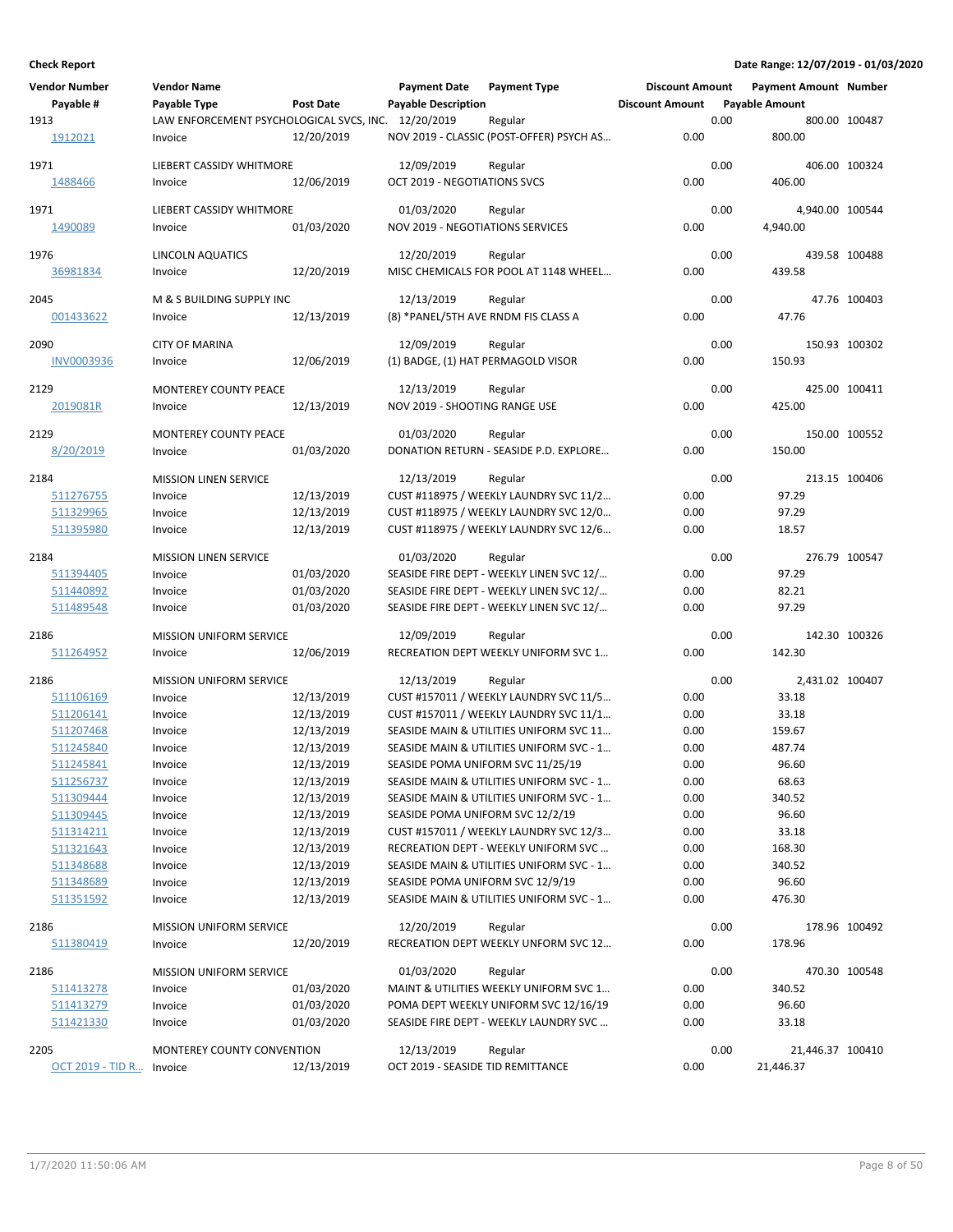| <b>Vendor Number</b>      | <b>Vendor Name</b>          |                  | <b>Payment Date</b>                | <b>Payment Type</b>                       | <b>Discount Amount</b> |                       | <b>Payment Amount Number</b> |               |
|---------------------------|-----------------------------|------------------|------------------------------------|-------------------------------------------|------------------------|-----------------------|------------------------------|---------------|
| Payable #                 | Payable Type                | <b>Post Date</b> | <b>Payable Description</b>         |                                           | <b>Discount Amount</b> | <b>Payable Amount</b> |                              |               |
| 2236                      | <b>MBS BUSINESS SYSTEMS</b> |                  | 12/13/2019                         | Regular                                   |                        | 0.00                  |                              | 469.06 100404 |
| 374566                    | Invoice                     | 12/13/2019       |                                    | 610 OLYMPIA AVE - KONICA MINOLTA COPI     | 0.00                   |                       | 107.36                       |               |
| 374758                    | Invoice                     | 12/13/2019       |                                    | 986 HILBY AVE - KONICA MINOLTA CONTRA     | 0.00                   |                       | 361.70                       |               |
| 2236                      | MBS BUSINESS SYSTEMS        |                  | 12/20/2019                         | Regular                                   |                        | 0.00                  |                              | 850.00 100489 |
| 375456                    | Invoice                     | 12/20/2019       | 986 HILBY AVE - CONTRACT BASE RATE |                                           | 0.00                   |                       | 850.00                       |               |
| 2236                      | MBS BUSINESS SYSTEMS        |                  | 01/03/2020                         | Regular                                   |                        | 0.00                  |                              | 294.31 100546 |
| 376324                    | Invoice                     | 01/03/2020       |                                    | 1635 BROADWAY - KONICA MINOLTA 9/20/      | 0.00                   |                       | 294.31                       |               |
| 2238                      | MONTEREY BAY PEST CONTROL   |                  | 12/13/2019                         | Regular                                   |                        | 0.00                  |                              | 162.00 100409 |
| 0173860                   | Invoice                     | 12/13/2019       |                                    | 440 HARCOURT AVE - TRAILER #A MO. SVC 1   | 0.00                   |                       | 62.00                        |               |
| 0173862                   | Invoice                     | 12/13/2019       |                                    | 440 HARCOURT- POLICE DEPT MO. SVC 12/2    | 0.00                   |                       | 100.00                       |               |
| 2238                      | MONTEREY BAY PEST CONTROL   |                  | 12/20/2019                         | Regular                                   |                        | 0.00                  |                              | 150.00 100495 |
| 0173859                   | Invoice                     | 12/20/2019       |                                    | SEASIDE POLICE DEPT MONTHLY SVC 12/18/    | 0.00                   |                       | 90.00                        |               |
| 0173861                   | Invoice                     | 12/20/2019       |                                    | 440 HARCOURT - STORAGE SHED MO. SVC 1     | 0.00                   |                       | 60.00                        |               |
| 2279                      | COUNTY OF MONTEREY IT DEPT. |                  | 01/03/2020                         | Regular                                   |                        | 0.00                  | 1,693.88 100527              |               |
| 822 10/2019               | Invoice                     | 01/03/2020       |                                    | OCT 2019 - POLICE DEPT (822) MONTHLY IT   | 0.00                   |                       | 1,245.50                     |               |
| 847 10/2019               | Invoice                     | 01/03/2020       |                                    | OCT 2019 - SEASIDE FIRE (847) MONTHLY IT  | 0.00                   |                       | 448.38                       |               |
| 2295                      | MONTEREY COUNTY PETROLEUM   |                  | 12/13/2019                         | Regular                                   |                        | 0.00                  | 2,506.35 100412              |               |
| 333834                    | Invoice                     | 12/13/2019       |                                    | 888 GALLONS UNLEADED REG. GASOLINE DE     | 0.00                   |                       | 2,506.35                     |               |
| 2328                      | <b>WALLACE GROUP</b>        |                  | 12/09/2019                         | Regular                                   |                        | 0.00                  | 3,111.75 100351              |               |
| 49353                     | Invoice                     | 12/06/2019       |                                    | SEPT 2019 - ASSISTED LIVING FACILITY PLAN | 0.00                   |                       | 353.00                       |               |
| 49575                     | Invoice                     | 12/06/2019       |                                    | OCT 2019 - DEL MONTE SEWER UPGRADE S      | 0.00                   |                       | 1,085.00                     |               |
| 49576                     | Invoice                     | 12/08/2019       |                                    | OCT 2019 - TIOGA DEV SEWER PLAN CHECK     | 0.00                   |                       | 487.50                       |               |
| 49591                     | Invoice                     | 12/06/2019       |                                    | OCT 2019 - ASCENT DEV PLAN CHECK SVCS     | 0.00                   |                       | 1,186.25                     |               |
| 2328                      | <b>WALLACE GROUP</b>        |                  | 12/20/2019                         | Regular                                   |                        | 0.00                  | 6,545.56 100518              |               |
| 49135                     | Invoice                     | 12/20/2019       |                                    | AUG 2019 - DEL MONTE SEWER UPGRADE        | 0.00                   |                       | 6,545.56                     |               |
| 2328                      | <b>WALLACE GROUP</b>        |                  | 01/03/2020                         | Regular                                   |                        | 0.00                  |                              | 928.75 100572 |
| 49802                     | Invoice                     | 01/03/2020       |                                    | NOV 2019 - STORM GRATE PROJECT MGMT       | 0.00                   |                       | 341.25                       |               |
| 49803                     | Invoice                     | 01/03/2020       |                                    | NOV 2019 - ASCENT DEVELOPMENTE PLAN       | 0.00                   |                       | 587.50                       |               |
| 2338                      | MONTEREY PENINSULA WATER    |                  | 12/13/2019                         | Regular                                   |                        | 0.00                  | 4,047.75 100415              |               |
| 10/30/19-11/30/19 Invoice |                             | 12/13/2019       |                                    | SEASIDE MWS SURCHARGE FOR 10/30/19 -      | 0.00                   |                       | 4,047.75                     |               |
| 2342                      | MONTEREY REGIONAL WASTE     |                  | 12/20/2019                         | Regular                                   |                        | 0.00                  |                              | 146.32 100498 |
| SCALES NOV19 0 Invoice    |                             | 12/20/2019       | SCALES_NOV19 055                   |                                           | 0.00                   |                       | 146.32                       |               |

| Payment Type          | Payable<br>Count | Payment<br>Count | <b>Discount</b> | Payment    |
|-----------------------|------------------|------------------|-----------------|------------|
| <b>Regular Checks</b> | 164              | 58               | 0.00            | 964,287.51 |
| <b>Manual Checks</b>  | 0                | 0                | 0.00            | 0.00       |
| Voided Checks         | $\Omega$         | 0                | 0.00            | 0.00       |
| <b>Bank Drafts</b>    | 160              | 58               | 0.00            | 964.280.60 |
| EFT's                 | 0                | 0                | 0.00            | 0.00       |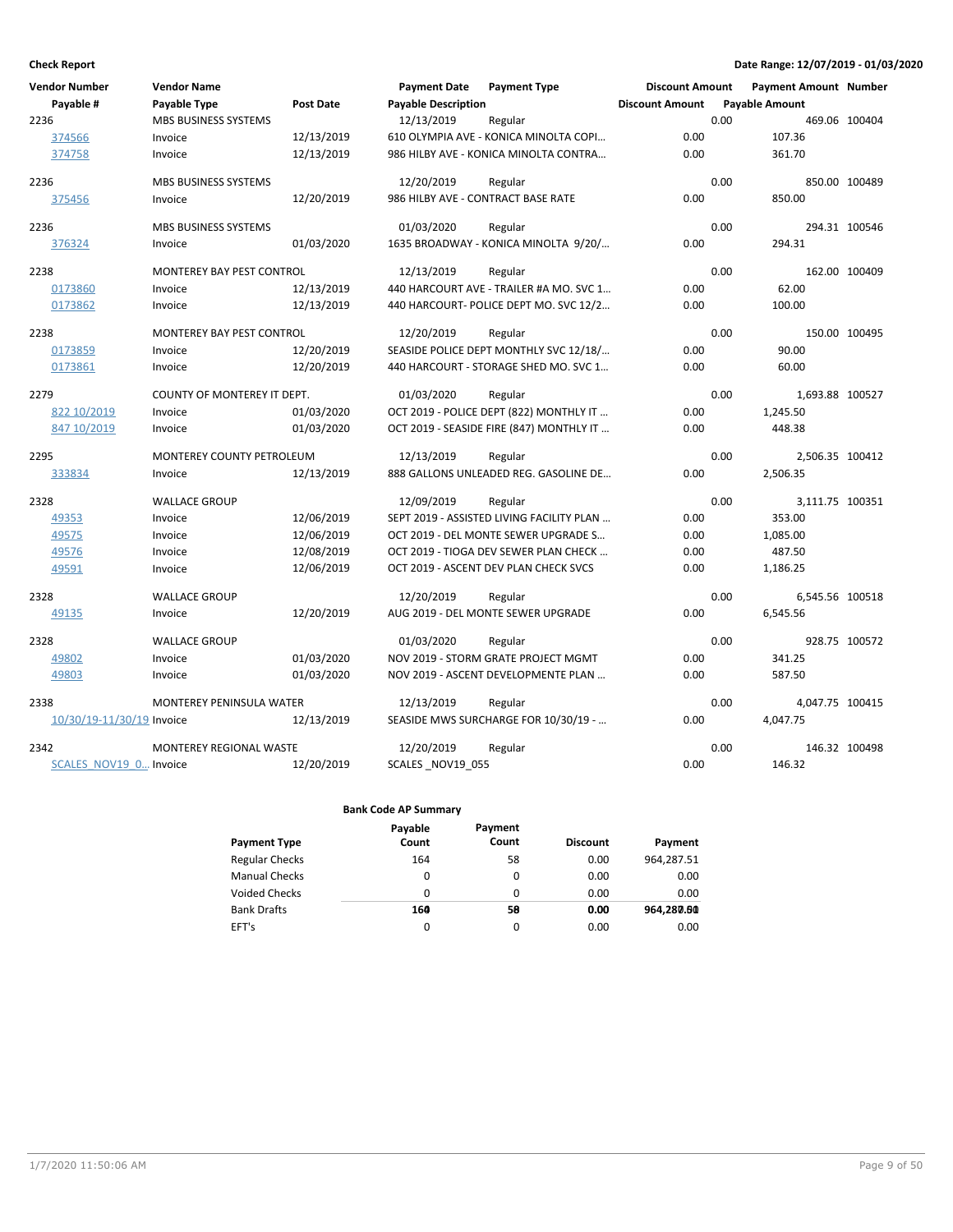| Vendor Number                         | <b>Vendor Name</b>            |            | <b>Payment Date</b><br><b>Payment Type</b> | <b>Discount Amount</b> | <b>Payment Amount Number</b> |  |
|---------------------------------------|-------------------------------|------------|--------------------------------------------|------------------------|------------------------------|--|
| Pavable #                             | Payable Type                  | Post Date  | <b>Payable Description</b>                 | <b>Discount Amount</b> | <b>Pavable Amount</b>        |  |
| <b>Bank Code: PY-Payroll Payables</b> |                               |            |                                            |                        |                              |  |
| 2346                                  | <b>MONTEREY SPORTS CENTER</b> |            | 12/20/2019<br>Regular                      | 0.00                   | 1.172.00 19028               |  |
| <b>INV0003906</b>                     | Invoice                       | 12/05/2019 | <b>GYM MBRSHIP - SINGLE</b>                | 0.00                   | 448.00                       |  |
| <b>INV0003907</b>                     | Invoice                       | 12/05/2019 | <b>GYM MBRSHP - SENIOR</b>                 | 0.00                   | 44.00                        |  |
| <b>INV0003908</b>                     | Invoice                       | 12/05/2019 | <b>GYM MBRSHIP - FAMILY</b>                | 0.00                   | 680.00                       |  |

|                       | Payable | Payment  |                 |          |
|-----------------------|---------|----------|-----------------|----------|
| Payment Type          | Count   | Count    | <b>Discount</b> | Payment  |
| <b>Regular Checks</b> |         |          | 0.00            | 1,172.00 |
| <b>Manual Checks</b>  | 0       | $\Omega$ | 0.00            | 0.00     |
| Voided Checks         |         |          | 0.08            | 1,172:88 |
| <b>Bank Drafts</b>    | 0       | $\Omega$ | 0.00            | 0.00     |
| EFT's                 | 0       | 0        | 0.00            | 0.00     |
|                       |         |          |                 |          |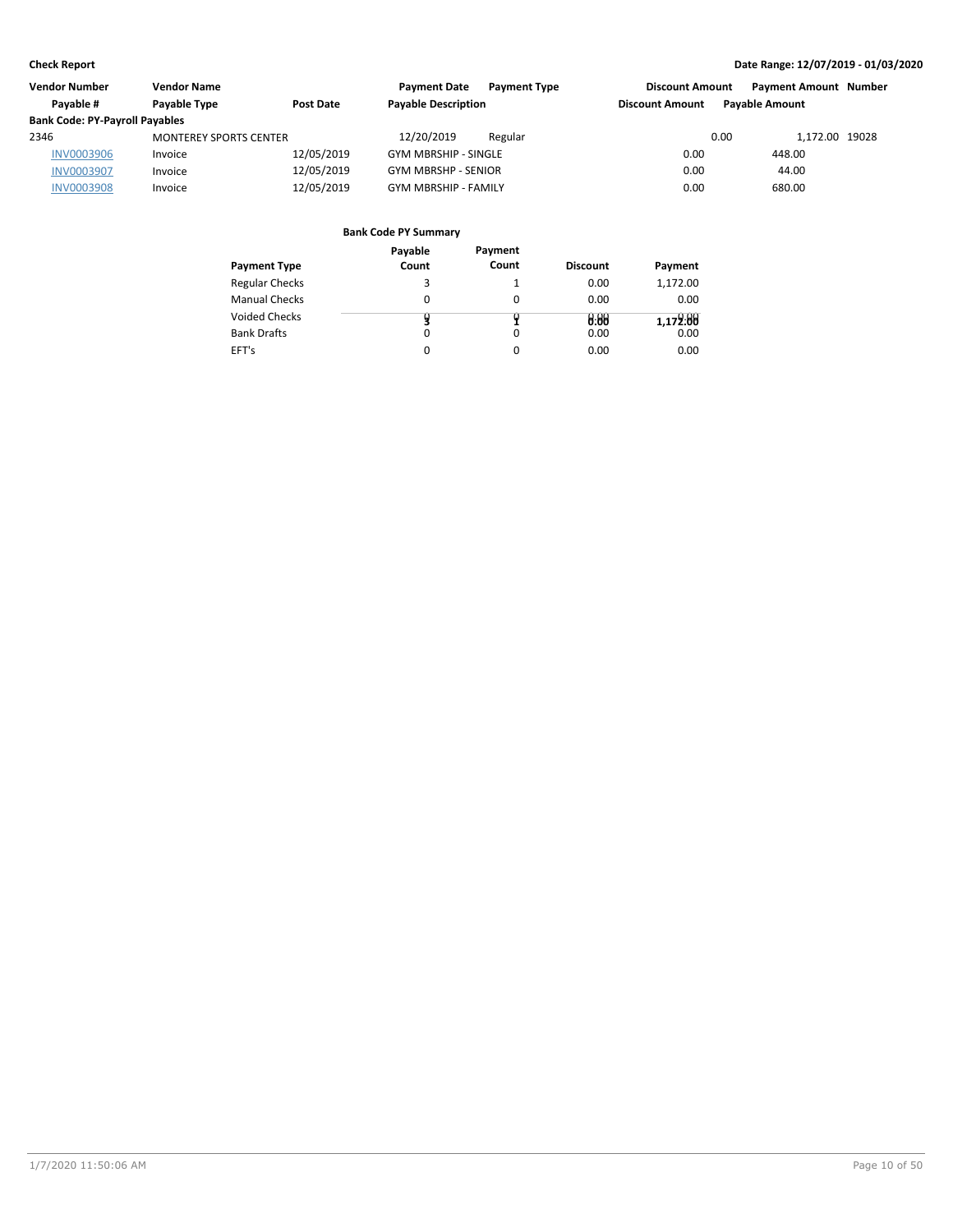| <b>Vendor Number</b>                  | <b>Vendor Name</b>                       |                          | <b>Payment Date</b>                                                | <b>Payment Type</b>                               | <b>Discount Amount</b> |      | <b>Payment Amount Number</b> |               |
|---------------------------------------|------------------------------------------|--------------------------|--------------------------------------------------------------------|---------------------------------------------------|------------------------|------|------------------------------|---------------|
| Payable #                             | Payable Type                             | <b>Post Date</b>         | <b>Payable Description</b>                                         |                                                   | <b>Discount Amount</b> |      | <b>Payable Amount</b>        |               |
| <b>Bank Code: AP-Regular Payables</b> |                                          |                          |                                                                    |                                                   |                        |      |                              |               |
| 2351                                  | <b>MONTEREY TIRE SERVICE</b>             |                          | 12/20/2019                                                         | Regular                                           |                        | 0.00 |                              | 755.28 100499 |
| 1-92325                               | Invoice                                  | 12/20/2019               | (4) GOODYEAR SRA 109T TIRES                                        |                                                   | 0.00                   |      | 409.65                       |               |
| 1-92422                               | Invoice                                  | 12/20/2019               | (1) FEAP ALIGNMENT PASSENGER                                       |                                                   | 0.00                   |      | 75.00                        |               |
| 1-92475                               | Invoice                                  | 12/20/2019<br>12/20/2019 | (18) DFP TIRE DISPOSAL FEE PASS.<br>(1) TRANSFORCE HT2 10 PLY TIRE |                                                   | 0.00<br>0.00           |      | 103.33<br>167.30             |               |
| 1-92542                               | Invoice                                  |                          |                                                                    |                                                   |                        |      |                              |               |
| 2426                                  | MCDONALD REFRIGERATION INC               |                          | 12/13/2019                                                         | Regular                                           |                        | 0.00 |                              | 229.65 100405 |
| 62828                                 | Invoice                                  | 12/13/2019               |                                                                    | NOV 2019 - CHILD DEV CTR MONTHLY MAIN             | 0.00                   |      | 229.65                       |               |
|                                       |                                          |                          |                                                                    |                                                   |                        |      |                              |               |
| 2652                                  | PACIFIC GAS & ELECTRIC                   |                          | 12/09/2019                                                         | Regular                                           | 0.00                   | 0.00 | 6,107.12 100332              |               |
| $10/12/19 - 11/12/$ Invoice           |                                          | 12/06/2019               | PGE INDIVIDUAL 12/4/19                                             |                                                   |                        |      | 6,107.12                     |               |
| 2666                                  | PACIFIC TRUCK PARTS, INC.                |                          | 01/03/2020                                                         | Regular                                           |                        | 0.00 |                              | 369.62 100556 |
| 1814665                               | Invoice                                  | 01/03/2020               | (1) DV-2 VALVE                                                     |                                                   | 0.00                   |      | 107.56                       |               |
| 1814786                               | Invoice                                  | 01/03/2020               | (2) LONG STROKE-USE GLOTL, (2) KITS                                |                                                   | 0.00                   |      | 262.06                       |               |
|                                       |                                          |                          |                                                                    |                                                   |                        |      |                              |               |
| 2742                                  | PENINSULA MESSENGER LLC                  | 12/06/2019               | 12/09/2019                                                         | Regular<br>MONTHLY COURIER SVC TO D.A. OFC IN SAL | 0.00                   | 0.00 | 237.67                       | 237.67 100336 |
| 190035                                | Invoice                                  |                          |                                                                    |                                                   |                        |      |                              |               |
| 2746                                  | PENINSULA POOL SERVICE                   |                          | 12/13/2019                                                         | Regular                                           |                        | 0.00 |                              | 88.84 100423  |
| 192961201                             | Invoice                                  | 12/13/2019               | (4) 4 GAL CASE SANI-CHLOR                                          |                                                   | 0.00                   |      | 88.84                        |               |
|                                       |                                          |                          |                                                                    |                                                   |                        |      |                              |               |
| 2752                                  | PENINSULA WELDING & MEDICAL SUPPLY, INC. |                          | 12/13/2019                                                         | Regular                                           |                        | 0.00 |                              | 59.69 100424  |
| 193633                                | Invoice                                  | 12/13/2019               | (3) OXYGEN USP MEDICAL GRD SZ 15CF                                 |                                                   | 0.00                   |      | 59.69                        |               |
| 2781                                  | <b>MIRIAM WILSON</b>                     |                          | 12/20/2019                                                         | Regular                                           |                        | 0.00 |                              | 500.00 100491 |
| 242964                                | Invoice                                  | 12/20/2019               |                                                                    | NOV 2019 - MIGRATORY BIRD CONTROL                 | 0.00                   |      | 500.00                       |               |
|                                       |                                          |                          |                                                                    |                                                   |                        |      |                              |               |
| 2816                                  | PLUG & PAY TECHNOLOGIES, INC.            |                          | 12/13/2019                                                         | Regular                                           |                        | 0.00 |                              | 30.00 100426  |
| <b>NOV 2019</b>                       | Invoice                                  | 12/13/2019               |                                                                    | NOV 2019 - INV #2019120203040930889               | 0.00                   |      | 15.00                        |               |
| <b>NOV 2019.</b>                      | Invoice                                  | 12/13/2019               |                                                                    | NOV 2019 - INV #201920203040930890                | 0.00                   |      | 15.00                        |               |
| 2849                                  | PREMIUM AUTO PARTS, INC.                 |                          | 12/13/2019                                                         | Regular                                           |                        | 0.00 | 1,405.01 100428              |               |
| 7474-178328                           | Invoice                                  | 12/13/2019               | (1) MINI BULB                                                      |                                                   | 0.00                   |      | 14.20                        |               |
| 7474-178341                           | Invoice                                  | 12/13/2019               | (1) OIL FILTER LD                                                  |                                                   | 0.00                   |      | 14.09                        |               |
| 7474-178422                           | Invoice                                  | 12/13/2019               | MISC PARTS 11/16/19                                                |                                                   | 0.00                   |      | 228.20                       |               |
| 7474-178527                           | Invoice                                  | 12/13/2019               | $(1)$ ALT/ASY                                                      |                                                   | 0.00                   |      | 655.50                       |               |
| 7474-178544                           | Invoice                                  | 12/13/2019               | (1) HEADLIGHT                                                      |                                                   | 0.00                   |      | 15.95                        |               |
| 7474-178777                           | Invoice                                  | 12/13/2019               | (2) GREASE-EXTRA HD                                                |                                                   | 0.00                   |      | 18.99                        |               |
| 7474-178837                           | Invoice                                  | 12/13/2019               | $(1)$ ALT, $(1)$ FREIGHT                                           |                                                   | 0.00                   |      | 431.54                       |               |
| 7474-178960                           | Invoice                                  | 12/13/2019               |                                                                    | (1) ENDURANCE MT ADPTR, (1) LILTREE XS C          | 0.00                   |      | 26.54                        |               |
|                                       |                                          |                          |                                                                    |                                                   |                        |      |                              |               |
| 2849                                  | PREMIUM AUTO PARTS, INC.                 |                          | 12/20/2019                                                         | Regular                                           |                        | 0.00 |                              | 81.76 100501  |
| 7474-179150                           | Invoice                                  | 12/20/2019               |                                                                    | (4) HEADLIGHT BULBS, (4) BULB-HEADLIGHT           | 0.00                   |      | 81.76                        |               |
| 2888                                  | PURE H20 INC.                            |                          | 12/09/2019                                                         | Regular                                           |                        | 0.00 |                              | 65.54 100338  |
| <u> 11871</u>                         | Invoice                                  | 12/06/2019               |                                                                    | DEC 2019 - POU COOLER: WS-11000 MONTH             | 0.00                   |      | 65.54                        |               |
|                                       |                                          |                          |                                                                    |                                                   |                        |      |                              |               |
| 2888                                  | PURE H20 INC.                            |                          | 01/03/2020                                                         | Regular                                           |                        | 0.00 |                              | 65.54 100558  |
| 12048                                 | Invoice                                  | 01/03/2020               |                                                                    | JAN 2020 - POU COOLER: WS-11000 MONTH             | 0.00                   |      | 65.54                        |               |
| 2932                                  | DISASTER KLEENUP SPECIALISTS             |                          | 12/09/2019                                                         | Regular                                           |                        | 0.00 | 5,057.17 100307              |               |
| 19-22454-ST-1REVInvoice               |                                          | 12/06/2019               |                                                                    | 8 STORAGE VAULTS FOR 5 MOS JUL-NOV 20             | 0.00                   |      | 5,057.17                     |               |
|                                       |                                          |                          |                                                                    |                                                   |                        |      |                              |               |
| 2932                                  | DISASTER KLEENUP SPECIALISTS             |                          | 12/13/2019                                                         | Regular                                           |                        | 0.00 | 21,500.00 100379             |               |
| SI-37501                              | Invoice                                  | 12/13/2019               |                                                                    | 60% PROGRESS PAY - SURPLUS II HAMMER              | 0.00                   |      | 21,500.00                    |               |
| 2932                                  | DISASTER KLEENUP SPECIALISTS             |                          | 01/03/2020                                                         |                                                   |                        | 0.00 |                              |               |
| 19-22851CLN-AE                        | Invoice                                  | 01/03/2020               |                                                                    | Regular<br>AUG 2019 - ON-CALL PROPERTY CLEAN-UP   | 0.00                   |      | 22,509.81 100528<br>1,925.66 |               |
| 19-22851CLN-AE2                       | Invoice                                  | 01/03/2020               |                                                                    | 9/4/2019 - ON-CALL PROPERTY CLEAN-UP S            | 0.00                   |      | 2,205.07                     |               |
| 19-22851CLN-E3                        | Invoice                                  | 01/03/2020               |                                                                    | 10/25/2019 - ON-CALL PROPERTY CLEAN-UP            | 0.00                   |      | 1,944.71                     |               |
| 19-22851CLN-E4F                       | Invoice                                  | 01/03/2020               |                                                                    | 11/5/2019 - ON-CALL PROPERTY CLEAN-UP             | 0.00                   |      | 2,060.82                     |               |
|                                       |                                          |                          |                                                                    |                                                   |                        |      |                              |               |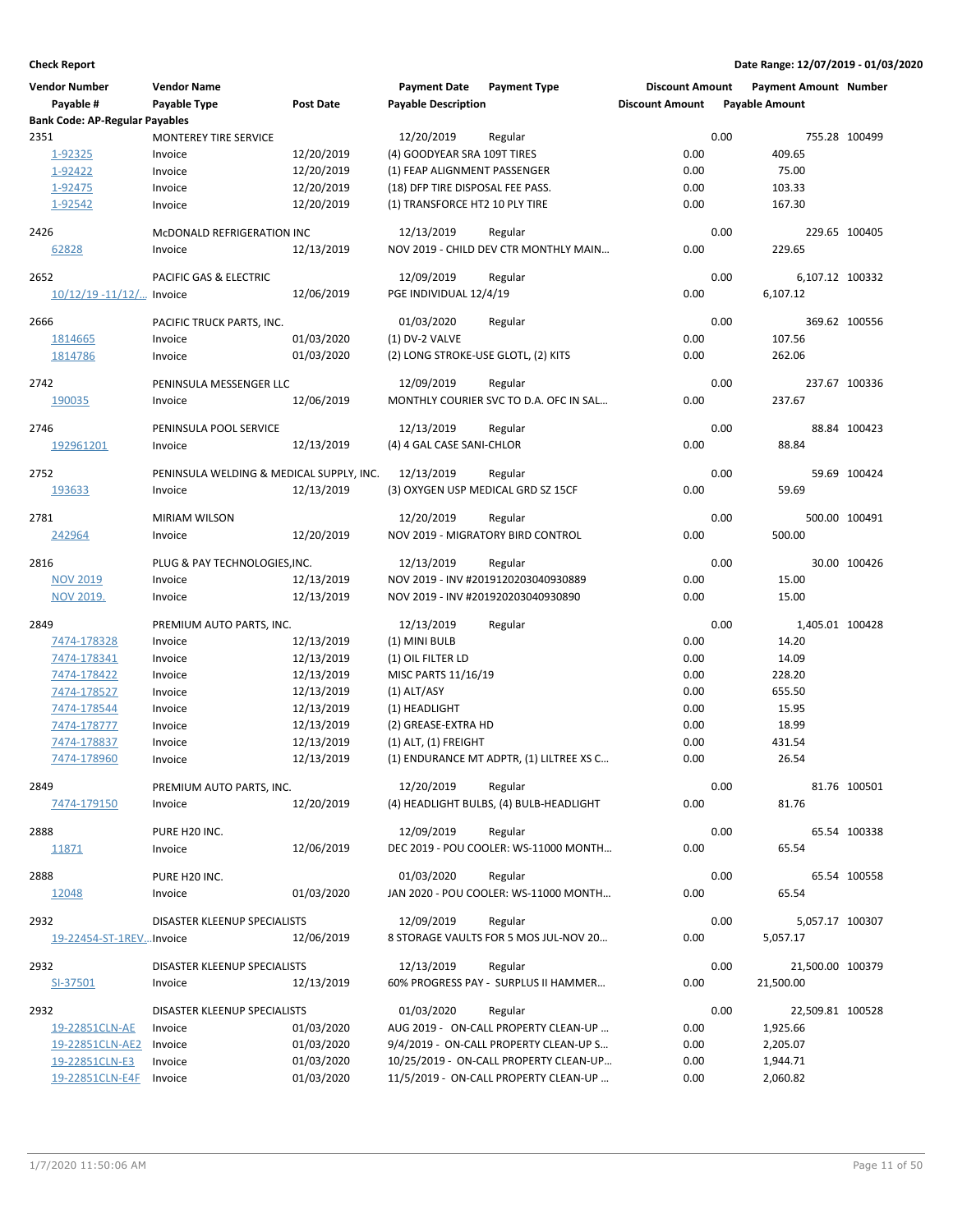| Vendor Number | <b>Vendor Name</b> |            | <b>Payment Date</b><br><b>Payment Type</b> | Discount Amount        | <b>Payment Amount Number</b> |  |
|---------------|--------------------|------------|--------------------------------------------|------------------------|------------------------------|--|
| Pavable #     | Payable Type       | Post Date  | <b>Payable Description</b>                 | <b>Discount Amount</b> | <b>Pavable Amount</b>        |  |
| SI-37594      | Invoice            | 01/03/2020 | FINAL BOARD UP FOR SURPLUS II PROJECT      | 0.00                   | 14.373.55                    |  |

| Payable  | Payment  |                 |             |
|----------|----------|-----------------|-------------|
| Count    | Count    | <b>Discount</b> | Payment     |
| 32       | 16       | 0.00            | 59,062.70   |
| <u>n</u> | <u>n</u> | 0.00            | <u>ი იი</u> |
| 33       | 16       | 0.00            | 59,063.70   |
| 0        | 0        | 0.00            | 0.00        |
| 0        | 0        | 0.00            | 0.00        |
|          |          |                 |             |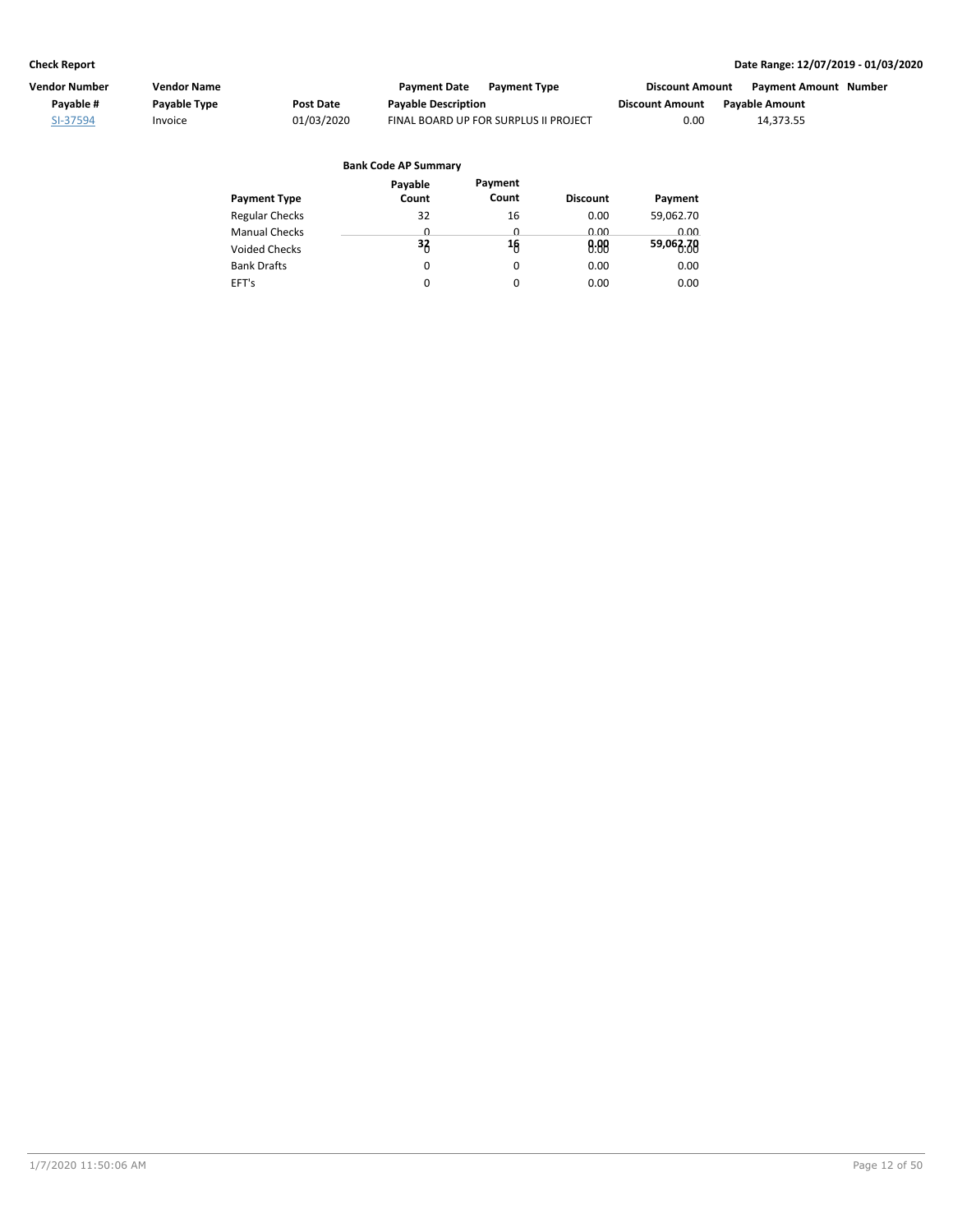| <b>Vendor Number</b>                  | <b>Vendor Name</b>      |                  | <b>Payment Date</b>        | <b>Payment Type</b> | <b>Discount Amount</b> |                       | <b>Payment Amount Number</b> |                   |
|---------------------------------------|-------------------------|------------------|----------------------------|---------------------|------------------------|-----------------------|------------------------------|-------------------|
| Payable #                             | <b>Payable Type</b>     | <b>Post Date</b> | <b>Payable Description</b> |                     | <b>Discount Amount</b> | <b>Payable Amount</b> |                              |                   |
| <b>Bank Code: PY-Payroll Payables</b> |                         |                  |                            |                     |                        |                       |                              |                   |
| 3138                                  | SEASIDE EMPLOYEES ASSN  |                  | 12/19/2019                 | <b>Bank Draft</b>   |                        | 0.00                  |                              | 165.00 2118488956 |
| INV0003945                            | Invoice                 | 12/19/2019       | <b>DUES</b>                |                     | 0.00                   |                       | 165.00                       |                   |
| 3138                                  | SEASIDE EMPLOYEES ASSN  |                  | 12/19/2019                 | <b>Bank Draft</b>   |                        | 0.00                  |                              | 170.00 2118488956 |
| <b>INV0003898</b>                     | Invoice                 | 12/05/2019       | <b>DUES</b>                |                     | 0.00                   |                       | 170.00                       |                   |
| 3153                                  | SEASIDE MANAGEMENT ASSN |                  | 12/19/2019                 | <b>Bank Draft</b>   |                        | 0.00                  |                              | 30.00 2118488956  |
| <b>INV0003948</b>                     | Invoice                 | 12/19/2019       | <b>DUES</b>                |                     | 0.00                   |                       | 30.00                        |                   |
| 3153                                  | SEASIDE MANAGEMENT ASSN |                  | 12/19/2019                 | <b>Bank Draft</b>   |                        | 0.00                  |                              | 30.00 2118488956  |
| <b>INV0003901</b>                     | Invoice                 | 12/05/2019       | <b>DUES</b>                |                     | 0.00                   |                       | 30.00                        |                   |

|                       | Payable<br>Count | Payment<br>Count |                 |         |
|-----------------------|------------------|------------------|-----------------|---------|
| <b>Payment Type</b>   |                  |                  | <b>Discount</b> | Payment |
| <b>Regular Checks</b> | 0                | 0                | 0.00            | 0.00    |
| <b>Manual Checks</b>  | a                | a                | 0.00            | 399.00  |
| Voided Checks         | 0                | 0                | 0.00            | 0.00    |
| <b>Bank Drafts</b>    | 4                | 4                | 0.00            | 395.00  |
| EFT's                 | 0                | 0                | 0.00            | 0.00    |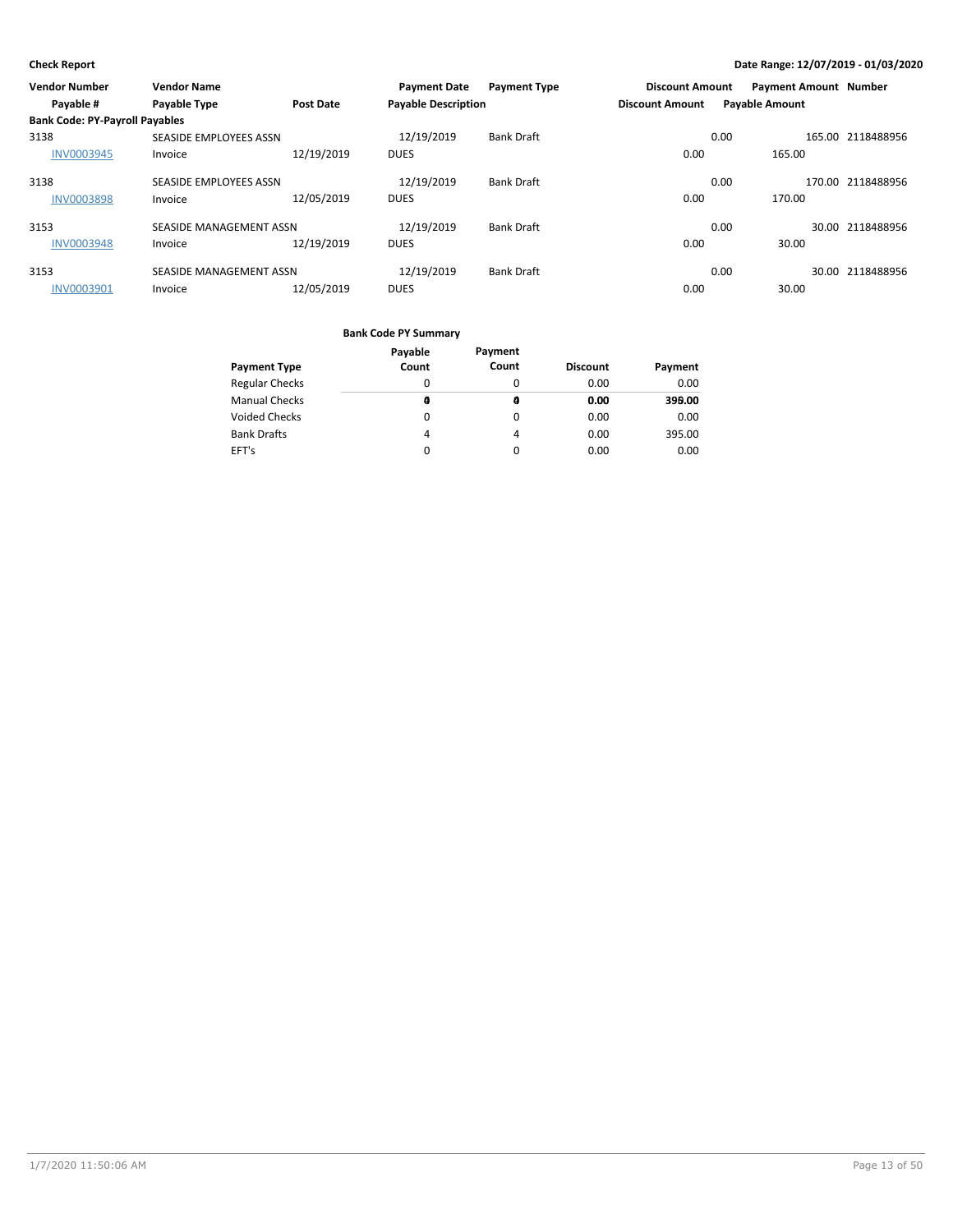| <b>Vendor Number</b><br>Payable #             | <b>Vendor Name</b><br>Payable Type | <b>Post Date</b> | <b>Payment Date</b><br><b>Payable Description</b> | <b>Payment Type</b>                              | <b>Discount Amount</b><br><b>Discount Amount</b> |      | <b>Payment Amount Number</b><br><b>Payable Amount</b> |               |
|-----------------------------------------------|------------------------------------|------------------|---------------------------------------------------|--------------------------------------------------|--------------------------------------------------|------|-------------------------------------------------------|---------------|
| <b>Bank Code: AP-Regular Payables</b><br>3199 |                                    |                  |                                                   |                                                  |                                                  | 0.00 |                                                       |               |
| 12/11/2019                                    | <b>TERRY SHEHORN</b><br>Invoice    | 12/20/2019       | 12/20/2019                                        | Regular<br>MUSIC FOR SENIORS NEW YEAR'S EVE DANC | 0.00                                             |      | 450.00                                                | 450.00 100510 |
| 3211                                          | SHERWIN-WILLIAMS CO.               |                  | 12/09/2019                                        | Regular                                          |                                                  | 0.00 |                                                       | 511.51 100339 |
| $0772 - 5$                                    | Invoice                            | 12/06/2019       | PAINT SUPPLIES FOR STREETS DEPT                   |                                                  | 0.00                                             |      | 477.80                                                |               |
| 0830-1                                        | Invoice                            | 12/06/2019       |                                                   | PAINT SUPPLIES FOR POMA - BLDG 4602              | 0.00                                             |      | 33.71                                                 |               |
| 3211                                          | SHERWIN-WILLIAMS CO.               |                  | 01/03/2020                                        | Regular                                          |                                                  | 0.00 |                                                       | 68.79 100562  |
| 1416-8                                        | Invoice                            | 01/03/2020       | MISC PAINT SUPPLIES FOR POMA DEPT                 |                                                  | 0.00                                             |      | 68.79                                                 |               |
| 3244                                          | SLAKEY BROTHERS, INC.              |                  | 12/13/2019                                        | Regular                                          |                                                  | 0.00 |                                                       | 50.71 100431  |
| 16168753-00                                   | Invoice                            | 12/13/2019       | (2) DUCT SEALANT GAL WTR BAS                      |                                                  | 0.00                                             |      | 31.81                                                 |               |
| 16168980-00                                   | Invoice                            | 12/13/2019       | (1) IGNITOR HOT SURFACE GAS                       |                                                  | 0.00                                             |      | 18.90                                                 |               |
| 3249                                          | <b>SMART &amp; FINAL</b>           |                  | 12/20/2019                                        | Regular                                          |                                                  | 0.00 |                                                       | 335.34 100506 |
| 4313610027504                                 | Invoice                            | 12/20/2019       | REF #27504 11/25/19                               |                                                  | 0.00                                             |      | 103.34                                                |               |
| 4313610034886                                 | Invoice                            | 12/20/2019       | REF #34886; 11/22/19                              |                                                  | 0.00                                             |      | 80.91                                                 |               |
| 4313610054387                                 | Invoice                            | 12/20/2019       | REF #054387; 12/13/19                             |                                                  | 0.00                                             |      | 151.09                                                |               |
| 3290                                          | THE SPCA OF MONTEREY CO.           |                  | 12/20/2019                                        | Regular                                          |                                                  | 0.00 | 5,120.00 100513                                       |               |
| $11 - 19$                                     | Invoice                            | 12/20/2019       |                                                   | NOV 2019 - SVCS FOR SEASIDE POLICE DEPT          | 0.00                                             |      | 5,120.00                                              |               |
| 3319                                          | STAPLES ADVANTAGE                  |                  | 12/09/2019                                        | Regular                                          |                                                  | 0.00 | 2,519.74 100341                                       |               |
| 3427618149                                    | Invoice                            | 12/06/2019       |                                                   | PUBLIC WORKS - (5) CASES OF 30% REC COPY         | 0.00                                             |      | 264.77                                                |               |
| 3427978115                                    | Invoice                            | 12/06/2019       | ENGINEERING - MOUSE/ MOUSE PAD                    |                                                  | 0.00                                             |      | 66.58                                                 |               |
| 3430739190                                    | Invoice                            | 12/06/2019       | POLICE DEPT - MISC SUPPLIES 11/9/19               |                                                  | 0.00                                             |      | 541.86                                                |               |
| 3430739191                                    | Invoice                            | 12/06/2019       |                                                   | POLICE DEPT - 2020 DESKPADS, WALL PLAN           | 0.00                                             |      | 29.37                                                 |               |
| 3430899842                                    | Invoice                            | 12/06/2019       | FINANCE DEPT - CUSTOM STAMP                       |                                                  | 0.00                                             |      | 29.49                                                 |               |
| 3430899843                                    | Invoice                            | 12/06/2019       |                                                   | RECREATION DEPT - MISC SUPPLIES 11/13/19         | 0.00                                             |      | 1,012.18                                              |               |
| 3431554994                                    | Invoice                            | 12/06/2019       |                                                   | PUBLIC WORKS - CALENDARS, CORRECTON              | 0.00                                             |      | 244.50                                                |               |
| 3431639452                                    | Invoice                            | 12/06/2019       |                                                   | CITY HALL - PAPER, WITE-OUT, BUS CARD HL         | 0.00                                             |      | 330.99                                                |               |
| 3319                                          | STAPLES ADVANTAGE                  |                  | 12/13/2019                                        | Regular                                          |                                                  | 0.00 | 1,368.39 100432                                       |               |
| 3431479241                                    | Invoice                            | 12/13/2019       | POLICE DEPT - MISC SUPPLIES 11/20/19              |                                                  | 0.00                                             |      | 16.98                                                 |               |
| 3431554993                                    | Invoice                            | 12/13/2019       |                                                   | ENGINEERING - MISC SUPPLIES 11/21/19             | 0.00                                             |      | 87.13                                                 |               |
| 3431554996                                    | Invoice                            | 12/13/2019       | RECREATION DEPT - (2) HP 952XL 4PK                |                                                  | 0.00                                             |      | 232.94                                                |               |
| 3432080085                                    | Invoice                            | 12/13/2019       |                                                   | POLICE DEPT - (1) CANON 137 BLACK TONER          | 0.00                                             |      | 83.89                                                 |               |
| 3432080086                                    | Invoice                            | 12/13/2019       |                                                   | POLICE DEPT - (12 PK) DISNFCT WIPES 75/PK        | 0.00                                             |      | 58.60                                                 |               |
| 3432080087                                    | Invoice                            | 12/13/2019       | POLICE DEPT - MISC SUPPLIES 11/27/19              |                                                  | 0.00                                             |      | 744.68                                                |               |
| 3432080088                                    | Invoice                            | 12/13/2019       |                                                   | FINANCE DEPT - MISC SUPPLIES FOR CITY HA         | 0.00                                             |      | 144.17                                                |               |
| 3319                                          | STAPLES ADVANTAGE                  |                  | 12/20/2019                                        | Regular                                          |                                                  | 0.00 |                                                       | 103.51 100509 |
| 3432080084                                    | Credit Memo                        | 12/20/2019       |                                                   | ENGINEERING - CREDIT FOR ORIG INV #3431          | 0.00                                             |      | $-20.95$                                              |               |
| 3433316989                                    | Invoice                            | 12/20/2019       |                                                   | POLICE DEPT - (5) CALENDARS, (3) LG BINS         | 0.00                                             |      | 124.46                                                |               |
| 3319                                          | STAPLES ADVANTAGE                  |                  | 01/03/2020                                        | Regular                                          |                                                  | 0.00 | 1,093.66 100563                                       |               |
| 3433463706                                    | Invoice                            | 01/03/2020       | CITY HALL - MISC SUPPLIES 12/11/19                |                                                  | 0.00                                             |      | 245.12                                                |               |
| 3433546678                                    | Invoice                            | 01/03/2020       | HUMAN RESOURCES - CALENDAR (1)                    |                                                  | 0.00                                             |      | 36.48                                                 |               |
| 3433546679                                    | Invoice                            | 01/03/2020       | FINANCE, CITY HALL - MISC SUPPLIES                |                                                  | 0.00                                             |      | 45.07                                                 |               |
| 3433619581                                    | Invoice                            | 01/03/2020       | BLDG DEPT - (4) FASTENER PRONGS                   |                                                  | 0.00                                             |      | 21.81                                                 |               |
| 3434026289                                    | Invoice                            | 01/03/2020       | FINANCE - PREINKED STAMP                          |                                                  | 0.00                                             |      | 43.69                                                 |               |
| 3434026291                                    | Invoice                            | 01/03/2020       | CITY HALL - MISC SUPPLIES                         |                                                  | 0.00                                             |      | 244.06                                                |               |
| 3434026292                                    | Invoice                            | 01/03/2020       | CITY HALL - MISC SUPPLIES 12/18/19                |                                                  | 0.00                                             |      | 75.43                                                 |               |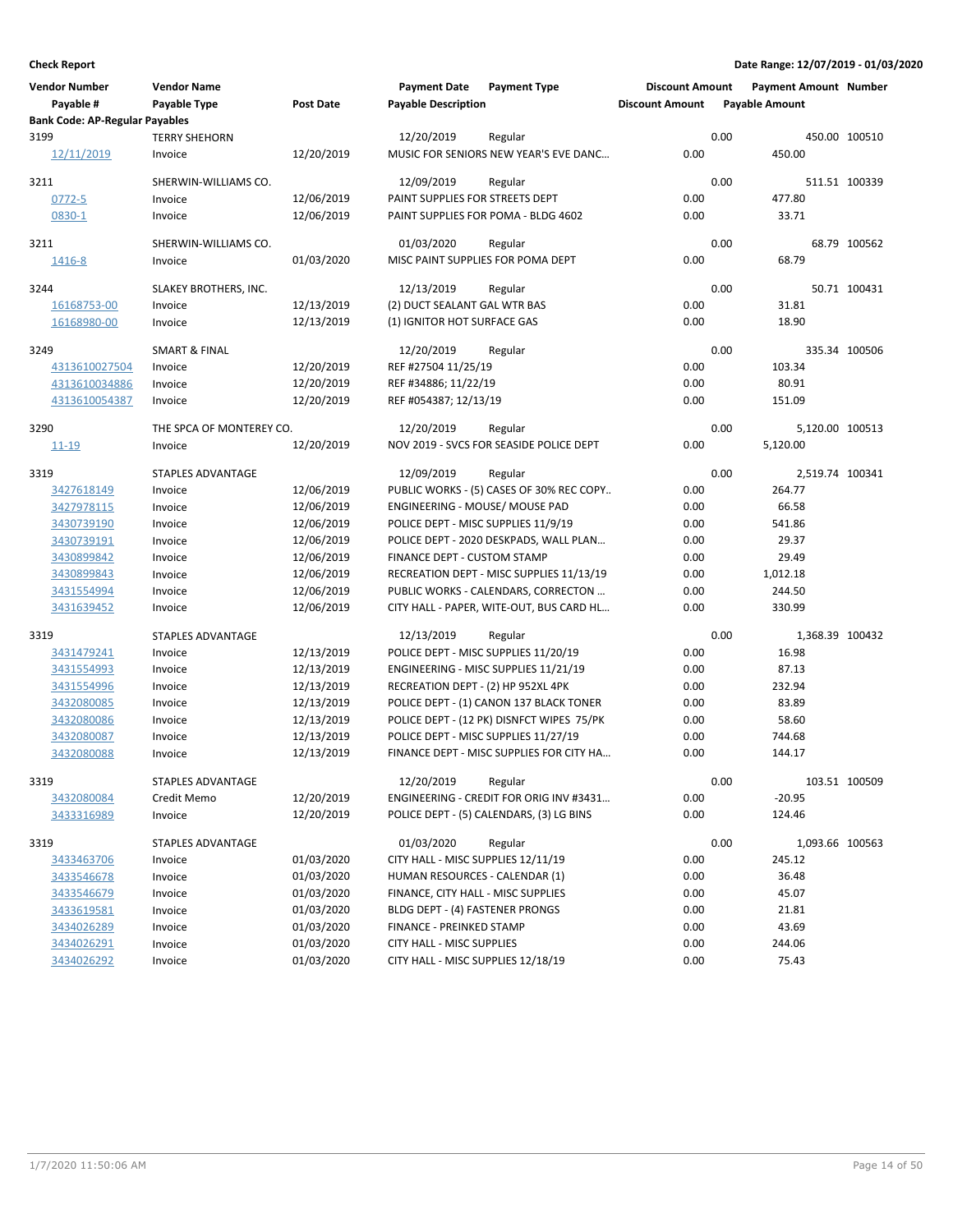| Vendor Number | Vendor Name  |            | <b>Payment Date</b><br><b>Payment Type</b> | Discount Amount        | <b>Payment Amount Number</b> |
|---------------|--------------|------------|--------------------------------------------|------------------------|------------------------------|
| Payable #     | Payable Type | Post Date  | <b>Payable Description</b>                 | <b>Discount Amount</b> | <b>Pavable Amount</b>        |
| 3434380593    | Invoice      | 01/03/2020 | ASST CITY ATTY - TONER SUPPLIES 12/21/19   | 0.00                   | 382.00                       |

## Regular Checks Manual Checks Voided Checks **Discount Payment Payment Type Bank Code AP Summary** Bank Drafts EFT's 10 0 0 0 0 0.00 **10 0.00** 0.00 0.00 0.00 0.00 **Payment** 11,621.65 0.00 0.00 0.00 0.00 **Payable Count** 35 **35**0  $\overline{0}$ 0 0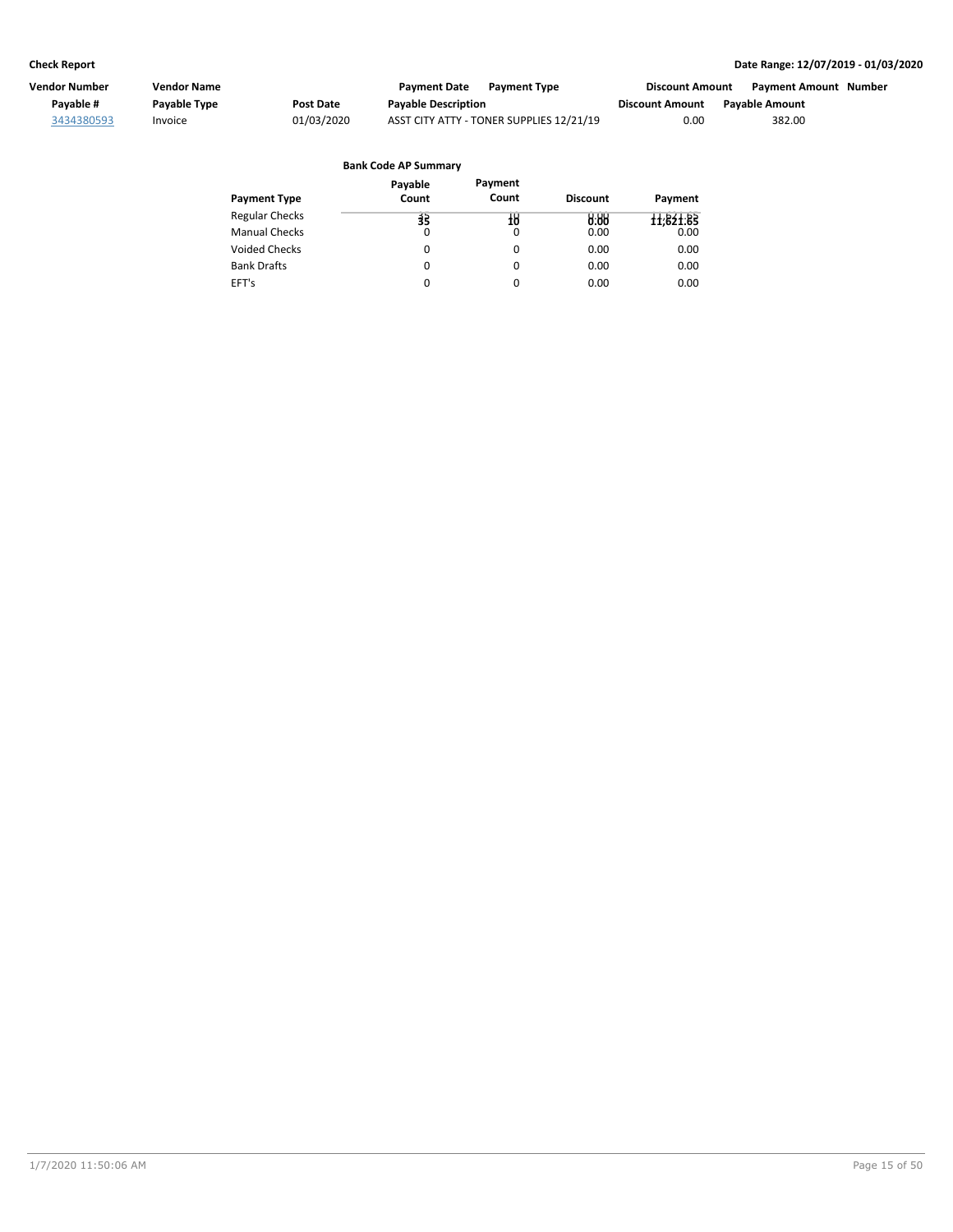| <b>Vendor Number</b>                  | <b>Vendor Name</b>               |                  | <b>Payment Date</b>           | <b>Payment Type</b> | <b>Discount Amount</b> |                       | <b>Payment Amount Number</b> |
|---------------------------------------|----------------------------------|------------------|-------------------------------|---------------------|------------------------|-----------------------|------------------------------|
| Pavable #                             | Payable Type                     | <b>Post Date</b> | <b>Payable Description</b>    |                     | <b>Discount Amount</b> | <b>Pavable Amount</b> |                              |
| <b>Bank Code: PY-Payroll Payables</b> |                                  |                  |                               |                     |                        |                       |                              |
| 3560                                  | UNITED WAY OF MONTEREY PENINSULA |                  | 12/18/2019                    | Regular             |                        | 0.00                  | 66.00 19026                  |
| <b>INV0003904</b>                     | Invoice                          | 12/05/2019       | <b>EMPLOYEE CONTRIBUTIONS</b> |                     | 0.00                   | 33.00                 |                              |
| INV0003951                            | Invoice                          | 12/19/2019       | <b>EMPLOYEE CONTRIBUTIONS</b> |                     | 0.00                   | 33.00                 |                              |

|                       | Payable | Payment |          |         |
|-----------------------|---------|---------|----------|---------|
| <b>Payment Type</b>   | Count   | Count   | Discount | Payment |
| <b>Regular Checks</b> |         |         | 0.88     | 66.88   |
| <b>Manual Checks</b>  | 0       |         | 0.00     | 0.00    |
| Voided Checks         | 0       | 0       | 0.00     | 0.00    |
| <b>Bank Drafts</b>    | 0       | 0       | 0.00     | 0.00    |
| EFT's                 | 0       |         | 0.00     | 0.00    |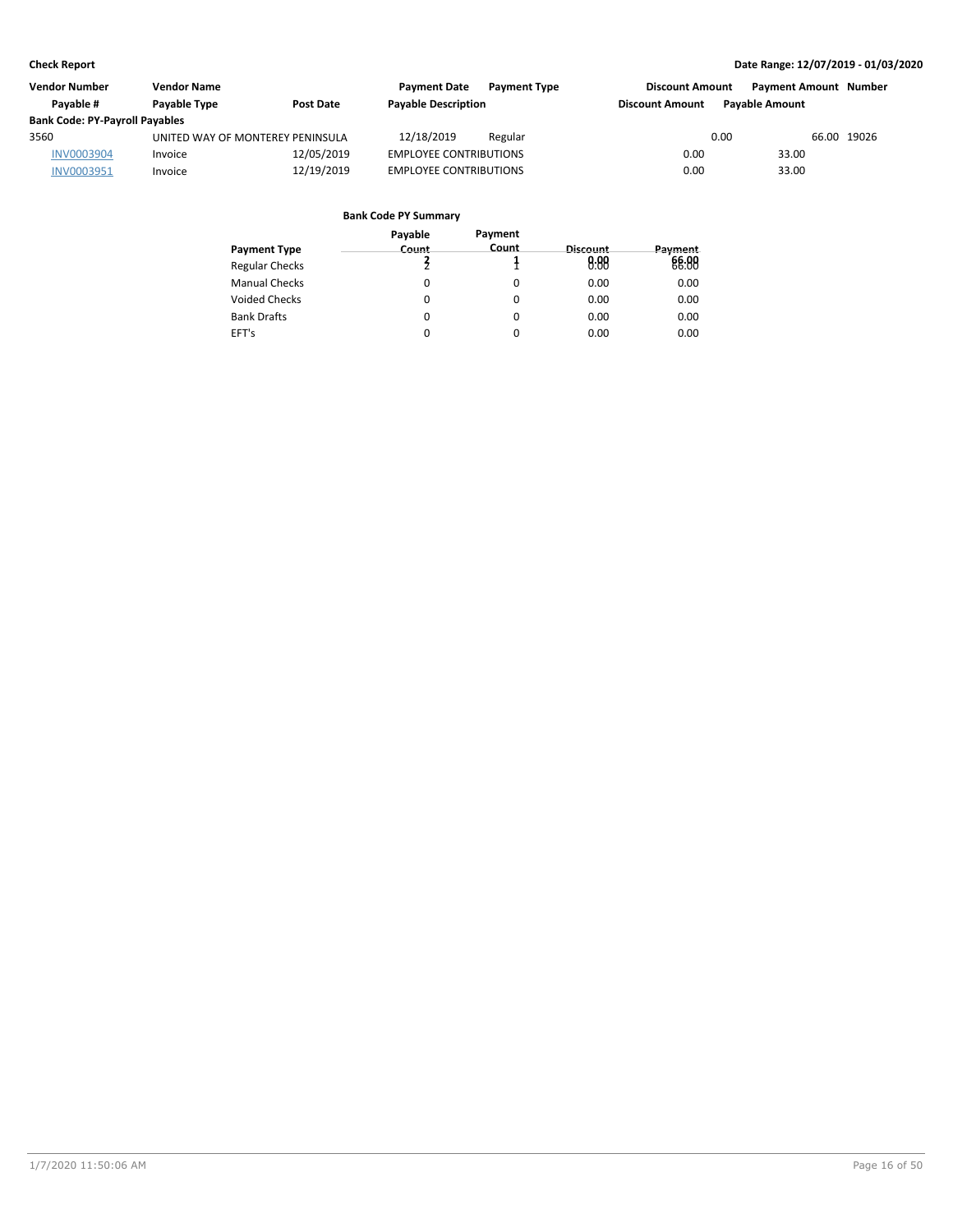| <b>Vendor Number</b><br>Payable #     | <b>Vendor Name</b><br>Payable Type | <b>Post Date</b> | <b>Payment Date</b><br><b>Payable Description</b> | <b>Payment Type</b>                      | <b>Discount Amount</b><br><b>Discount Amount</b> | <b>Payment Amount Number</b><br><b>Payable Amount</b> |               |
|---------------------------------------|------------------------------------|------------------|---------------------------------------------------|------------------------------------------|--------------------------------------------------|-------------------------------------------------------|---------------|
| <b>Bank Code: AP-Regular Payables</b> |                                    |                  |                                                   |                                          |                                                  |                                                       |               |
| 3574                                  | U.S. BANK-CALCARD                  |                  | 12/13/2019                                        | Regular                                  |                                                  | 0.00<br>43,680.42 100439                              |               |
| 4246 0445 5565 0 Invoice              |                                    | 12/13/2019       | CalCard 10/22/19                                  |                                          | 0.00                                             | 43,771.46                                             |               |
| CM0000315                             | Credit Memo                        | 12/05/2019       | CalCard 10/22/19 Sales Tax                        |                                          | 0.00                                             | $-91.04$                                              |               |
| 3595                                  | VAPOR CLEANERS, INC.               |                  | 12/20/2019                                        | Regular                                  |                                                  | 0.00                                                  | 47.43 100515  |
| 12-012669                             | Invoice                            | 12/20/2019       | POLICE DEPT - (2) BLANKETS, GRAY                  |                                          | 0.00                                             | 16.32                                                 |               |
| 12-012670                             | Invoice                            | 12/20/2019       | POLICE DEPT - (3) BLANKETS, GRAY                  |                                          | 0.00                                             | 24.48                                                 |               |
| 12-012671                             | Invoice                            | 12/20/2019       | POLICE DEPT - (1) UNIFORM JACKET                  |                                          | 0.00                                             | 6.63                                                  |               |
| 3851                                  | BOUND TREE MEDICAL, LLC            |                  | 12/13/2019                                        | Regular                                  |                                                  | 0.00                                                  | 36.60 100363  |
| 83431416                              | Invoice                            | 12/13/2019       |                                                   | (10) CURAPLEX DISPOSABLE SUCTION CANIS   | 0.00                                             | 36.60                                                 |               |
| 3851                                  | BOUND TREE MEDICAL, LLC            |                  | 12/20/2019                                        | Regular                                  |                                                  | 0.00                                                  | 139.63 100453 |
| 83438579                              | Invoice                            | 12/20/2019       | (4) PARTICULATE RESPIRATORS                       |                                          | 0.00                                             | 139.63                                                |               |
| 4018                                  | KATHY BEST LLC                     |                  | 12/20/2019                                        | Regular                                  |                                                  | 0.00                                                  | 796.25 100482 |
| <b>HABIBI'S</b>                       | Invoice                            | 12/20/2019       |                                                   | SIGN SERIES 1" CLASSIC ALUM BLINDS       | 0.00                                             | 477.75                                                |               |
| <b>KIMBERLY'S</b>                     | Invoice                            | 12/20/2019       |                                                   | SIGN SERIES 1" CLASSIC ALUM BLINDS       | 0.00                                             | 318.50                                                |               |
| 4059                                  | <b>SILKSCREEN EXPRESS</b>          |                  | 12/20/2019                                        | Regular                                  |                                                  | 0.00                                                  | 895.11 100505 |
| 4040                                  | Invoice                            | 12/20/2019       |                                                   | RECREATION DEPT - (15) YELLOW JACKETS    | 0.00                                             | 895.11                                                |               |
| 4062                                  | A AND R PLUMBING, INC.             |                  | 12/20/2019                                        | Regular                                  |                                                  | 0.00                                                  | 250.00 100443 |
| 130320                                | Invoice                            | 12/20/2019       | 1124 WHEELER ST - SVC ON 12/3/19                  |                                          | 0.00                                             | 250.00                                                |               |
| 4106                                  | BAY REPROGRAPHIC & SUPPLY, INC.    |                  | 12/13/2019                                        | Regular                                  |                                                  | 0.00                                                  | 388.06 100362 |
| 391856                                | Invoice                            | 12/13/2019       |                                                   | NOV/DEC 2019 - BAY MPS BASE/LF USAGE C   | 0.00                                             | 388.06                                                |               |
| 4121                                  | MONTEREY COUNTY HEALTH DEPT.       |                  | 12/09/2019                                        | Regular                                  |                                                  | 0.00                                                  | 775.00 100329 |
| <b>SEA-PD 19-10</b>                   | Invoice                            | 11/27/2019       |                                                   | OCT 2019 - (2) FORENSIC EXAMS 10/20/19 & | 0.00                                             | 1,850.00                                              |               |
| <u>SEA-PD 19-10.</u>                  | Credit Memo                        | 11/06/2019       | RETAINER CREDIT ON INVOICE                        |                                          | 0.00                                             | $-1,075.00$                                           |               |
| 4425                                  | <b>MONTEREY AUTO SUPPLY</b>        |                  | 12/20/2019                                        | Regular                                  |                                                  | 0.00<br>1,085.52 100493                               |               |
| 678967                                | Invoice                            | 12/20/2019       | (1) MUD FLAPS                                     |                                          | 0.00                                             | 15.28                                                 |               |
| 680504                                | Invoice                            | 12/20/2019       | (4) NAPAGOLD OIL FILTERS                          |                                          | 0.00                                             | 25.39                                                 |               |
| 680524                                | Invoice                            | 12/20/2019       |                                                   | (1) REMAN STARTER, (1) CORE DEPOSIT      | 0.00                                             | 90.58                                                 |               |
| 680608                                | Credit Memo                        | 11/18/2019       | CREDIT FOR ORIG INV #680524                       |                                          | 0.00                                             | $-90.58$                                              |               |
| 680747                                | Invoice                            | 12/20/2019       | (10) NAPA EP GREASE CARTS                         |                                          | 0.00                                             | 40.09                                                 |               |
| 681088                                | Invoice                            | 12/20/2019       | (2) HOOD LIFT SUPPORT                             |                                          | 0.00                                             | 61.60                                                 |               |
| 681353                                | Invoice                            | 12/20/2019       | (1) 5W20SYN OIL                                   |                                          | 0.00                                             | 699.19                                                |               |
| 681603                                | Invoice                            | 12/20/2019       | (2) NAPAGOLD AIR FILTERS                          |                                          | 0.00                                             | 25.59                                                 |               |
| 681701                                | Invoice                            | 12/20/2019       | (1) AIR VALVE - AIR BRAKE                         |                                          | 0.00                                             | 74.26                                                 |               |
| 684158                                | Invoice                            | 12/20/2019       | (4) DOME LMP, (4) LED BLB WHITE                   |                                          | 0.00                                             | 144.12                                                |               |
| 4425                                  | MONTEREY AUTO SUPPLY               |                  | 01/03/2020                                        | Regular                                  |                                                  | 0.00                                                  | 152.80 100550 |
| 686605                                | Invoice                            | 01/03/2020       | (2) PARKING & SIDE MARKERS                        |                                          | 0.00                                             | 78.17                                                 |               |
| 686640                                | Invoice                            | 01/03/2020       |                                                   | (1) NAPAGOLD OIL FILTER, (1) DRAIN PLUG  | 0.00                                             | 8.55                                                  |               |
| 686735                                | Invoice                            | 01/03/2020       | (1) TRAILER CONN SOCKET                           |                                          | 0.00                                             | 8.73                                                  |               |
| 687386                                | Invoice                            | 01/03/2020       | (1) SOLAR BAT CHG 1.8W                            |                                          | 0.00                                             | 57.35                                                 |               |
|                                       |                                    |                  |                                                   |                                          |                                                  |                                                       |               |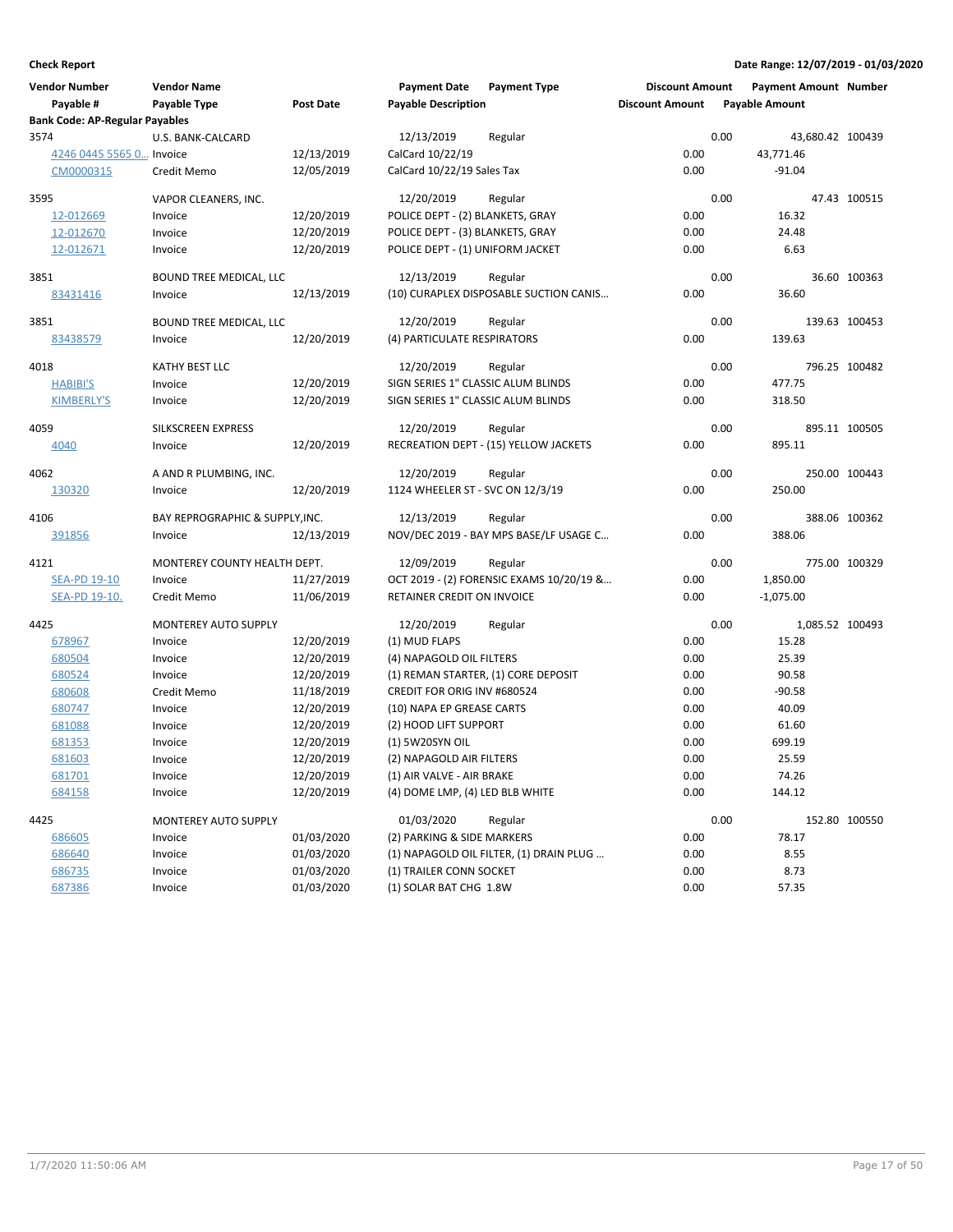| Vendor Number | Vendor Name                     |                  | <b>Payment Date</b>        | <b>Payment Type</b>                     | <b>Discount Amount</b> | <b>Payment Amount Number</b> |               |
|---------------|---------------------------------|------------------|----------------------------|-----------------------------------------|------------------------|------------------------------|---------------|
| Pavable #     | Payable Type                    | <b>Post Date</b> | <b>Payable Description</b> |                                         | <b>Discount Amount</b> | <b>Pavable Amount</b>        |               |
| 4487          | PACIFIC TELEMANAGEMENT SERVICES |                  | 12/09/2019                 | Regular                                 |                        | 0.00                         | 131.00 100333 |
| 2032882       | Invoice                         | 12/06/2019       |                            | DEC 2019 - PAY PHONE AT OLDEMEYER CTR   | 0.00                   | 28.00                        |               |
| 2032896       | Invoice                         | 12/06/2019       |                            | DEC 2019 - PAY PHONES AT CITY HALL/BRAN | 0.00                   | 103.00                       |               |

| Pavable | Payment |          |             |
|---------|---------|----------|-------------|
| Cou30   | Count   | Discolon | 48a3/77e812 |
| 30      | 12      | 0.00     | 48,377.82   |
| 0       | 0       | 0.00     | 0.00        |
| 0       | 0       | 0.00     | 0.00        |
| 0       | 0       | 0.00     | 0.00        |
| 0       | 0       | 0.00     | 0.00        |
|         |         |          |             |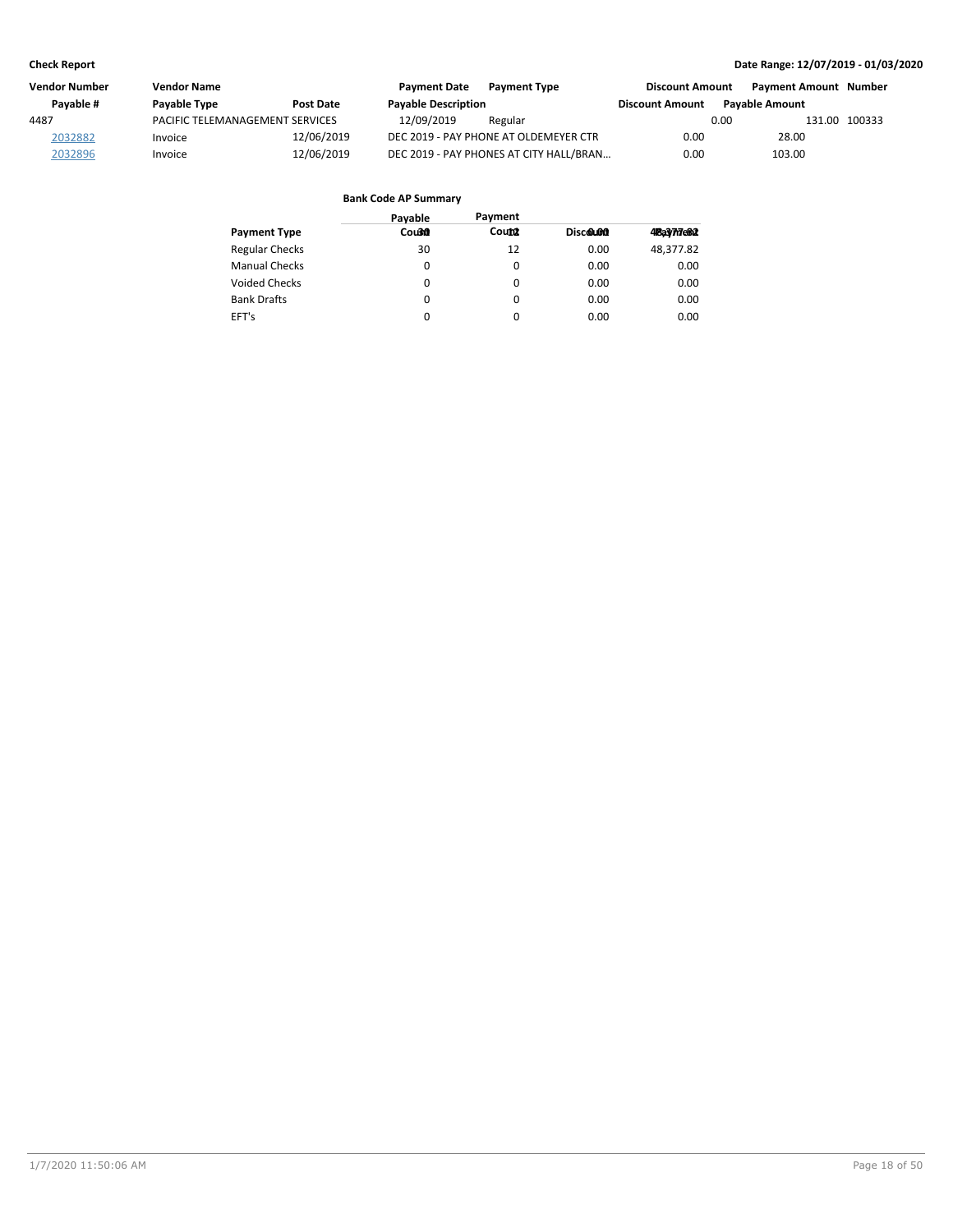| <b>Vendor Number</b>                  | <b>Vendor Name</b>               |            | <b>Payment Date</b>     | <b>Payment Type</b>        | <b>Discount Amount</b> |                                                 | <b>Payment Amount Number</b> |  |
|---------------------------------------|----------------------------------|------------|-------------------------|----------------------------|------------------------|-------------------------------------------------|------------------------------|--|
| Pavable #                             | Payable Type<br><b>Post Date</b> |            |                         | <b>Payable Description</b> |                        | <b>Pavable Amount</b><br><b>Discount Amount</b> |                              |  |
| <b>Bank Code: PY-Payroll Payables</b> |                                  |            |                         |                            |                        |                                                 |                              |  |
| 4508                                  | CALPERS LONG-TERM CARE PROGRAM   |            | 12/18/2019              | Regular                    |                        | 0.00                                            | 307.30 19024                 |  |
| <b>INV0003902</b>                     | Invoice                          | 12/05/2019 | <b>EMPLOYEE PREMIUM</b> |                            | 0.00                   | 153.65                                          |                              |  |
| INV0003949                            | Invoice                          | 12/19/2019 | <b>EMPLOYEE PREMIUM</b> |                            | 0.00                   | 153.65                                          |                              |  |

| <b>Payment Type</b>   | Payable<br>Count | Payment<br>Count | 0.00<br><b>Discount</b> | 307.30<br>Payment |
|-----------------------|------------------|------------------|-------------------------|-------------------|
| <b>Regular Checks</b> | 2                |                  | 0.00                    | 307.30            |
| <b>Manual Checks</b>  | 0                | 0                | 0.00                    | 0.00              |
| <b>Voided Checks</b>  | 0                | 0                | 0.00                    | 0.00              |
| <b>Bank Drafts</b>    | 0                | 0                | 0.00                    | 0.00              |
| EFT's                 | 0                | 0                | 0.00                    | 0.00              |
|                       |                  |                  |                         |                   |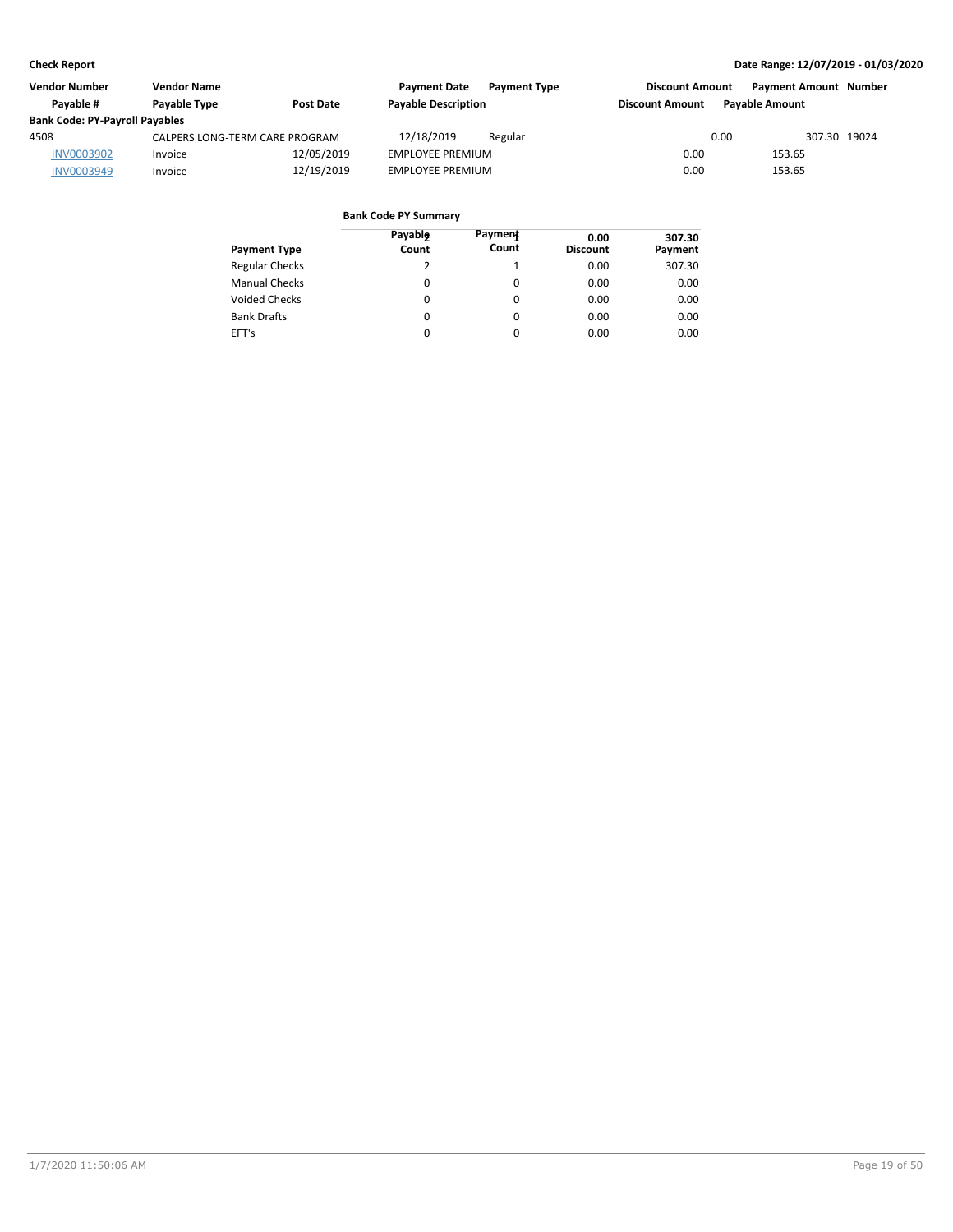| <b>Vendor Number</b><br>Payable #     | <b>Vendor Name</b><br><b>Payable Type</b>        | Post Date  | <b>Payment Date</b><br><b>Payable Description</b> | <b>Payment Type</b>                       | <b>Discount Amount</b><br><b>Discount Amount</b> |      | <b>Payment Amount Number</b><br><b>Payable Amount</b> |               |
|---------------------------------------|--------------------------------------------------|------------|---------------------------------------------------|-------------------------------------------|--------------------------------------------------|------|-------------------------------------------------------|---------------|
| <b>Bank Code: AP-Regular Payables</b> |                                                  |            |                                                   |                                           |                                                  |      |                                                       |               |
| 4511                                  | <b>VETERINARY EMERGENCY &amp; SPECIALTY CTR.</b> |            | 12/09/2019                                        | Regular                                   |                                                  | 0.00 |                                                       | 106.00 100350 |
| 83567                                 | Invoice                                          | 12/06/2019 | 12/2/19 SVCS ON PATIENT ID #51614                 |                                           | 0.00                                             |      | 106.00                                                |               |
| 4560                                  | <b>CONTE'S GENERATOR SERVICE</b>                 |            | 12/13/2019                                        | Regular                                   |                                                  | 0.00 | 1,025.83 100370                                       |               |
| 83066                                 | Invoice                                          | 12/13/2019 |                                                   | PRESIDIO POLICE DEPT - SVC ON EMERGENC    | 0.00                                             |      | 243.00                                                |               |
| 83076                                 | Invoice                                          | 12/13/2019 | FUEL DELIVERY TO SEASIDE FIRE DEPT.               |                                           | 0.00                                             |      | 782.83                                                |               |
| 4628                                  | U.S. BANK                                        |            | 12/09/2019                                        | Regular                                   |                                                  | 0.00 | 3,500.00 100346                                       |               |
| 5531085                               | Invoice                                          | 12/06/2019 |                                                   | ADMIN FEES - IN ADVANCE (CUTINO PARK I    | 0.00                                             |      | 1,750.00                                              |               |
| 5532523                               | Invoice                                          | 12/06/2019 |                                                   | ADMIN FEES - IN ADVANCE (MEASURE X RO     | 0.00                                             |      | 1,750.00                                              |               |
| 4670                                  | TREASURER -- COUNTY OF MONTEREY                  |            | 12/09/2019                                        | Regular                                   |                                                  | 0.00 | 2,366.22 100345                                       |               |
| 19-000299                             | Invoice                                          | 12/06/2019 |                                                   | OCT 2019 - LEGAL SVCS RENDERED FOR SCSD   | 0.00                                             |      | 2,366.22                                              |               |
| 4670                                  | TREASURER -- COUNTY OF MONTEREY                  |            | 01/03/2020                                        | Regular                                   |                                                  | 0.00 | 5,025.60 100567                                       |               |
| 19-000316                             | Invoice                                          | 01/03/2020 |                                                   | NOV 2019 - SEASIDE CO. SANIT DIST LEGAL S | 0.00                                             |      | 5,025.60                                              |               |
| 4892                                  | <b>EDGES ELECTRICAL GROUP</b>                    |            | 12/13/2019                                        | Regular                                   |                                                  | 0.00 | 1,270.15 100382                                       |               |
| S4811520.001                          | Invoice                                          | 12/13/2019 | (3) SC WIREWAY                                    |                                           | 0.00                                             |      | 212.84                                                |               |
| S4825823.001                          | Invoice                                          | 12/13/2019 | (60) PHIL F32T8/TL941/ALTO 30PK                   |                                           | 0.00                                             |      | 134.62                                                |               |
| S4827952.001                          | Invoice                                          | 12/13/2019 | (3) 110W LED LAMPS                                |                                           | 0.00                                             |      | 547.02                                                |               |
| S4829077.001                          | Invoice                                          | 12/13/2019 |                                                   | (2) 110W LED LAMPS, (1) MAG STUD FINDER   | 0.00                                             |      | 375.67                                                |               |
| 4892                                  | <b>EDGES ELECTRICAL GROUP</b>                    |            | 12/20/2019                                        | Regular                                   |                                                  | 0.00 |                                                       | 235.85 100466 |
| S4836171.001                          | Invoice                                          | 12/20/2019 | (2) BODINE B50 2L 120/277 EM BALLA                |                                           | 0.00                                             |      | 235.85                                                |               |
| 4896                                  | DEPARTMENT OF JUSTICE                            |            | 12/09/2019                                        | Regular                                   |                                                  | 0.00 |                                                       | 320.00 100306 |
| 414770                                | Invoice                                          | 12/06/2019 | OCT 2019 - (10) FINGERPRINT APPS                  |                                           | 0.00                                             |      | 320.00                                                |               |
| 4896                                  | DEPARTMENT OF JUSTICE                            |            | 12/13/2019                                        | Regular                                   |                                                  | 0.00 |                                                       | 292.00 100378 |
| 420249                                | Invoice                                          | 12/13/2019 | NOV 2019 - FINGERPRINT APPS                       |                                           | 0.00                                             |      | 292.00                                                |               |
| 4896                                  | <b>DEPARTMENT OF JUSTICE</b>                     |            | 12/20/2019                                        | Regular                                   |                                                  | 0.00 |                                                       | 256.00 100464 |
| 420957                                | Invoice                                          | 12/20/2019 | NOV 2019 - (8) FINGERPRINT APPS                   |                                           | 0.00                                             |      | 256.00                                                |               |

|                       |                          | <b>Bank Code AP Summary</b> |                 |           |  |  |  |  |  |
|-----------------------|--------------------------|-----------------------------|-----------------|-----------|--|--|--|--|--|
|                       | <sup>15</sup><br>Payable | 10<br>Payment               | 0.00            | 14,397.65 |  |  |  |  |  |
| <b>Payment Type</b>   | Count                    | Count                       | <b>Discount</b> | Payment   |  |  |  |  |  |
| <b>Regular Checks</b> | 15                       | 10                          | 0.00            | 14.397.65 |  |  |  |  |  |
| <b>Manual Checks</b>  | $\Omega$                 | $\Omega$                    | 0.00            | 0.00      |  |  |  |  |  |
| <b>Voided Checks</b>  | 0                        | 0                           | 0.00            | 0.00      |  |  |  |  |  |
| <b>Bank Drafts</b>    | 0                        |                             | 0.00            | 0.00      |  |  |  |  |  |

0

 $\mathbf 0$ 

0.00

0.00 0.00 0.00 0.00

EFT's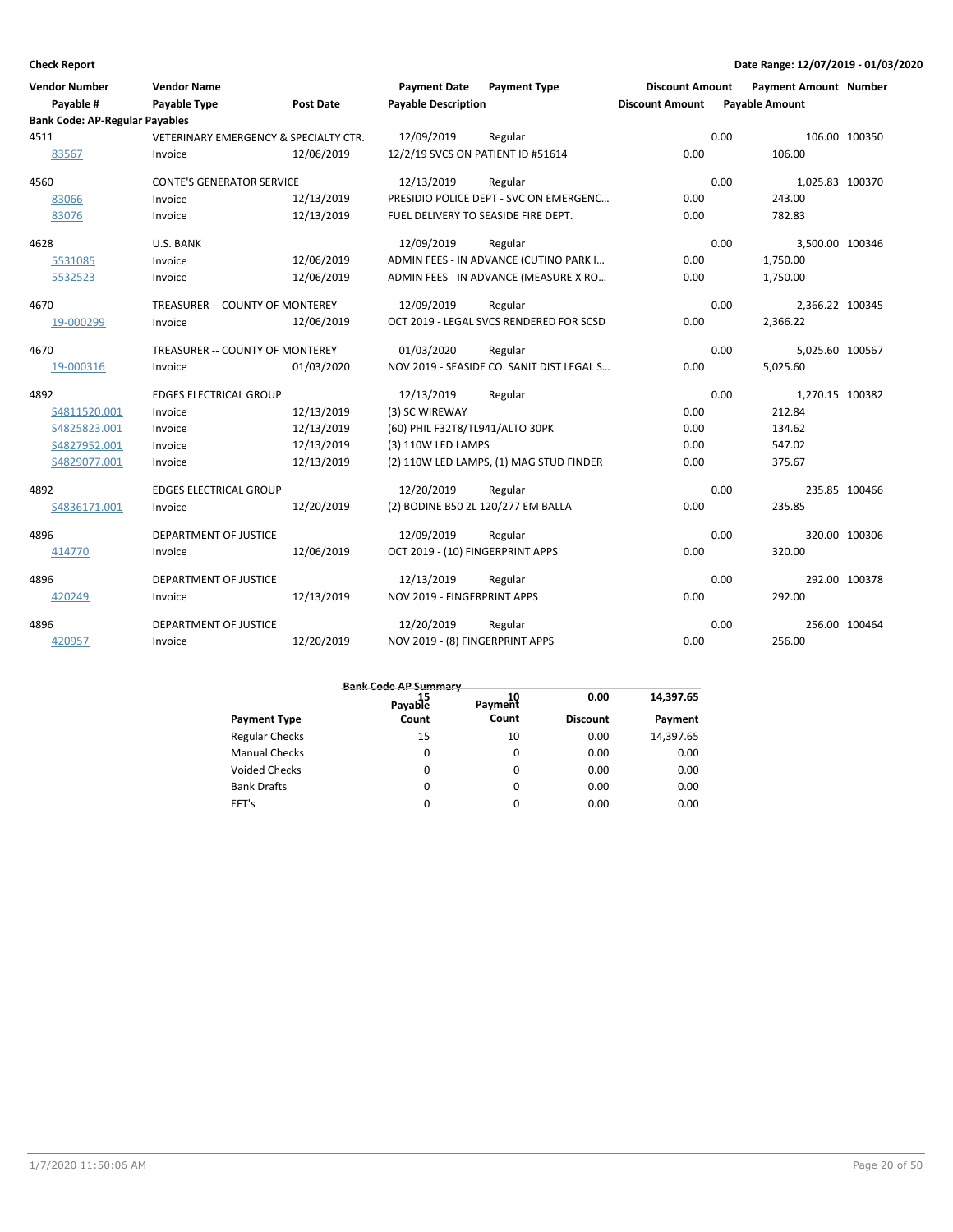| <b>Vendor Name</b>                    |            | <b>Payment Date</b>                                    |                   |                                                   |      |                        |                                                       |
|---------------------------------------|------------|--------------------------------------------------------|-------------------|---------------------------------------------------|------|------------------------|-------------------------------------------------------|
| Payable Type                          | Post Date  |                                                        |                   | <b>Discount Amount</b>                            |      |                        |                                                       |
| <b>Bank Code: PY-Payroll Payables</b> |            |                                                        |                   |                                                   |      |                        |                                                       |
|                                       |            | 12/09/2019                                             | <b>Bank Draft</b> |                                                   | 0.00 |                        | 33.884.89 1178591468                                  |
| Invoice                               | 12/05/2019 | <b>CONTRIBUTIONS</b>                                   |                   | 0.00                                              |      | 33.884.89              |                                                       |
|                                       |            | 12/19/2019                                             | <b>Bank Draft</b> |                                                   | 0.00 |                        | 32.813.93 2880014745                                  |
| Invoice                               | 12/19/2019 | <b>CONTRIBUTIONS</b>                                   |                   | 0.00                                              |      | 32.813.93              |                                                       |
|                                       |            | ICMA RETIREMENT TRUST-457<br>ICMA RETIREMENT TRUST-457 |                   | <b>Payment Type</b><br><b>Payable Description</b> |      | <b>Discount Amount</b> | <b>Payment Amount Number</b><br><b>Payable Amount</b> |

|                       | <b>Bank Code PY Su2nmary</b> | 2                | 0.00            | 66,698.82 |
|-----------------------|------------------------------|------------------|-----------------|-----------|
| <b>Payment Type</b>   | Payable<br>Count             | Payment<br>Count | <b>Discount</b> | Payment   |
| <b>Regular Checks</b> | 0                            | 0                | 0.00            | 0.00      |
| <b>Manual Checks</b>  | 0                            | $\Omega$         | 0.00            | 0.00      |
| <b>Voided Checks</b>  | 0                            | $\Omega$         | 0.00            | 0.00      |
| <b>Bank Drafts</b>    | 2                            | 2                | 0.00            | 66,698.82 |
| EFT's                 | 0                            | $\Omega$         | 0.00            | 0.00      |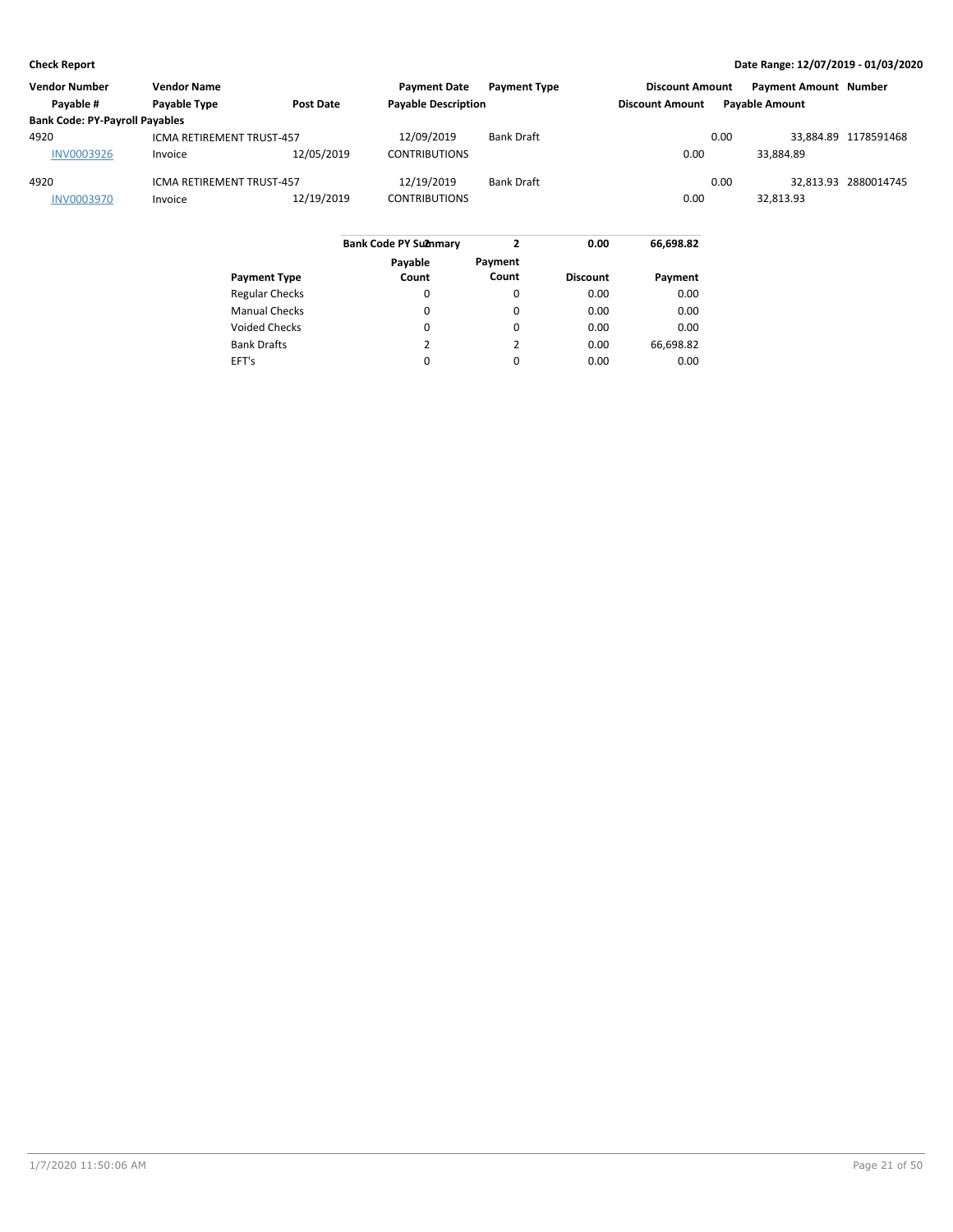| <b>Vendor Number</b>                  | <b>Vendor Name</b>        |                  | <b>Payment Date</b>           | <b>Payment Type</b>                     | <b>Discount Amount</b> | <b>Payment Amount Number</b> |               |
|---------------------------------------|---------------------------|------------------|-------------------------------|-----------------------------------------|------------------------|------------------------------|---------------|
| Payable #                             | <b>Payable Type</b>       | <b>Post Date</b> | <b>Payable Description</b>    |                                         | <b>Discount Amount</b> | <b>Payable Amount</b>        |               |
| <b>Bank Code: AP-Regular Payables</b> |                           |                  |                               |                                         |                        |                              |               |
| 4970                                  | <b>WHITSON ENGINEERS</b>  |                  | 12/09/2019                    | Regular                                 |                        | 3,912.00 100352<br>0.00      |               |
| 0023111                               | Invoice                   | 12/06/2019       | OCT 2019 - ELLIS PARK SVCS    |                                         | 0.00                   | 1,836.00                     |               |
| 0023112                               | Invoice                   | 12/06/2019       |                               | OCT 2019 - HIGHLAND OTIS PARK IMPRVMN   | 0.00                   | 2.076.00                     |               |
| 4970                                  | <b>WHITSON ENGINEERS</b>  |                  | 12/13/2019                    | Regular                                 |                        | 0.00                         | 965.00 100441 |
| 0023108                               | Invoice                   | 12/13/2019       |                               | OCT 2019 - McDONALD'S SEWER EASEMENT    | 0.00                   | 965.00                       |               |
| 4970                                  | <b>WHITSON ENGINEERS</b>  |                  | 12/20/2019                    | Regular                                 |                        | 2.064.00 100519<br>0.00      |               |
| 0023174                               | Invoice                   | 12/20/2019       | OCT 2019 - CAPRA PARK - CIVIL |                                         | 0.00                   | 2.064.00                     |               |
| 5038                                  | THE VILLAGE PROJECT, INC. |                  | 12/13/2019                    | Regular                                 |                        | 1.476.50 100436<br>0.00      |               |
| <b>OCT 2019</b>                       | Invoice                   | 12/13/2019       |                               | OCT 2019 - CAL VIP GRANT FOR YOUTH VIOL | 0.00                   | 1,476.50                     |               |
|                                       |                           |                  |                               |                                         |                        |                              |               |

|                       | 5<br><b>Bank Code AP Summary</b> | 4       | 0.00<br>8,417.50 |          |  |
|-----------------------|----------------------------------|---------|------------------|----------|--|
|                       | Payable                          | Payment |                  |          |  |
| <b>Payment Type</b>   | Count                            | Count   | <b>Discount</b>  | Payment  |  |
| <b>Regular Checks</b> | 5                                | 4       | 0.00             | 8,417.50 |  |
| <b>Manual Checks</b>  | 0                                | 0       | 0.00             | 0.00     |  |
| <b>Voided Checks</b>  | $\Omega$                         | 0       | 0.00             | 0.00     |  |
| <b>Bank Drafts</b>    | $\Omega$                         | 0       | 0.00             | 0.00     |  |
| EFT's                 |                                  | 0       | 0.00             | 0.00     |  |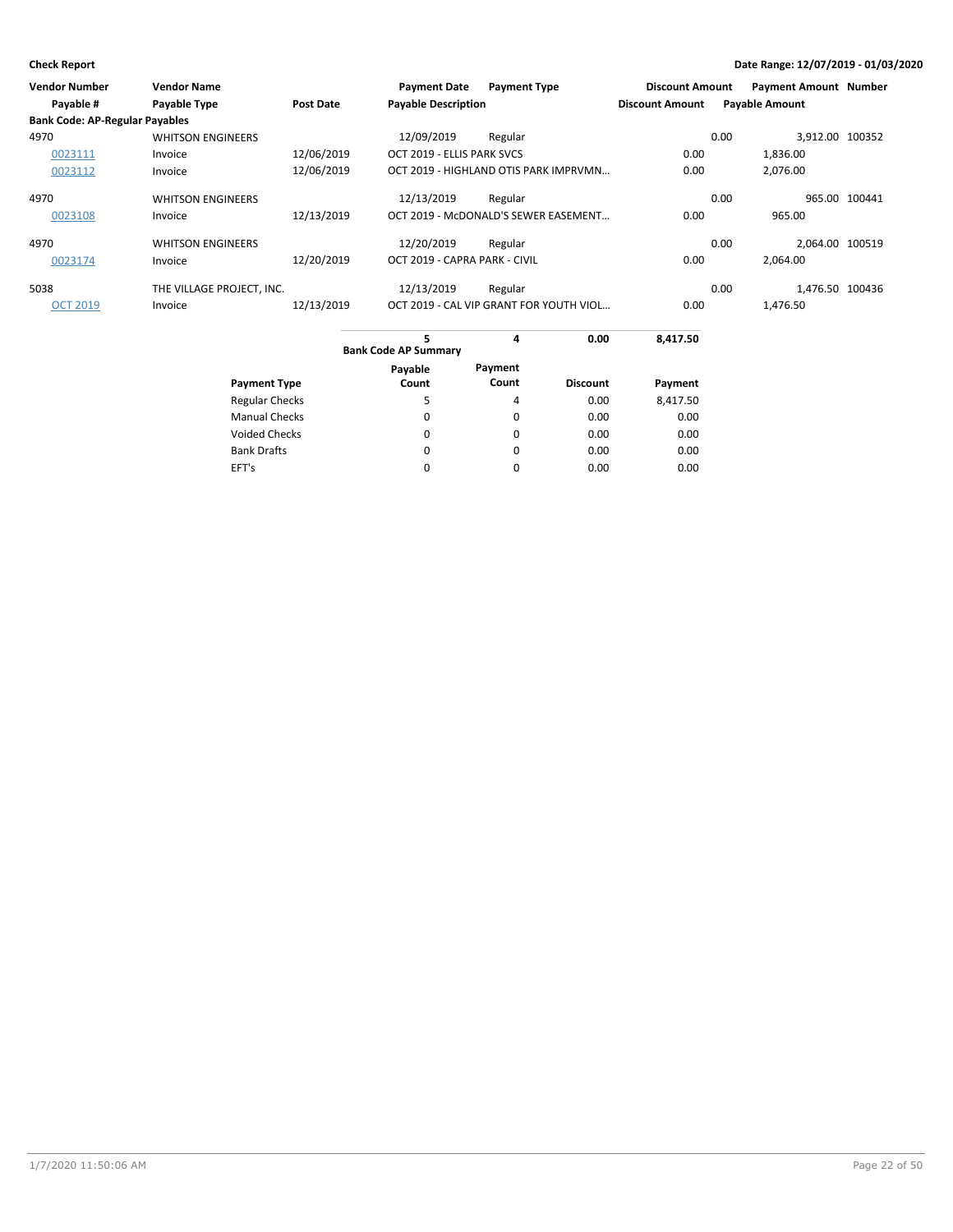EFT's

## **Check Report Date Range: 12/07/2019 - 01/03/2020**

| <b>Vendor Number</b>                  | <b>Vendor Name</b>         |                       | <b>Payment Date</b>         | <b>Payment Type</b> |                 | <b>Discount Amount</b> |      | <b>Payment Amount Number</b> |                         |
|---------------------------------------|----------------------------|-----------------------|-----------------------------|---------------------|-----------------|------------------------|------|------------------------------|-------------------------|
| Payable #                             | Payable Type               | <b>Post Date</b>      | <b>Payable Description</b>  |                     |                 | <b>Discount Amount</b> |      | <b>Payable Amount</b>        |                         |
| <b>Bank Code: PY-Payroll Payables</b> |                            |                       |                             |                     |                 |                        |      |                              |                         |
| 5103                                  | CALIF LAW ENFRCMNT ASSOC   |                       | 12/18/2019                  | Regular             |                 |                        | 0.00 | 622.50 19023                 |                         |
| INV0003921                            | Invoice                    | 12/05/2019            | POLICE DISABILITY           |                     |                 | 0.00                   |      | 31.14                        |                         |
| <b>INV0003922</b>                     | Invoice                    | 12/05/2019            | POLICE DISABILITY           |                     |                 | 0.00                   |      | 280.26                       |                         |
| <b>INV0003965</b>                     | Invoice                    | 12/19/2019            | POLICE DISABILITY           |                     |                 | 0.00                   |      | 31.11                        |                         |
| <b>INV0003966</b>                     | Invoice                    | 12/19/2019            | POLICE DISABILITY           |                     |                 | 0.00                   |      | 279.99                       |                         |
| 5144                                  | <b>STATE OF CALIFORNIA</b> |                       | 12/24/2019                  | <b>Bank Draft</b>   |                 |                        | 0.00 |                              | 24,065.94 0-925-648-832 |
| INV0003973                            | Invoice                    | 12/19/2019            | <b>SIT PAYABLE</b>          |                     |                 | 0.00                   |      | 24,065.94                    |                         |
| 5144                                  | <b>STATE OF CALIFORNIA</b> |                       | 12/24/2019                  | <b>Bank Draft</b>   |                 |                        | 0.00 |                              | -82.91 0-925-648-832    |
| CM0000335                             | Credit Memo                | 12/19/2019            | QTR 3 CREDIT                |                     |                 | 0.00                   |      | $-82.91$                     |                         |
|                                       |                            |                       | 6                           | 3                   | 0.00            | 24,605.53              |      |                              |                         |
|                                       |                            |                       | <b>Bank Code PY Summary</b> |                     |                 |                        |      |                              |                         |
|                                       |                            |                       | Payable                     | Payment             |                 |                        |      |                              |                         |
|                                       |                            | <b>Payment Type</b>   | Count                       | Count               | <b>Discount</b> | Payment                |      |                              |                         |
|                                       |                            | <b>Regular Checks</b> | 4                           | 1                   | 0.00            | 622.50                 |      |                              |                         |
|                                       |                            | <b>Manual Checks</b>  | 0                           | $\mathbf 0$         | 0.00            | 0.00                   |      |                              |                         |
|                                       |                            | <b>Voided Checks</b>  | 0                           | $\Omega$            | 0.00            | 0.00                   |      |                              |                         |
|                                       | <b>Bank Drafts</b>         |                       | 2                           | 2                   | 0.00            | 23,983.03              |      |                              |                         |

0

0

0.00

0.00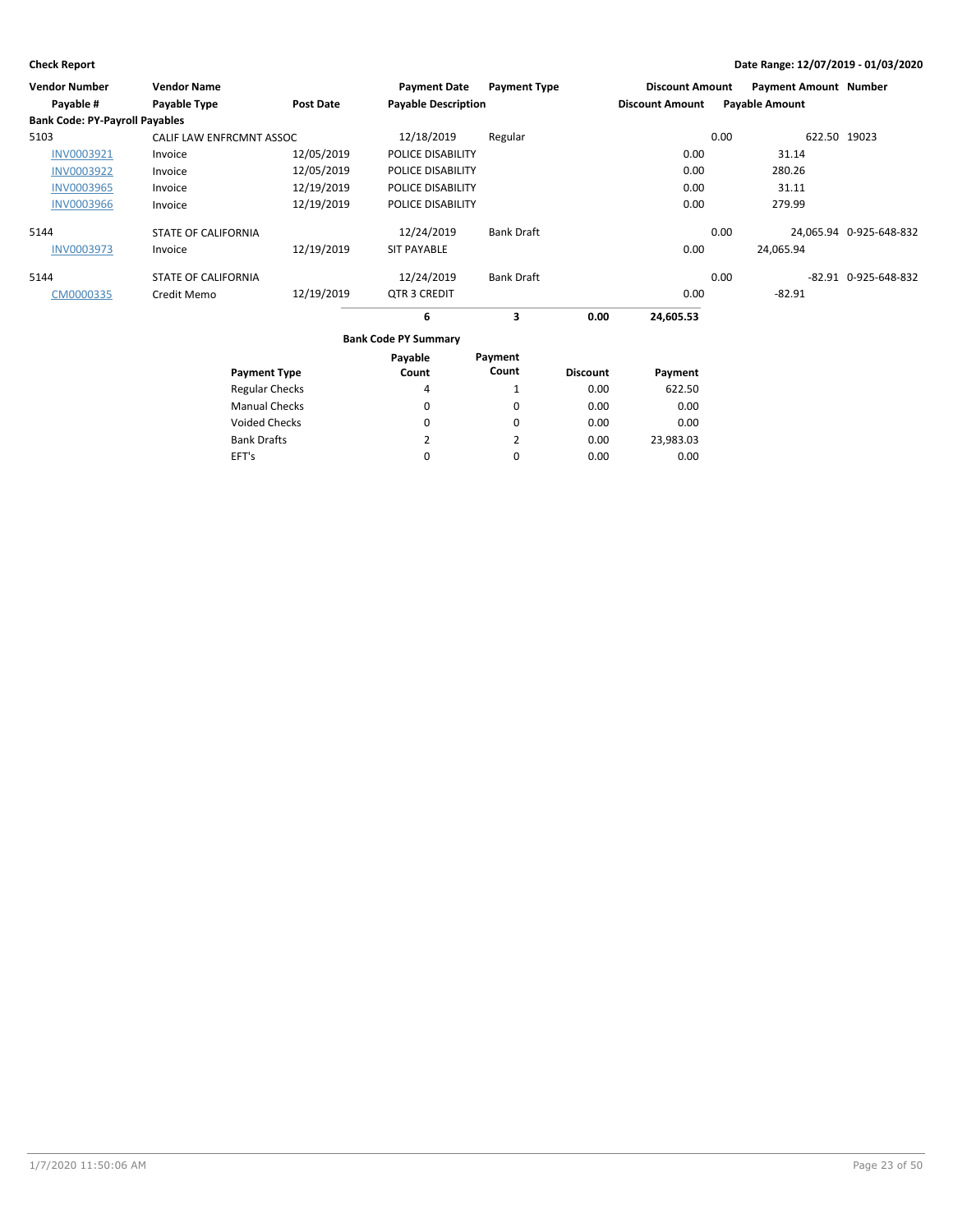| <b>Vendor Number</b>                  | <b>Vendor Name</b>            |                  | <b>Payment Date</b>        | <b>Payment Type</b>                     | <b>Discount Amount</b> | <b>Payment Amount Number</b> |               |
|---------------------------------------|-------------------------------|------------------|----------------------------|-----------------------------------------|------------------------|------------------------------|---------------|
| Pavable #                             | Payable Type                  | <b>Post Date</b> | <b>Payable Description</b> |                                         | <b>Discount Amount</b> | <b>Payable Amount</b>        |               |
| <b>Bank Code: AP-Regular Payables</b> |                               |                  |                            |                                         |                        |                              |               |
| 5198                                  | <b>GOLDEN STATE PORTABLES</b> |                  | 12/13/2019                 | Regular                                 |                        | 0.00                         | 607.90 100387 |
| 41247                                 | Invoice                       | 12/13/2019       |                            | NOV 2019 - OFFICE TRAILERS AT 440 HARCO | 0.00                   | 487.54                       |               |
| 41248                                 | Invoice                       | 12/13/2019       |                            | NOV 2019 - 610 OLYMPIA AVE RENTAL PREP  | 0.00                   | 120.36                       |               |
|                                       |                               |                  |                            | 0.00                                    | 607.90                 |                              |               |

| <b>Payment Type</b>   | Payable<br>Count | Payment<br>Count | <b>Discount</b> | Payment |
|-----------------------|------------------|------------------|-----------------|---------|
| <b>Regular Checks</b> | 2                | 1                | 0.00            | 607.90  |
| <b>Manual Checks</b>  | 0                | 0                | 0.00            | 0.00    |
| <b>Voided Checks</b>  | 0                | 0                | 0.00            | 0.00    |
| <b>Bank Drafts</b>    | 0                | 0                | 0.00            | 0.00    |
| EFT's                 | 0                | 0                | 0.00            | 0.00    |
|                       |                  |                  |                 |         |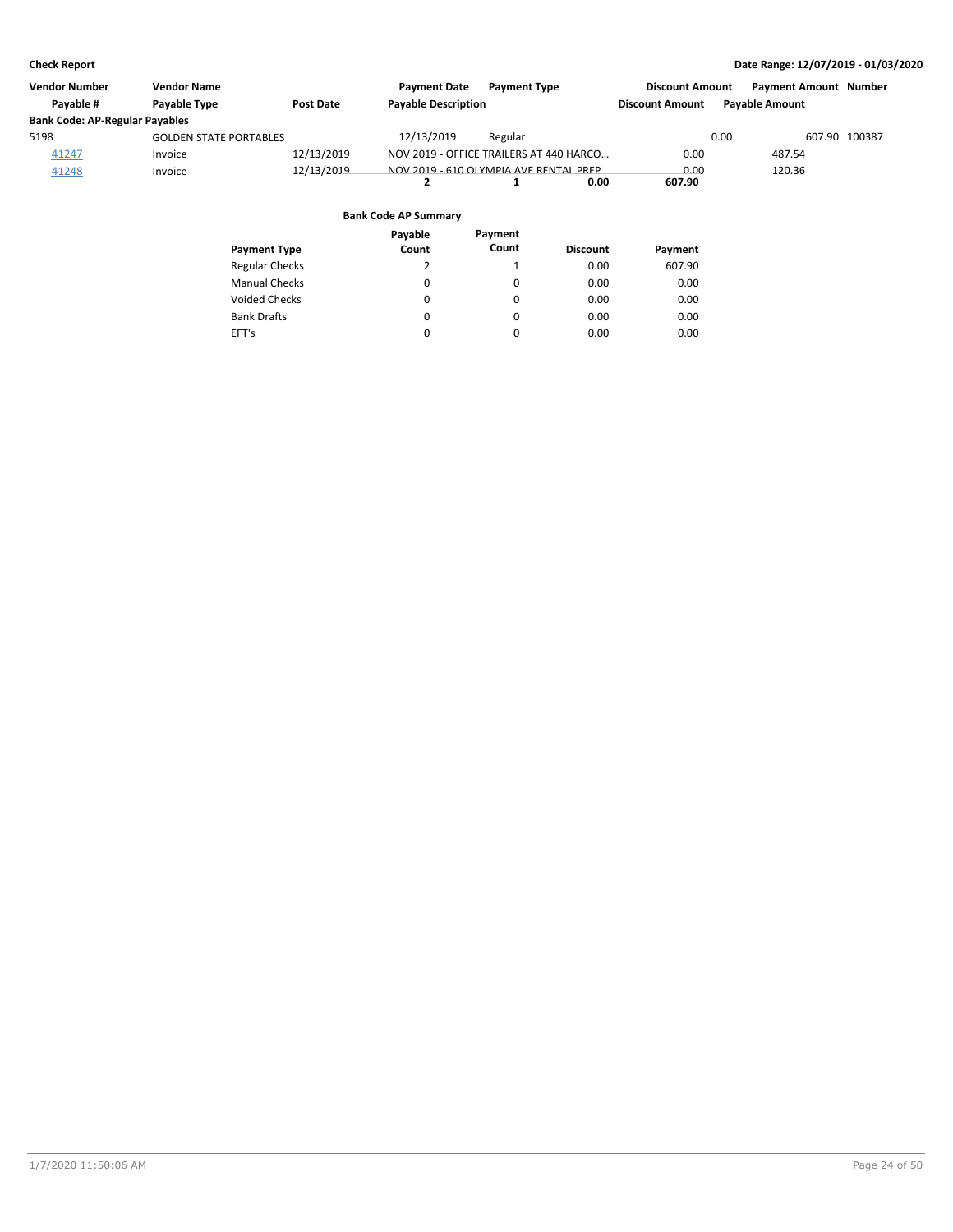| <b>Vendor Number</b>                  | <b>Vendor Name</b>               |                  | <b>Payment Date</b>        | <b>Payment Type</b> |      | <b>Discount Amount</b> |      | <b>Payment Amount Number</b> |                         |
|---------------------------------------|----------------------------------|------------------|----------------------------|---------------------|------|------------------------|------|------------------------------|-------------------------|
| Payable #                             | Payable Type                     | <b>Post Date</b> | <b>Payable Description</b> |                     |      | <b>Discount Amount</b> |      | <b>Payable Amount</b>        |                         |
| <b>Bank Code: PY-Payroll Payables</b> |                                  |                  |                            |                     |      |                        |      |                              |                         |
| 5264                                  | RABOBANK, N.A.                   |                  | 12/23/2019                 | <b>Bank Draft</b>   |      |                        | 0.00 |                              | 18,124.86 2709757037936 |
| <b>INV0003975</b>                     | Invoice                          | 12/19/2019       | <b>MEDICARE PAYABLE</b>    |                     |      | 0.00                   |      | 18,124.86                    |                         |
| 5264                                  | RABOBANK, N.A.                   |                  | 12/23/2019                 | <b>Bank Draft</b>   |      |                        | 0.00 |                              | 64,169.07 2709757037936 |
| <b>INV0003974</b>                     | Invoice                          | 12/19/2019       | <b>FIT PAYABLE</b>         |                     |      | 0.00                   |      | 64,169.07                    |                         |
| 5266                                  | INTL ASSOC OF FIREFIGHTER        |                  | 12/19/2019                 | <b>Bank Draft</b>   |      |                        | 0.00 |                              | 1.050.00 2118488956     |
| <b>INV0003946</b>                     | Invoice                          | 12/19/2019       | <b>DUES</b>                |                     |      | 0.00                   |      | 1,050.00                     |                         |
| 5266                                  | INTL ASSOC OF FIREFIGHTER        |                  | 12/19/2019                 | <b>Bank Draft</b>   |      |                        | 0.00 |                              | 1,100.00 2118488956     |
| INV0003899                            | Invoice                          | 12/05/2019       | <b>DUES</b>                |                     |      | 0.00                   |      | 1,100.00                     |                         |
| 5267                                  | <b>SEASIDE POLICE</b>            |                  | 12/19/2019                 | <b>Bank Draft</b>   |      |                        | 0.00 |                              | 2,100.00 2118488956     |
| <b>INV0003947</b>                     | Invoice                          | 12/19/2019       | <b>DUES</b>                |                     |      | 0.00                   |      | 2,100.00                     |                         |
| 5267                                  | <b>SEASIDE POLICE</b>            |                  | 12/19/2019                 | <b>Bank Draft</b>   |      |                        | 0.00 |                              | 2,100.00 2118488956     |
| <b>INV0003900</b>                     | Invoice                          | 12/05/2019       | <b>DUES</b>                |                     |      | 0.00                   |      | 2,100.00                     |                         |
| 5462                                  | <b>LABORERS NATIONAL PENSION</b> |                  | 12/18/2019                 | Regular             |      |                        | 0.00 | 8,640.00 19025               |                         |
| INV0003923                            | Invoice                          | 12/05/2019       | LIUNA PENSION              |                     |      | 0.00                   |      | 4,032.00                     |                         |
| <b>INV0003924</b>                     | Invoice                          | 12/05/2019       | LIUNA PENSION POST 7/11    |                     |      | 0.00                   |      | 288.00                       |                         |
| <b>INV0003967</b>                     | Invoice                          | 12/19/2019       | LIUNA PENSION              |                     |      | 0.00                   |      | 4,032.00                     |                         |
| <b>INV0003968</b>                     | Invoice                          | 12/19/2019       | LIUNATENSION POST 7/17     |                     | 0.00 | 97,2830900             |      | 288.00                       |                         |

|                       | Payable | Payment |                 |           |
|-----------------------|---------|---------|-----------------|-----------|
| <b>Payment Type</b>   | Count   | Count   | <b>Discount</b> | Payment   |
| <b>Regular Checks</b> | 4       |         | 0.00            | 8,640.00  |
| <b>Manual Checks</b>  | 0       | 0       | 0.00            | 0.00      |
| <b>Voided Checks</b>  | 0       | 0       | 0.00            | 0.00      |
| <b>Bank Drafts</b>    | 6       | 6       | 0.00            | 88,643.93 |
| EFT's                 | 0       | 0       | 0.00            | 0.00      |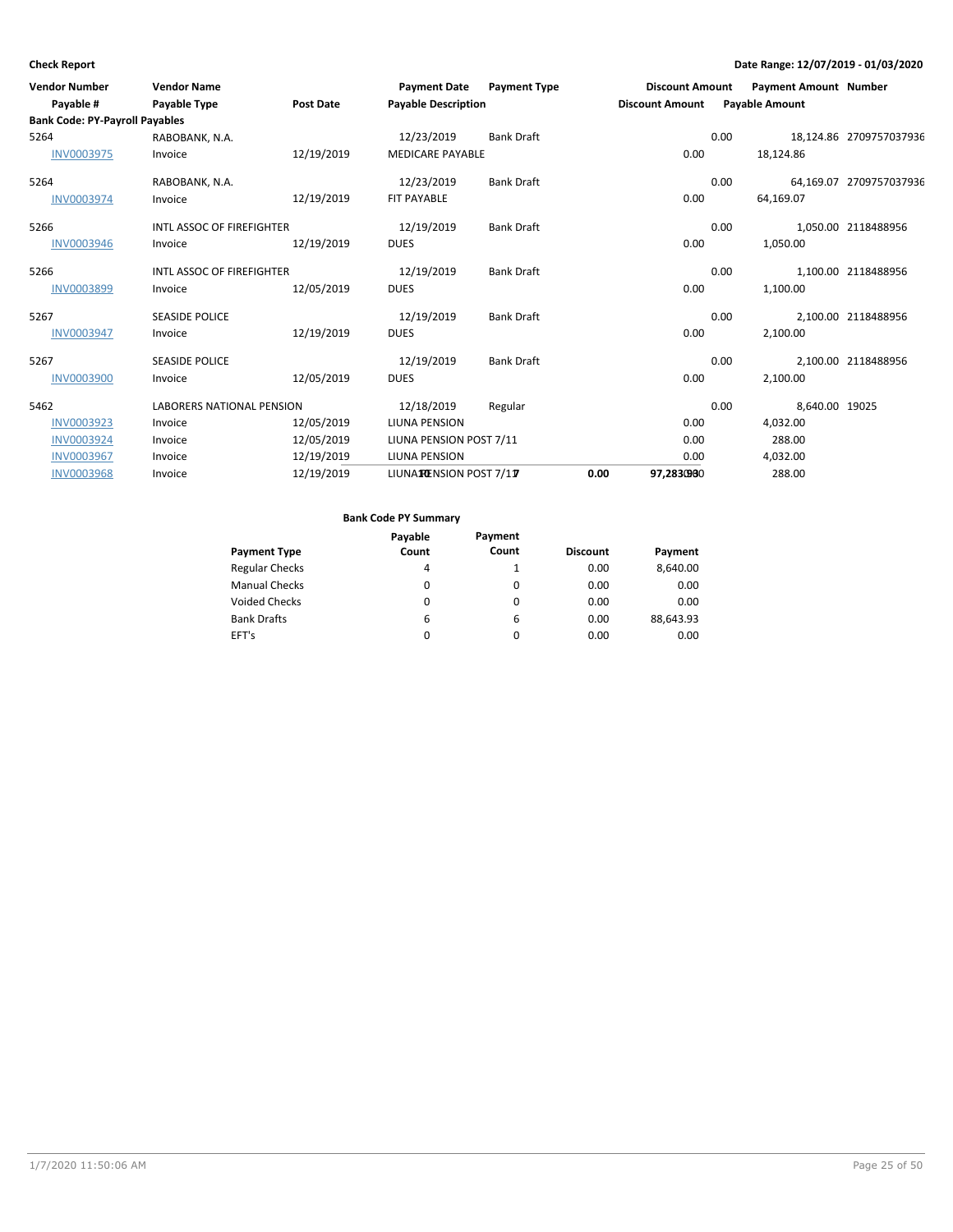| <b>Vendor Number</b>                  | <b>Vendor Name</b> |                  | <b>Payment Date</b>                      | <b>Payment Type</b>                   | <b>Discount Amount</b> | <b>Payment Amount Number</b> |               |
|---------------------------------------|--------------------|------------------|------------------------------------------|---------------------------------------|------------------------|------------------------------|---------------|
| Payable #                             | Payable Type       | <b>Post Date</b> | <b>Payable Description</b>               |                                       | <b>Discount Amount</b> | <b>Pavable Amount</b>        |               |
| <b>Bank Code: AP-Regular Payables</b> |                    |                  |                                          |                                       |                        |                              |               |
| 5475                                  | TERRYBERRY         |                  | 12/09/2019                               | Regular                               |                        | 0.00                         | 667.29 100343 |
| G79584                                | Invoice            | 12/06/2019       | <b>EMPLOYEE SERVICE AWARD - J. SUBIA</b> |                                       | 0.00                   | 270.44                       |               |
| G80676                                | Invoice            | 12/06/2019       | (2) EMPLOYEE SERVICE AWARDS              |                                       | 0.00                   | 396.85                       |               |
| 5475                                  | TERRYBERRY         |                  | 12/20/2019                               | Regular<br>0.00                       | 1.192.56               | 0.00                         | 525.27 100511 |
| G81653                                | Invoice            | 12/20/2019       |                                          | (1) EMPLOYEE SVC AWARD / ORDER #25315 | 0.00                   | 525.27                       |               |
|                                       |                    |                  |                                          |                                       |                        |                              |               |

|                       | Payable  | Payment  |                 |          |
|-----------------------|----------|----------|-----------------|----------|
| <b>Payment Type</b>   | Count    | Count    | <b>Discount</b> | Payment  |
| <b>Regular Checks</b> | 3        | 2        | 0.00            | 1,192.56 |
| <b>Manual Checks</b>  | 0        | 0        | 0.00            | 0.00     |
| Voided Checks         | 0        | 0        | 0.00            | 0.00     |
| <b>Bank Drafts</b>    | $\Omega$ | 0        | 0.00            | 0.00     |
| EFT's                 | $\Omega$ | $\Omega$ | 0.00            | 0.00     |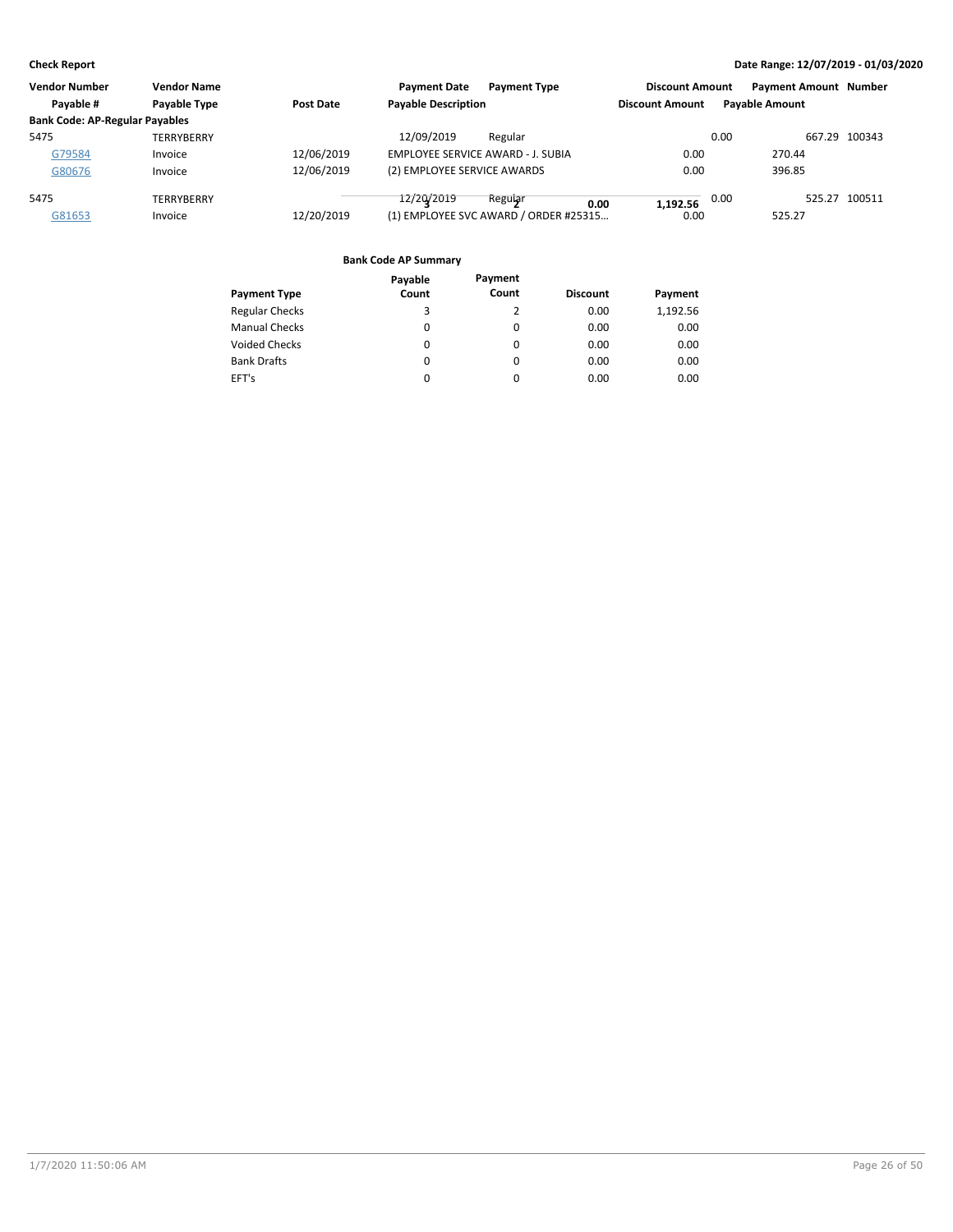| Vendor Number<br>Pavable #                                         | <b>Vendor Name</b><br>Payable Type | <b>Post Date</b> | <b>Payment Date</b><br><b>Payable Description</b> | <b>Payment Type</b> |      | <b>Discount Amount</b><br><b>Discount Amount</b> |      | <b>Payment Amount Number</b><br><b>Pavable Amount</b> |                        |
|--------------------------------------------------------------------|------------------------------------|------------------|---------------------------------------------------|---------------------|------|--------------------------------------------------|------|-------------------------------------------------------|------------------------|
| <b>Bank Code: PY-Payroll Payables</b><br>5476<br><b>INV0003977</b> | <b>GUARDIAN</b><br>Invoice         | 12/24/2019       | 12/24/2019<br>JANUARY 2020 ADMIN FEES             | Bank Draft          | 0.00 | 2,914.15<br>0.00                                 | 0.00 | 2,914.15                                              | 2.914.15 1577121849934 |

|                       | Payable | Payment  |                 |          |
|-----------------------|---------|----------|-----------------|----------|
| <b>Payment Type</b>   | Count   | Count    | <b>Discount</b> | Payment  |
| <b>Regular Checks</b> | 0       | 0        | 0.00            | 0.00     |
| <b>Manual Checks</b>  | 0       | $\Omega$ | 0.00            | 0.00     |
| <b>Voided Checks</b>  | 0       | 0        | 0.00            | 0.00     |
| <b>Bank Drafts</b>    |         | 1        | 0.00            | 2,914.15 |
| EFT's                 | 0       | $\Omega$ | 0.00            | 0.00     |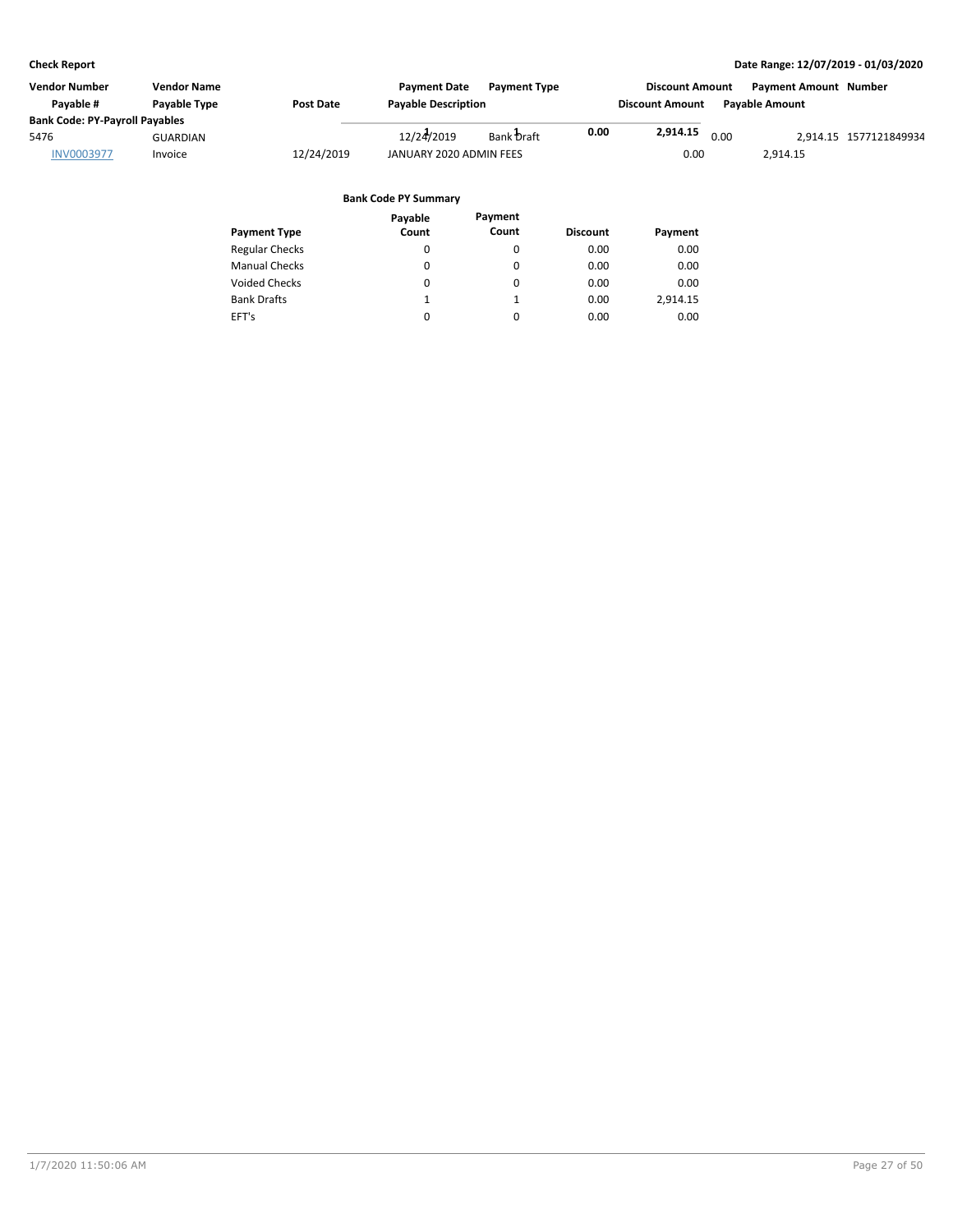| Vendor Number                         | <b>Vendor Name</b>                                             |            | <b>Payment Date</b>                  | <b>Payment Type</b>    |                       | <b>Discount Amount</b> | <b>Payment Amount Number</b> |               |
|---------------------------------------|----------------------------------------------------------------|------------|--------------------------------------|------------------------|-----------------------|------------------------|------------------------------|---------------|
| Pavable #                             | <b>Pavable Description</b><br><b>Pavable Type</b><br>Post Date |            |                                      | <b>Discount Amount</b> | <b>Pavable Amount</b> |                        |                              |               |
| <b>Bank Code: AP-Regular Payables</b> |                                                                |            |                                      |                        | 0.00                  | 266.25                 |                              |               |
| 5523                                  | ADVANCE WATER ENGINEERING, INC.                                |            | 12/13/2019                           | Regular                |                       |                        | 0.00                         | 266.25 100354 |
| 14089                                 | Invoice                                                        | 12/13/2019 | DEC 2019 - FT ORD WATER CHEM TREATME |                        |                       | 0.00                   | 266.25                       |               |

|                       | Payable  | Payment |                 |         |
|-----------------------|----------|---------|-----------------|---------|
| <b>Payment Type</b>   | Count    | Count   | <b>Discount</b> | Payment |
| <b>Regular Checks</b> |          | 1       | 0.00            | 266.25  |
| <b>Manual Checks</b>  | 0        | 0       | 0.00            | 0.00    |
| <b>Voided Checks</b>  | 0        | 0       | 0.00            | 0.00    |
| <b>Bank Drafts</b>    | $\Omega$ | 0       | 0.00            | 0.00    |
| EFT's                 | 0        | 0       | 0.00            | 0.00    |
|                       |          |         |                 |         |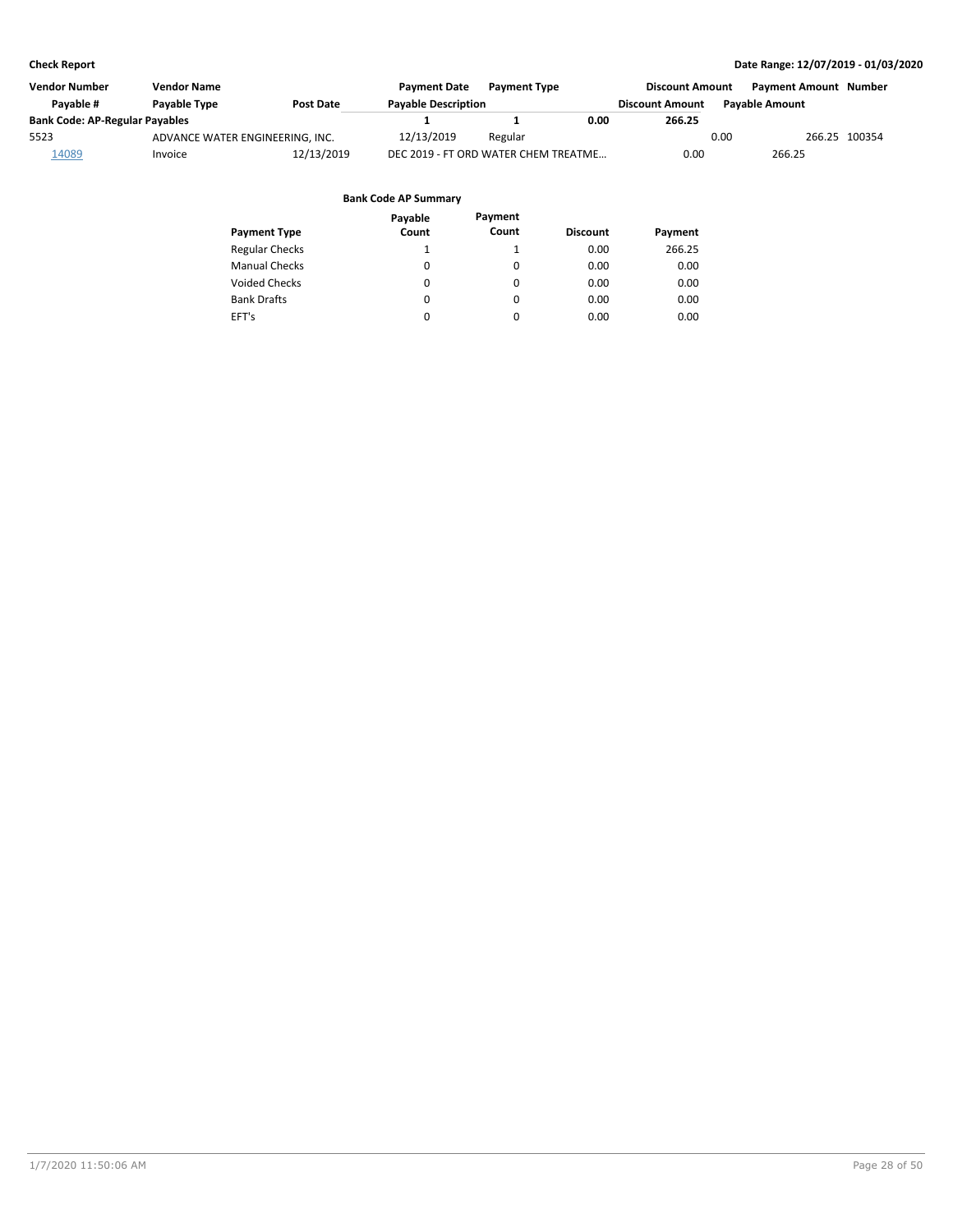| Vendor Number                         | <b>Vendor Name</b>  |            | <b>Payment Date</b>            | <b>Payment Type</b> | <b>Discount Amount</b> |      | <b>Payment Amount Number</b> |               |
|---------------------------------------|---------------------|------------|--------------------------------|---------------------|------------------------|------|------------------------------|---------------|
| Payable #                             | <b>Payable Type</b> | Post Date  | <b>Payable Description</b>     |                     | <b>Discount Amount</b> |      | <b>Payable Amount</b>        |               |
| <b>Bank Code: PY-Payroll Payables</b> |                     |            |                                |                     |                        |      |                              |               |
| 5539                                  | AFLAC               |            | 12/27/2019                     | <b>Bank Draft</b>   |                        | 0.00 |                              | 121.37 762782 |
| INV0003912                            | Invoice             | 12/05/2019 | AFLAC PRE-TAX PRODUCT          |                     | 0.00                   |      | 121.37                       |               |
| 5539                                  | AFLAC               |            | 12/27/2019                     | <b>Bank Draft</b>   |                        | 0.00 |                              | 184.48 762782 |
| <b>INV0003957</b>                     | Invoice             | 12/19/2019 | AFLAC AFTER-TAX PRODUCT        |                     | 0.00                   |      | 184.48                       |               |
| 5539                                  | AFLAC               |            | 12/27/2019                     | <b>Bank Draft</b>   |                        | 0.00 |                              | 121.35 762782 |
| <b>INV0003956</b>                     | Invoice             | 12/19/2019 | AFLAC PRE-TAX PRODUCT          |                     | 0.00                   |      | 121.35                       |               |
| 5539                                  | AFLAC               |            | 12/27/2019                     | <b>Bank Draft</b>   |                        | 0.00 |                              | 205.95 762782 |
| <b>INV0003913</b>                     | Invoice             | 12/05/2019 | AFLAC ASFTER-TAX PRODUGT       |                     | 0.00<br>6540660        |      | 205.95                       |               |
| 5539                                  | AFLAC               |            | 12/27/2019                     | <b>Bank Draft</b>   |                        | 0.00 |                              | 21.50 762782  |
| DM0000376                             | Debit Memo          | 12/27/2019 | <b>FANENE 12/19/19 DED ADJ</b> |                     | 0.00                   |      | 21.50                        |               |

|                       | Payable | Payment |                 |         |
|-----------------------|---------|---------|-----------------|---------|
| <b>Payment Type</b>   | Count   | Count   | <b>Discount</b> | Payment |
| <b>Regular Checks</b> | 0       | 0       | 0.00            | 0.00    |
| <b>Manual Checks</b>  | 0       | 0       | 0.00            | 0.00    |
| <b>Voided Checks</b>  | 0       | 0       | 0.00            | 0.00    |
| <b>Bank Drafts</b>    | 5.      | 5       | 0.00            | 654.65  |
| EFT's                 | 0       | 0       | 0.00            | 0.00    |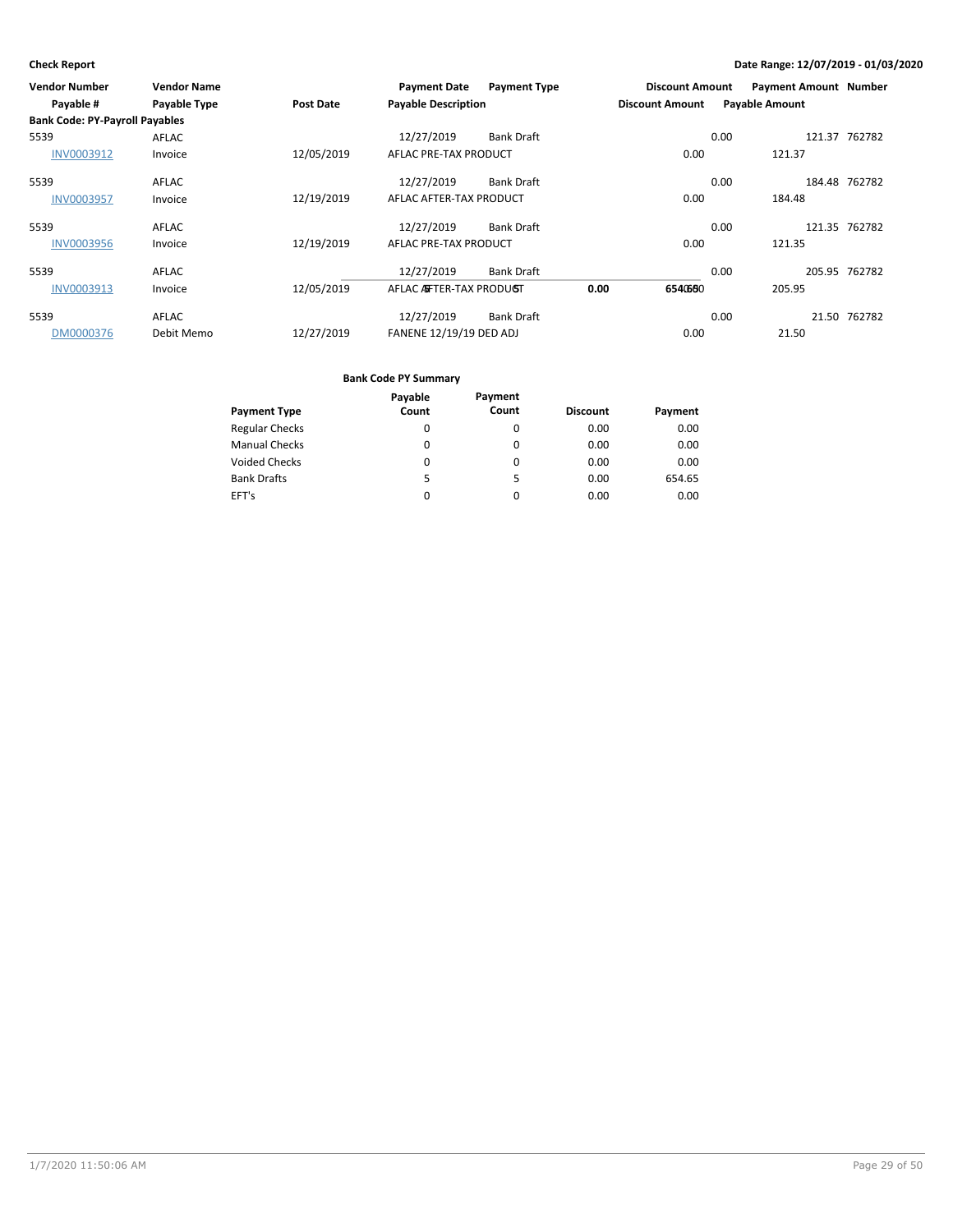| <b>Vendor Number</b>                  | <b>Vendor Name</b>         |                  | <b>Payment Date</b>             | <b>Payment Type</b>                 | <b>Discount Amount</b> | <b>Payment Amount Number</b> |               |  |
|---------------------------------------|----------------------------|------------------|---------------------------------|-------------------------------------|------------------------|------------------------------|---------------|--|
| Payable #                             | Payable Type               | <b>Post Date</b> | <b>Payable Description</b>      |                                     | <b>Discount Amount</b> | <b>Payable Amount</b>        |               |  |
| <b>Bank Code: AP-Regular Payables</b> |                            |                  |                                 |                                     |                        |                              |               |  |
| 5543                                  | <b>MONTEREY BAY URGENT</b> |                  | 12/09/2019                      | Regular                             |                        | 0.00                         | 175.00 100327 |  |
| 270348                                | Invoice                    | 12/06/2019       | PRE-EMPLOYMENT TESTING          |                                     | 0.00                   | 25.00                        |               |  |
| 270671                                | Invoice                    | 12/06/2019       |                                 | PRE-EMPLOYMENT TESTING - RECREATION | 0.00                   | 25.00                        |               |  |
| 270697                                | Invoice                    | 12/06/2019       |                                 | PRE-EMPLOYMENT TESTING - RECREATION | 0.00                   | 25.00                        |               |  |
| 270774                                | Invoice                    | 12/06/2019       | PRE-EMPLOYMENT TESTING          |                                     | 0.00                   | 25.00                        |               |  |
| 271024                                | Invoice                    | 12/06/2019       |                                 | PRE-EMPLOYMENT TESTING - RECREATION | 0.00                   | 25.00                        |               |  |
| 271413                                | Invoice                    | 12/06/2019       |                                 | PRE-EMPLOYMENT TESTING - RECREATION | 0.00                   | 25.00                        |               |  |
| 271417                                | Invoice                    | 12/06/2019       |                                 | PRE-EMPLOYMENT TESTING - RECREATION | 0.00                   | 25.00                        |               |  |
| 5543                                  | MONTEREY BAY URGENT        |                  | 12/20/2019                      | Regular                             |                        | 0.00                         | 804.00 100496 |  |
| 271806                                | Invoice                    | 12/20/2019       | POLICE DEPT EXAM                |                                     | 0.00                   | 25.00                        |               |  |
| 271883                                | Invoice                    | 12/20/2019       | POLICE DEPT EXAM                |                                     | 0.00                   | 158.00                       |               |  |
| 271884                                | Invoice                    | 12/20/2019       | POLICE DEPT EXAM                |                                     | 0.00                   | 50.00                        |               |  |
| 271897                                | Invoice                    | 12/20/2019       | PUBLIC WORKS TESTING 11/20/19   |                                     | 0.00                   | 80.00                        |               |  |
| 272103                                | Invoice                    | 12/20/2019       | POLICE DEPT EXAM                |                                     | 0.00                   | 158.00                       |               |  |
| 272104                                | Invoice                    | 12/20/2019       | POLICE DEPT EXAM                |                                     | 0.00                   | 50.00                        |               |  |
| 272105                                | Invoice                    | 12/20/2019       | POLICE DEPT EXAM                |                                     | 0.00                   | 25.00                        |               |  |
| 272110                                | Invoice                    | 12/20/2019       | POLICE DEPT EXAM                |                                     | 0.00                   | 25.00                        |               |  |
| 272111                                | Invoice                    | 12/20/2019       | POLICE DEPT EXAM                |                                     | 0.00                   | 21.00                        |               |  |
| 272112                                | Invoice                    | 12/20/2019       | POLICE DEPT EXAM                |                                     | 0.00                   | 147.00                       |               |  |
| 272113                                | Invoice                    | 12/20/2019       | POLICE DEPT EXAM                |                                     | 0.00                   | 40.00                        |               |  |
| 272126                                | Invoice                    | 12/20/2019       | POLICE DEPT EXAM                |                                     | 0.00                   | 25.00                        |               |  |
| 5582                                  | O'REILLY AUTO PARTS        |                  | 12/13/2019                      | Regular                             |                        | 0.00                         | 23.57 100420  |  |
| 3503-419565                           | Invoice                    | 12/13/2019       | (1) MIBROR HEAD, (1) TEL MIRROR | 0.00                                | 1,076.290              | 23.57                        |               |  |
| 5582                                  | O'REILLY AUTO PARTS        |                  | 01/03/2020                      | Regular                             |                        | 0.00                         | 73.64 100555  |  |
| 3503-423508                           | Invoice                    | 01/03/2020       | $(1)$ PIN, $(1)$ ADAPTER        |                                     | 0.00                   | 35.05                        |               |  |
| 3503-424631                           | Invoice                    | 01/03/2020       | (1) ADAPTOR, (1) PIN            |                                     | 0.00                   | 38.59                        |               |  |

|                       | Payable | Payment |                 |          |
|-----------------------|---------|---------|-----------------|----------|
| <b>Payment Type</b>   | Count   | Count   | <b>Discount</b> | Payment  |
| <b>Regular Checks</b> | 22      | 4       | 0.00            | 1,076.21 |
| <b>Manual Checks</b>  | 0       | 0       | 0.00            | 0.00     |
| <b>Voided Checks</b>  | 0       | 0       | 0.00            | 0.00     |
| <b>Bank Drafts</b>    | 0       | 0       | 0.00            | 0.00     |
| EFT's                 | 0       | 0       | 0.00            | 0.00     |
|                       |         |         |                 |          |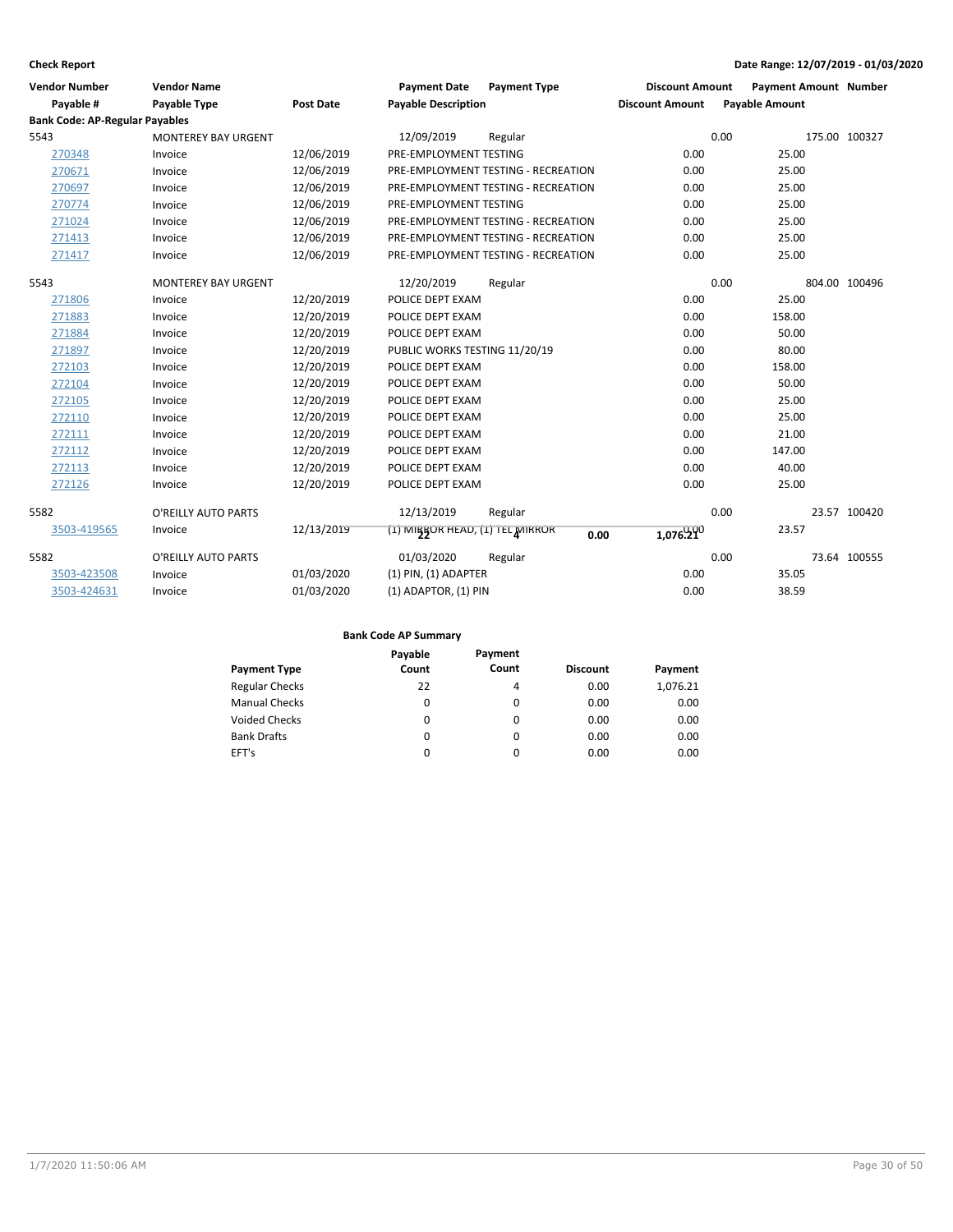| <b>Vendor Number</b>                  | Vendor Name                       |            | <b>Payment Date</b>        | <b>Payment Type</b>               |      | <b>Discount Amount</b> | <b>Payment Amount Number</b> |  |
|---------------------------------------|-----------------------------------|------------|----------------------------|-----------------------------------|------|------------------------|------------------------------|--|
| Payable #                             | Payable Type                      | Post Date  | <b>Payable Description</b> |                                   |      | <b>Discount Amount</b> | <b>Pavable Amount</b>        |  |
| <b>Bank Code: PY-Payroll Payables</b> |                                   |            |                            |                                   |      |                        |                              |  |
| 5705                                  | PUBLIC AGENCY RETIREMENT SERVICES |            | 12/16/2019                 | Regular                           | 0.00 | 2.305.30 0.00          | 2.305.30 19016               |  |
| <b>INV0003940</b>                     | Invoice                           | 12/16/2019 |                            | SEPTEMBER 2019 REP FEE INV# 44115 |      | 0.00                   | 750.00                       |  |
| INV0003941                            | Invoice                           | 12/16/2019 |                            | SEPTEMBER 2019 ARS FEE INV# 44188 |      | 0.00                   | 398.14                       |  |
| <b>INV0003942</b>                     | Invoice                           | 12/16/2019 |                            | OCTOBER 2019 REP FEE INV# 44326   |      | 0.00                   | 750.00                       |  |
| <b>INV0003943</b>                     | Invoice                           | 12/16/2019 |                            | OCTOBER 2019 ARS FEE INV# 44399   |      | 0.00                   | 407.16                       |  |

| Payable | Payment    |       | Payment                 |
|---------|------------|-------|-------------------------|
|         |            |       |                         |
|         |            |       | 2,305.30                |
| 0       | 0          | 0.00  | 0.00                    |
| 0       | $\Omega$   | 0.00  | 0.00                    |
| 0       | $\Omega$   | 0.00  | 0.00                    |
| 0       | $\Omega$   | 0.00  | 0.00                    |
|         | Count<br>4 | Count | <b>Discount</b><br>0.00 |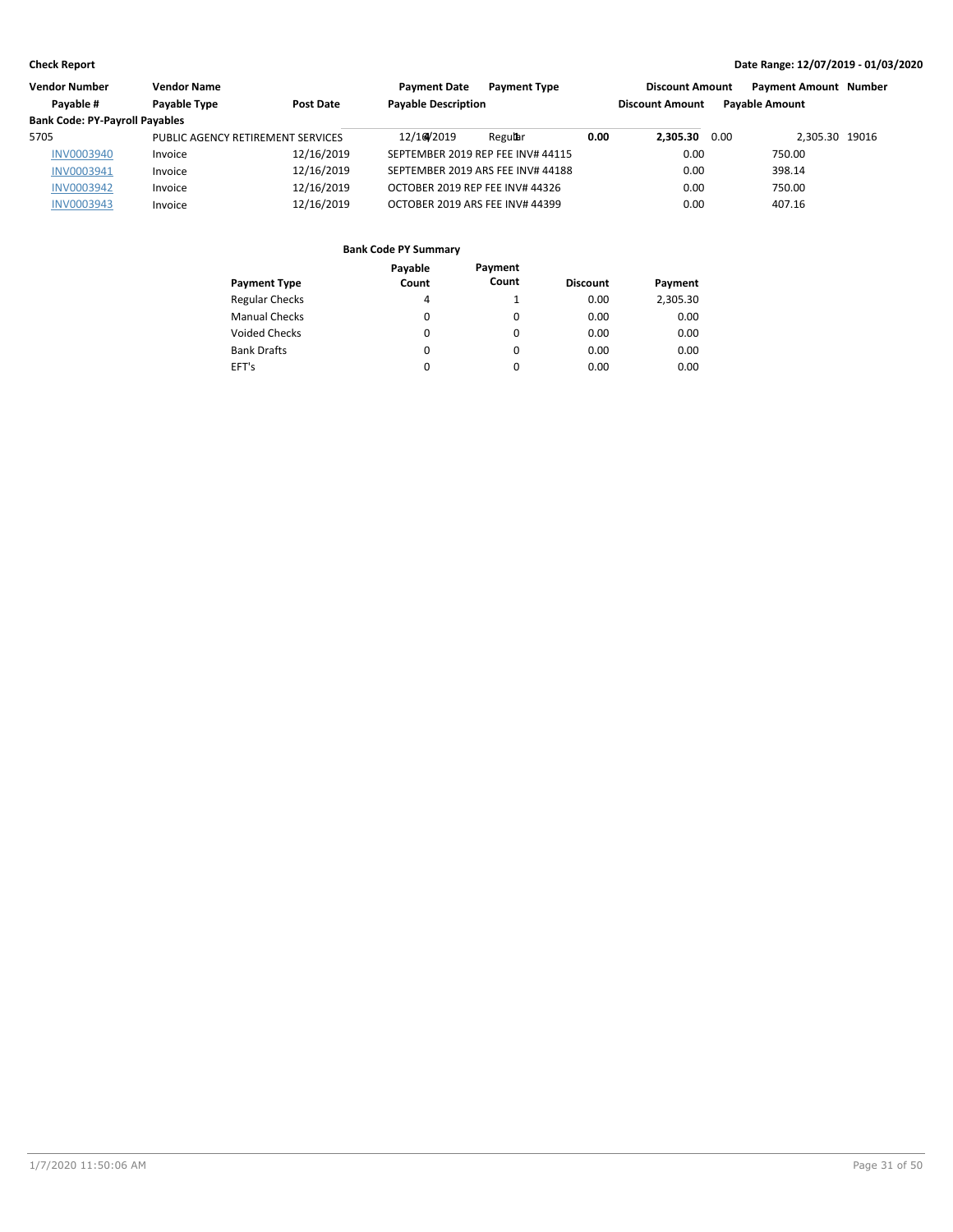| <b>Vendor Number</b><br>Payable #     | <b>Vendor Name</b><br>Payable Type  | <b>Post Date</b> | <b>Payment Date</b><br><b>Payable Description</b> | <b>Payment Type</b>                     | <b>Discount Amount</b><br><b>Discount Amount</b> |      | <b>Payment Amount Number</b><br><b>Payable Amount</b> |               |
|---------------------------------------|-------------------------------------|------------------|---------------------------------------------------|-----------------------------------------|--------------------------------------------------|------|-------------------------------------------------------|---------------|
| <b>Bank Code: AP-Regular Payables</b> |                                     |                  |                                                   |                                         |                                                  |      |                                                       |               |
| 5753                                  | <b>HEIHACHIRO TAKARABE</b>          |                  | 12/20/2019                                        | Regular                                 |                                                  | 0.00 |                                                       | 190.50 100478 |
| <b>DEC 2019</b>                       | Invoice                             | 12/20/2019       | DEC 2019 - INSTRUCTOR PAY (TAI CHI)               |                                         | 0.00                                             |      | 190.50                                                |               |
| 5776                                  | <b>ALENA WAGREICH</b>               |                  | 12/20/2019                                        | Regular                                 |                                                  | 0.00 |                                                       | 181.16 100445 |
| <b>DEC 2019</b>                       | Invoice                             | 12/20/2019       | DEC 2019 - INSTRUCTOR PAY (DANCE)                 |                                         | 0.00                                             |      | 181.16                                                |               |
| 5820                                  | <b>ZARCOS TREE SERVICE</b>          |                  | 12/13/2019                                        | Regular                                 |                                                  | 0.00 | 6,600.00 100442                                       |               |
| 3842-R                                | Invoice                             | 12/13/2019       | REVISED AMT FOR INV #3842                         |                                         | 0.00                                             |      | 450.00                                                |               |
| 6483.                                 | Invoice                             | 12/13/2019       |                                                   | 4399 PARKER FLATS CUT OFF - MISC WORK   | 0.00                                             |      | 2,200.00                                              |               |
| 6484.                                 | Invoice                             | 12/13/2019       |                                                   | 4235 EXHANGE - FT. ORD - REMOVE TREES   | 0.00                                             |      | 3,950.00                                              |               |
| 5854                                  | DELLA MORA HEATING,                 |                  | 12/20/2019                                        | Regular                                 |                                                  | 0.00 | 8,652.00 100463                                       |               |
| 13109                                 | Invoice                             | 12/20/2019       |                                                   | INSTALL NEW MINI SPLIT AC HEAT PUMP     | 0.00                                             |      | 8,652.00                                              |               |
| 5875                                  | HINDERLITER, de LLAMAS & ASSOCIATES |                  | 12/13/2019                                        | Regular                                 |                                                  | 0.00 | 2,608.96 100391                                       |               |
| 0032520-IN                            | Invoice                             | 12/13/2019       | CONTRACT / AUDIT SVCS - SALES TAX                 |                                         | 0.00                                             |      | 2,608.96                                              |               |
| 5969                                  | <b>FASTENAL COMPANY</b>             |                  | 12/09/2019                                        | Regular                                 |                                                  | 0.00 |                                                       | 605.89 100312 |
| <b>CASEA96776</b>                     | Invoice                             | 12/06/2019       | MISC SUPPLIES - SANITATION DEPT                   |                                         | 0.00                                             |      | 274.84                                                |               |
| <b>CASEA96804</b>                     | Invoice                             | 12/06/2019       | 25 PERSON METAL FIRST AIDE KIT                    |                                         | 0.00                                             |      | 252.03                                                |               |
| <b>CASEA96805</b>                     | Invoice                             | 12/06/2019       | (2) HL3 MULTI BEAM LAMPS                          |                                         | 0.00                                             |      | 49.64                                                 |               |
| <b>CASEA96821</b>                     | Invoice                             | 12/06/2019       | MISC SUPPLIES FOR STREETS DEPT                    |                                         | 0.00                                             |      | 28.34                                                 |               |
| <b>CASEA96894</b>                     | Invoice                             | 12/06/2019       | MISC SUPPLIES FOR STREETS DEPT                    |                                         | 0.00                                             |      | 1.04                                                  |               |
| 5969                                  | <b>FASTENAL COMPANY</b>             |                  | 12/13/2019                                        | Regular                                 |                                                  | 0.00 |                                                       | 670.18 100383 |
| <b>CASEA96493</b>                     | Invoice                             | 12/13/2019       | <b>NOVEMBER VENDING SUPPLIES</b>                  |                                         | 0.00                                             |      | 670.18                                                |               |
| 5969                                  | <b>FASTENAL COMPANY</b>             |                  | 12/20/2019                                        | Regular                                 |                                                  | 0.00 |                                                       | 695.98 100468 |
| <b>CASEA96959</b>                     | Invoice                             | 12/20/2019       | MISC SUPPLIES FOR BANNERS                         |                                         | 0.00                                             |      | 55.78                                                 |               |
| <b>CASEA96964</b>                     | Invoice                             | 12/20/2019       | $(1)$ WHT (FB1) HAT                               |                                         | 0.00                                             |      | 20.75                                                 |               |
| <b>CASEA96979</b>                     | Invoice                             | 12/20/2019       | MISC SUPPLIES FOR SEWER DEPT                      |                                         | 0.00                                             |      | 217.65                                                |               |
| <b>CASEA96998</b>                     | Invoice                             | 12/20/2019       | SUPPLIES FOR SANTA SLED                           |                                         | 0.00                                             |      | 65.24                                                 |               |
| <b>CASEA97004</b>                     | Invoice                             | 12/20/2019       | RAIN GEAR FOR POMA DEPT                           |                                         | 0.00                                             |      | 54.34                                                 |               |
| <b>CASEA97008</b>                     | Invoice                             | 12/20/2019       | RAIN GEAR FOR PARKS DEPT                          |                                         | 0.00                                             |      | 163.30                                                |               |
| <b>CASEA97043</b>                     | Invoice                             | 12/20/2019       | MISC SLIPPLIES FOR WARE HOUSE                     | 0.00                                    | 20,8450600                                       |      | 65.71                                                 |               |
| <b>CASEA97067</b>                     | Invoice                             | 12/20/2019       | MISC SUPPLIES FOR STREETS DEPT                    |                                         | 0.00                                             |      | 17.17                                                 |               |
| <b>CASEA97137</b>                     | Invoice                             | 12/20/2019       | MISC SUPPLIES FOR STREETS DEPT                    |                                         | 0.00                                             |      | 36.04                                                 |               |
| 6017                                  | <b>AIRTEC SERVICE</b>               |                  | 12/13/2019                                        | Regular                                 |                                                  | 0.00 |                                                       | 641.02 100355 |
| 11115                                 | Invoice                             | 12/13/2019       |                                                   | 1148 WHEELER ST - CHECK H.V.A.C. BOILER | 0.00                                             |      | 641.02                                                |               |

|                       | Payable  | Payment  |                 |           |
|-----------------------|----------|----------|-----------------|-----------|
| <b>Payment Type</b>   | Count    | Count    | <b>Discount</b> | Payment   |
| <b>Regular Checks</b> | 23       | 9        | 0.00            | 20,845.69 |
| <b>Manual Checks</b>  | $\Omega$ | 0        | 0.00            | 0.00      |
| Voided Checks         | $\Omega$ | 0        | 0.00            | 0.00      |
| <b>Bank Drafts</b>    | 0        | 0        | 0.00            | 0.00      |
| EFT's                 | 0        | $\Omega$ | 0.00            | 0.00      |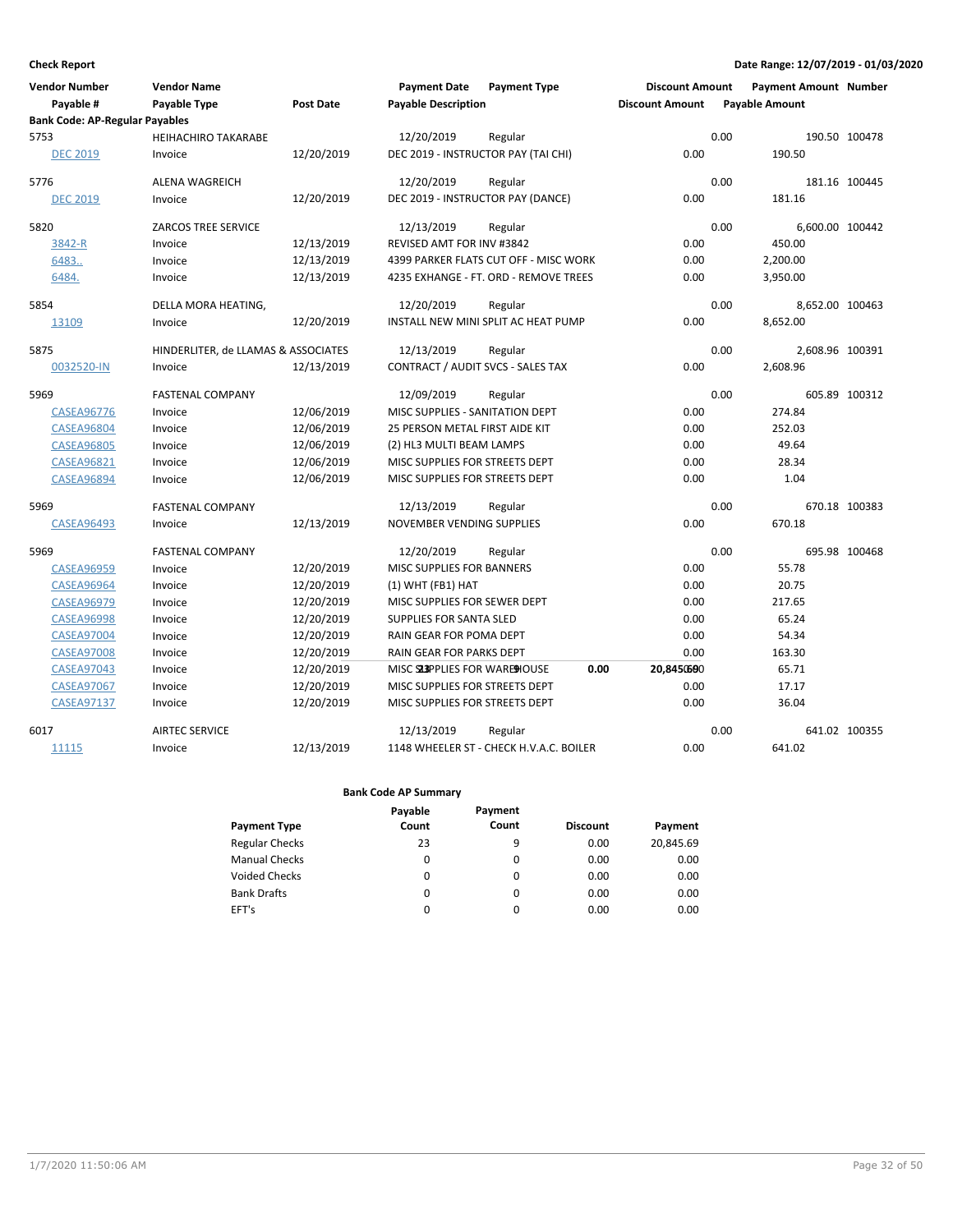| <b>Vendor Number</b>                  | <b>Vendor Name</b>       |                  | <b>Payment Date</b>            | <b>Payment Type</b>                  | <b>Discount Amount</b> |                       | <b>Payment Amount Number</b> |                   |
|---------------------------------------|--------------------------|------------------|--------------------------------|--------------------------------------|------------------------|-----------------------|------------------------------|-------------------|
| Payable #                             | Payable Type             | <b>Post Date</b> | <b>Payable Description</b>     |                                      | <b>Discount Amount</b> | <b>Payable Amount</b> |                              |                   |
| <b>Bank Code: PY-Payroll Payables</b> |                          |                  |                                |                                      |                        |                       |                              |                   |
| 6105                                  | VISION SERVICE PLAN-(CA) |                  | 12/09/2019                     | <b>Bank Draft</b>                    |                        | 0.00                  |                              | 19.48 9550797847  |
| DM0000358                             | Debit Memo               | 12/09/2019       |                                | DEC ADJ: SEE SPREADSHEET FOR DETAILS | 0.00                   |                       | 19.48                        |                   |
| 6105                                  | VISION SERVICE PLAN-(CA) |                  | 12/09/2019                     | <b>Bank Draft</b>                    |                        | 0.00                  |                              | 346.13 9550797847 |
| DM0000356                             | Debit Memo               | 12/09/2019       | DECEMBER RETIREE ADJ           |                                      | 0.00                   |                       | 346.13                       |                   |
| 6105                                  | VISION SERVICE PLAN-(CA) |                  | 12/09/2019                     | <b>Bank Draft</b>                    |                        | 0.00                  |                              | 0.41 9550797847   |
| DM0000357                             | Debit Memo               | 12/09/2019       | SINGLE <b>DEAN TRUE-UP ADS</b> |                                      | 0.00<br>2.2370480      |                       | 0.41                         |                   |
| 6105                                  | VISION SERVICE PLAN-(CA) |                  | 12/09/2019                     | <b>Bank Draft</b>                    |                        | 0.00                  |                              | 931.73 9550797847 |
| <b>INV0003888</b>                     | Invoice                  | 12/09/2019       | VISION - E+1                   |                                      | 0.00                   |                       | 931.73                       |                   |
| 6105                                  | VISION SERVICE PLAN-(CA) |                  | 12/09/2019                     | <b>Bank Draft</b>                    |                        | 0.00                  | 939.68                       | 9550797847        |
| <b>INV0003845</b>                     | Invoice                  | 12/09/2019       | VISION - E+1                   |                                      | 0.00                   |                       | 939.68                       |                   |

|                       | Payable | Payment |                 |          |
|-----------------------|---------|---------|-----------------|----------|
| <b>Payment Type</b>   | Count   | Count   | <b>Discount</b> | Payment  |
| <b>Regular Checks</b> | 0       | 0       | 0.00            | 0.00     |
| <b>Manual Checks</b>  | 0       | 0       | 0.00            | 0.00     |
| <b>Voided Checks</b>  | 0       | 0       | 0.00            | 0.00     |
| <b>Bank Drafts</b>    | 5.      | 5       | 0.00            | 2,237.43 |
| EFT's                 | 0       | 0       | 0.00            | 0.00     |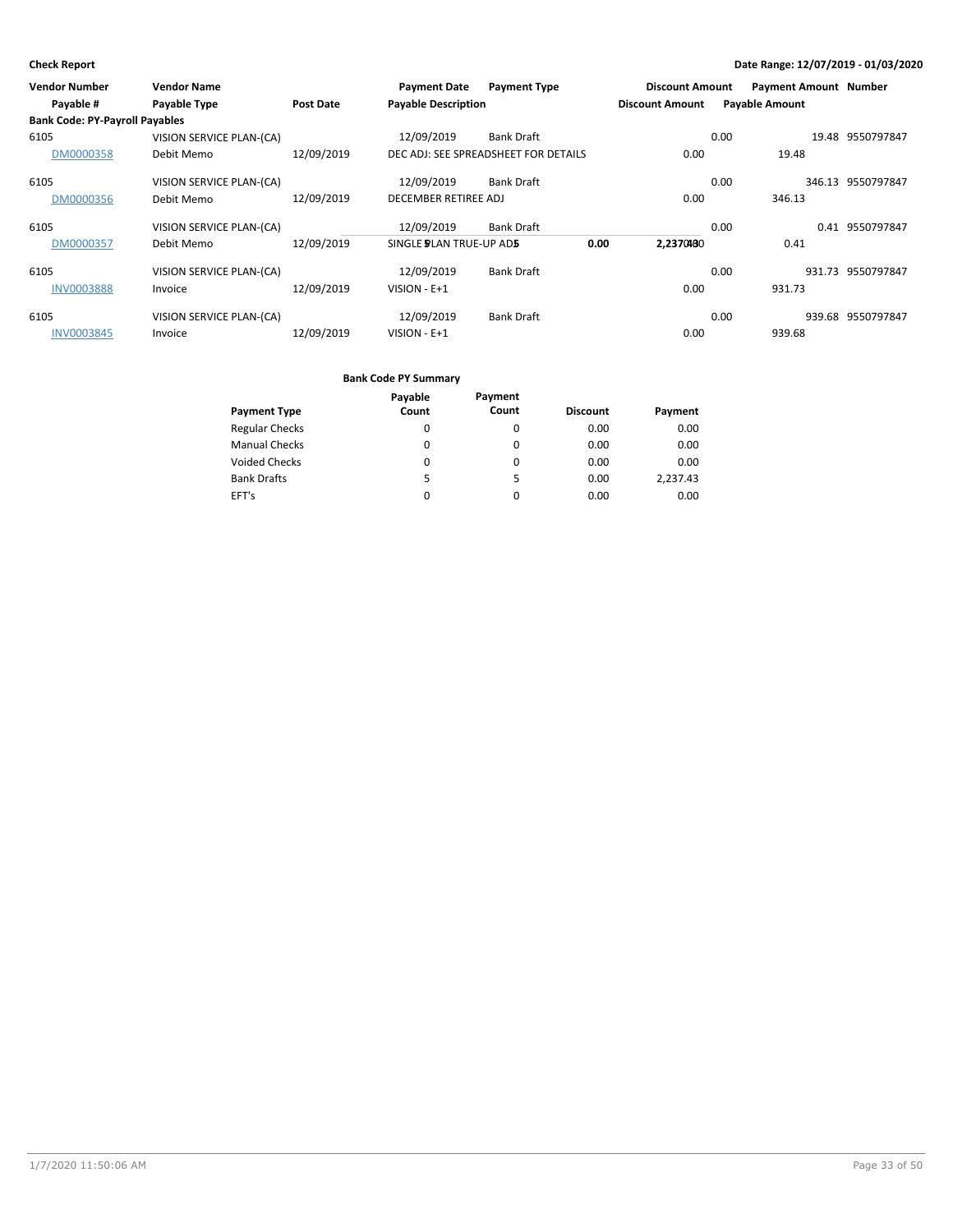| <b>Vendor Number</b>                               | <b>Vendor Name</b>                  |                  | <b>Payment Date</b>                  | <b>Payment Type</b>                     | <b>Discount Amount</b> |      | <b>Payment Amount Number</b> |               |
|----------------------------------------------------|-------------------------------------|------------------|--------------------------------------|-----------------------------------------|------------------------|------|------------------------------|---------------|
| Payable #<br><b>Bank Code: AP-Regular Payables</b> | Payable Type                        | <b>Post Date</b> | <b>Payable Description</b>           |                                         | <b>Discount Amount</b> |      | <b>Payable Amount</b>        |               |
| 6162                                               | PLAYCORE WISCONSIN INC              |                  | 12/13/2019                           | Regular                                 |                        | 0.00 |                              | 851.26 100425 |
| SI217659                                           | Invoice                             | 12/13/2019       |                                      | (330) MINI BULK-SODIUM HYPOCHLORITE     | 0.00                   |      | 851.26                       |               |
| 6172                                               | LEXISNEXIS RISK DATA MANGEMENT INC. |                  | 12/13/2019                           | Regular                                 |                        | 0.00 |                              | 150.00 100402 |
| 1035416-20191130 Invoice                           |                                     | 12/13/2019       | NOV 2019 - MINIMUM COMMITMENT        |                                         | 0.00                   |      | 150.00                       |               |
| 6193                                               | <b>PURCHASE POWER</b>               |                  | 01/03/2020                           | Regular                                 |                        | 0.00 | 1,072.56 100557              |               |
| 12/02/19                                           | Invoice                             | 01/03/2020       |                                      | ACCT #8000-9000-1135-1503; METER REFILL | 0.00                   |      | 1,072.56                     |               |
| 6197                                               | U.S. BANK EQUIPMENT FINANCE         |                  | 12/09/2019                           | Regular                                 |                        | 0.00 |                              | 981.58 100347 |
| 399971878                                          | Invoice                             | 12/06/2019       | 986 HILBY AVE - KONICA COPIER        |                                         | 0.00                   |      | 311.75                       |               |
| 400121778                                          | Invoice                             | 12/06/2019       |                                      | P.D. COPIERS / CONTRCT #500-0468671-000 | 0.00                   |      | 518.00                       |               |
| 400260444                                          | Invoice                             | 12/06/2019       |                                      | 440 HARCOURT - CONTRACT #500-0514052-   | 0.00                   |      | 151.83                       |               |
| 6197                                               | U.S. BANK EQUIPMENT FINANCE         |                  | 01/03/2020                           | Regular                                 |                        | 0.00 |                              | 867.14 100570 |
| 402085898                                          | Invoice                             | 01/03/2020       |                                      | 656 BROADWAY AVE - KONICA MINOLTA LE    | 0.00                   |      | 197.31                       |               |
| 402616098                                          | Invoice                             | 01/03/2020       |                                      | PD COPIERS / CONTRACT #500-0468671-000  | 0.00                   |      | 518.00                       |               |
| 402662738                                          | Invoice                             | 01/03/2020       | ENGINEERING - SHARP COPIER LEASE     |                                         | 0.00                   |      | 151.83                       |               |
| 6204                                               | <b>CONCERN HEALTH</b>               |                  | 12/09/2019                           | Regular                                 |                        | 0.00 |                              | 684.75 100304 |
| CN2005032                                          | Invoice                             | 12/06/2019       |                                      | NOV 2019 - PER EMPLOYEE PER MO./MONT    | 0.00                   |      | 684.75                       |               |
| 6204                                               | <b>CONCERN HEALTH</b>               |                  | 01/03/2020                           | Regular                                 |                        | 0.00 |                              | 698.50 100525 |
| CN2006031                                          | Invoice                             | 01/03/2020       |                                      | DEC 2019 - PER EMPLOYEE PER MO/MO BILL  | 0.00                   |      | 698.50                       |               |
| 6224                                               | FRED D. HARDEE, JR.                 |                  | 12/09/2019                           | Regular                                 |                        | 0.00 | 12,221.14 100315             |               |
| <b>SSPD 19-08</b>                                  | Invoice                             | 12/06/2019       |                                      | OCT/NOV 2019 BACKGROUND INVESTIGATI     | 0.00                   |      | 10,721.14                    |               |
| SSPD19-10                                          | Invoice                             | 12/06/2019       |                                      | (1) BACKGROUND INVESTIGATION AND REP    | 0.00                   |      | 1,500.00                     |               |
| 6224                                               | FRED D. HARDEE, JR.                 |                  | 01/03/2020                           | Regular                                 |                        | 0.00 | 3,350.00 100534              |               |
| <b>SSPD 19-11</b>                                  | Invoice                             | 01/03/2020       | (2) BACKGROUND INVESTIGATIONS        |                                         | 0.00                   |      | 1,850.00                     |               |
| <b>SSPD 19-12</b>                                  | Invoice                             | 01/03/2020       |                                      | (1) BACKGROUND INVESTIGATION AND REP    | 0.00                   |      | 1,500.00                     |               |
| 6290                                               | BURKE, WILLIAMS & SORENSEN, LLP     |                  | 12/09/2019                           | Regular                                 |                        | 0.00 |                              | 27.50 100297  |
| 247976                                             | Invoice                             | 12/06/2019       |                                      | OCT 2019 - LABOR RELATIONS/EMPLYMNT L   | 0.00                   |      | 27.50                        |               |
| 6290                                               | BURKE, WILLIAMS & SORENSEN, LLP     |                  | 01/03/2020                           | Regular                                 |                        | 0.00 | 1,262.00 100522              |               |
| 248701                                             | Invoice                             | 01/03/2020       |                                      | NOV 2019 - LABOR RELATIONS / EMPLYMNT   | 0.00                   |      | 1,262.00                     |               |
|                                                    |                                     |                  |                                      |                                         |                        |      |                              |               |
| 6306                                               | <b>GAVILAN PEST CONTROL</b>         |                  | 12/20/2019                           | Regular                                 |                        | 0.00 |                              | 147.00 100471 |
| 0127610                                            | Invoice                             | 12/20/2019       | 986 HILBY AVE MONTHLY SVC 12/4/19    |                                         | 0.00                   |      | 87.00                        |               |
| 0127679                                            | Invoice                             | 12/20/2019       |                                      | 220 COE AVE - GENERAL PEST CONTROL ON   | 0.00                   |      | 60.00                        |               |
| 6306                                               | <b>GAVILAN PEST CONTROL</b>         |                  | 01/03/2020                           | Regular                                 |                        | 0.00 |                              | 73.00 100535  |
| 0127680                                            | Invoice                             | 01/03/2020       |                                      | 1635 BROADWAY AVE - MONTHY GENERAL      | 0.00                   |      | 73.00                        |               |
| 6324                                               | The Home Depot Pro                  |                  | 12/09/2019                           | Regular                                 |                        | 0.00 | 1,511.14 100344              |               |
| 522621473                                          | Invoice                             | 12/06/2019       | JANITORIAL SUPPLIES - 986 HILBY AVE  |                                         | 0.00                   |      | 631.80                       |               |
| 523539013                                          | Invoice                             | 12/06/2019       | JANITORIAL SUPPLIES - 986 HILBY AVE  |                                         | 0.00                   |      | 879.34                       |               |
| 6324                                               | The Home Depot Pro                  |                  | 12/13/2019                           | Regular                                 |                        | 0.00 | 1,031.57 100435              |               |
| 525181384                                          | Invoice                             | 12/13/2019       | JANITORIAL SUPPLIES - 986 HILBY AVE. |                                         | 0.00                   |      | 1,031.57                     |               |
| 6374                                               | MEDTOX LABORATORIES, INC.           |                  | 12/20/2019                           | Regular                                 |                        | 0.00 |                              | 70.12 100490  |
| 11201991625                                        | Invoice                             | 12/20/2019       |                                      | NOV 2019 - (4) DRUGS OF ABUSE SCREENS   | 0.00                   |      | 70.12                        |               |
| 6441                                               |                                     |                  | 12/20/2019                           | Regular                                 |                        | 0.00 |                              | 400.00 100457 |
| 20-496                                             | CRITICAL REACH, INC.<br>Invoice     | 12/20/2019       |                                      | 2020 ANNUAL FEE FOR APBnet BULLETIN SE  | 0.00                   |      | 400.00                       |               |
|                                                    |                                     |                  |                                      |                                         |                        |      |                              |               |
| 6477                                               | ROBERT S. JAQUES                    |                  | 01/03/2020                           | Regular                                 |                        | 0.00 | 5,700.00 100560              |               |
| 11/01/19-11/30/19 Invoice                          |                                     | 01/03/2020       |                                      | NOV 2019 - WATERMASTER TECH PROG M      | 0.00                   |      | 5,700.00                     |               |
| 6502                                               | <b>NFPA</b>                         |                  | 01/03/2020                           | Regular                                 |                        | 0.00 | 1,666.61 100553              |               |
| 7636204X                                           | Invoice                             | 01/03/2020       |                                      | RENEWAL FOR P. BLAHA / I.D #2952413     | 0.00                   |      | 1,666.61                     |               |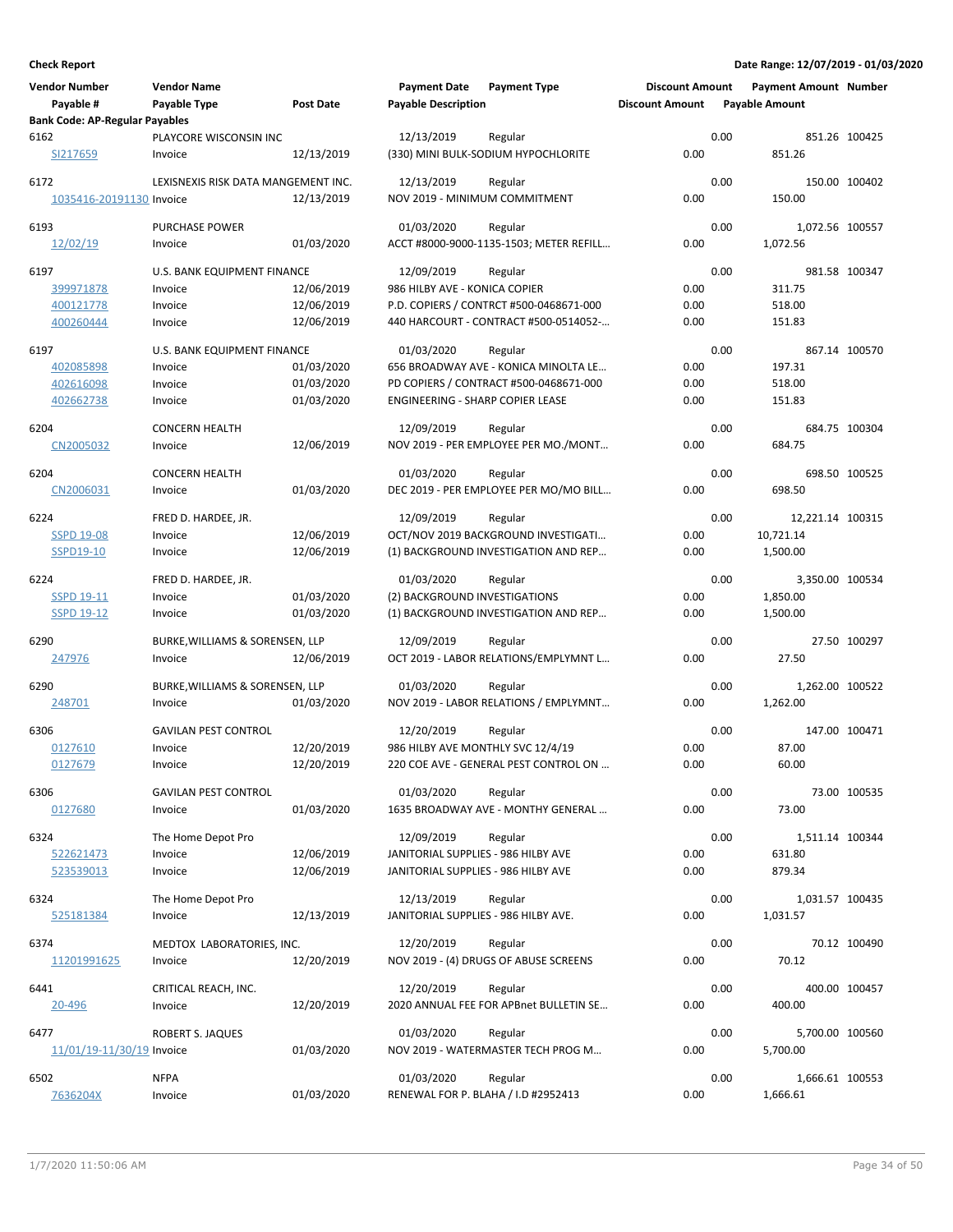| <b>Vendor Number</b>        | <b>Vendor Name</b>                 |                  | <b>Payment Date</b>             | <b>Payment Type</b>                       | <b>Discount Amount</b> |      | <b>Payment Amount Number</b> |               |
|-----------------------------|------------------------------------|------------------|---------------------------------|-------------------------------------------|------------------------|------|------------------------------|---------------|
| Payable #                   | Payable Type                       | <b>Post Date</b> | <b>Payable Description</b>      |                                           | <b>Discount Amount</b> |      | <b>Payable Amount</b>        |               |
| 6530                        | <b>SUN STREET CENTERS</b>          |                  | 01/03/2020                      | Regular                                   |                        | 0.00 | 2,500.00 100564              |               |
| <b>RESO 19-84</b>           | Invoice                            | 01/03/2020       | DONATION TO STEPS PROGRAM       |                                           | 0.00                   |      | 2,500.00                     |               |
|                             |                                    |                  |                                 |                                           |                        |      |                              |               |
| 6553                        | <b>COMCAST</b>                     |                  | 12/13/2019                      | Regular                                   |                        | 0.00 |                              | 270.90 100366 |
| $12/2/19 - 1/1/20$          | Invoice                            | 12/13/2019       |                                 | ACCT #8155 10 027 0272432; 11/27/19 BILL  | 0.00                   |      | 270.90                       |               |
|                             |                                    |                  |                                 |                                           |                        |      |                              |               |
| 6553                        | <b>COMCAST</b>                     |                  | 12/20/2019                      | Regular                                   |                        | 0.00 |                              | 44.43 100455  |
| $12/6/19 - 1/5/20$          | Invoice                            | 12/20/2019       |                                 | ACCT #8155 10 027 0033792; 12/3/19 BILL   | 0.00                   |      | 44.43                        |               |
| 6599                        | MONTEREY PENINSULA ENGINEERING     |                  | 12/13/2019                      | Regular                                   |                        | 0.00 | 119,250.00 100414            |               |
| $07 - 05$                   | Invoice                            | 12/13/2019       |                                 | LIFT STATION UPGRADES THRU 10/31/19       | 0.00                   |      | 119,250.00                   |               |
|                             |                                    |                  |                                 |                                           |                        |      |                              |               |
| 6599                        | MONTEREY PENINSULA ENGINEERING     |                  | 12/20/2019                      | Regular                                   |                        | 0.00 | 215,387.50 100497            |               |
| $\overline{2}$              | Invoice                            | 12/20/2019       |                                 | LIFT STATION UPGRADES THRU 11/30/2019     | 0.00                   |      | 215,387.50                   |               |
|                             |                                    |                  |                                 |                                           |                        |      |                              |               |
| 6602                        | <b>NANCY MELTON</b>                |                  | 12/20/2019                      | Regular                                   |                        | 0.00 |                              | 68.25 100500  |
| <b>DEC 2019</b>             | Invoice                            | 12/20/2019       |                                 | DEC 2019 - INSTRUCTOR PAY (GENTLE YOGA)   | 0.00                   |      | 68.25                        |               |
| 6664                        | <b>CULLIGAN WATER CONDITIONING</b> |                  | 12/13/2019                      | Regular                                   |                        | 0.00 |                              | 288.25 100372 |
| 1164036                     | Invoice                            | 12/13/2019       |                                 | LOC 04 - 4499 JOE LLOYD WAY - FUEL SURC   | 0.00                   |      | 4.25                         |               |
| 1164875                     | Invoice                            | 12/13/2019       | DEC 2019 - LOC 01-04 POU RENTAL |                                           | 0.00                   |      | 284.00                       |               |
|                             |                                    |                  |                                 |                                           |                        |      |                              |               |
| 6671                        | <b>VERIZON WIRELESS</b>            |                  | 12/09/2019                      | Regular                                   |                        | 0.00 | 2,587.59 100349              |               |
| 9842847079                  | Invoice                            | 12/06/2019       |                                 | ACCT #742264136-00001; 11/23/19 BILL DA   | 0.00                   |      | 224.01                       |               |
| 9842850034                  | Invoice                            | 12/06/2019       |                                 | ACCT #772515511-00003; 11/23/19 BILL DA   | 0.00                   |      | 855.00                       |               |
| 9842850036                  | Invoice                            | 12/06/2019       |                                 | ACCT #772515511-00005; 11/23/19 BILL DA   | 0.00                   |      | 113.08                       |               |
| 9842850037                  | Invoice                            | 12/06/2019       |                                 | ACCT #772515511-00006; 11/23/19 BILL DA   | 0.00                   |      | 138.16                       |               |
| 9842850038                  | Invoice                            | 12/06/2019       |                                 | ACCT #772515511-00007; 11/23/19 BILL DA   | 0.00                   |      | 56.79                        |               |
| 9842850039                  | Invoice                            | 12/06/2019       |                                 | ACCT #772515511-00008; 11/23/19 BILL DA   | 0.00                   |      | 117.59                       |               |
| 9842850040                  | Invoice                            | 12/06/2019       |                                 | ACCT #772515511-00009; 11/23/19 BILL DA   | 0.00                   |      | 1,082.96                     |               |
|                             |                                    |                  |                                 |                                           |                        |      |                              |               |
| 6671                        | <b>VERIZON WIRELESS</b>            |                  | 12/13/2019                      | Regular                                   |                        | 0.00 | 1,161.17 100440              |               |
| 9842846564                  | Invoice                            | 12/13/2019       |                                 | ACCT #742236901-00001; 11/23/19 BILL DA   | 0.00                   |      | 38.01                        |               |
| 9842850035                  | Invoice                            | 12/13/2019       |                                 | ACCT #772515511-00004; 11/23/19 BILL DA   | 0.00                   |      | 38.01                        |               |
| 9843272005                  | Invoice                            | 12/13/2019       |                                 | ACCT #472229021-00001; 12/1/19 BILL DATE  | 0.00                   |      | 650.42                       |               |
| 9843272006                  | Invoice                            | 12/13/2019       |                                 | ACCT #472229021-00002; 12/1/19 BILL DATE  | 0.00                   |      | 38.01                        |               |
| 9843272007                  | Invoice                            | 12/13/2019       |                                 | ACCT #472229021-00003; 12/1/19 BILL DATE  | 0.00                   |      | 396.72                       |               |
|                             |                                    |                  |                                 |                                           |                        |      |                              |               |
| 6685                        | <b>JONES &amp; MAYER</b>           |                  | 12/20/2019                      | Regular                                   |                        | 0.00 |                              | 45.00 100481  |
| 95154                       | Invoice                            | 12/20/2019       | CLIENT ID: SEASIDE PD - MJM     |                                           | 0.00                   |      | 45.00                        |               |
| 6727                        | DATAPROSE, INC.                    |                  | 12/13/2019                      | Regular                                   |                        | 0.00 |                              | 451.70 100374 |
| DP1904075                   | Invoice                            | 12/13/2019       |                                 | NOV 2019 - PRINTING AND MAILING OF WA     | 0.00                   |      | 451.70                       |               |
|                             |                                    |                  |                                 |                                           |                        |      |                              |               |
| 6747                        | <b>AT&amp;T MOBILITY</b>           |                  | 12/20/2019                      | Regular                                   |                        | 0.00 |                              | 628.99 100450 |
| 11/9/19-12/8/19             | Invoice                            | 12/20/2019       |                                 | ACCT #287021335618 / INV #287021335618    | 0.00                   |      | 628.99                       |               |
|                             |                                    |                  |                                 |                                           |                        |      |                              |               |
| 6818                        | DE LAGE LANDEN                     |                  | 12/20/2019                      | Regular                                   |                        | 0.00 |                              | 518.35 100460 |
| 66087490                    | Invoice                            | 12/20/2019       | DEC 2019 - SHARP / MXM904 LEASE |                                           | 0.00                   |      | 518.35                       |               |
|                             |                                    |                  |                                 | Regular                                   |                        |      |                              |               |
| 6936                        | <b>SWRCB</b>                       | 12/13/2019       | 12/13/2019                      | INDEX #388531; ANNUAL PERMIT FEE FOR S    | 0.00                   | 0.00 | 2,625.00 100433<br>2,625.00  |               |
| WD-0164994                  | Invoice                            |                  |                                 |                                           |                        |      |                              |               |
| 7034                        | REHAB WEST, INC                    |                  | 12/13/2019                      | Regular                                   |                        | 0.00 |                              | 247.50 100429 |
| WA59947-1                   | Invoice                            | 12/13/2019       |                                 | 11/4/19 - 11/26/19 SVCS FOR CITY OF SEASI | 0.00                   |      | 247.50                       |               |
|                             |                                    |                  |                                 |                                           |                        |      |                              |               |
| 7065                        | JAN ROEHL CONSULTING               |                  | 12/13/2019                      | Regular                                   |                        | 0.00 |                              | 935.00 100396 |
| 15                          | Invoice                            | 12/13/2019       |                                 | NOV 2019 - CAL VIP EVALUATION SERVICES    | 0.00                   |      | 935.00                       |               |
|                             |                                    |                  |                                 |                                           |                        |      |                              |               |
| 7071                        | AT&T                               |                  | 12/13/2019                      | Regular                                   |                        | 0.00 |                              | 153.18 100358 |
| $11/28/19 - 12/27$ Invoice  |                                    | 12/13/2019       |                                 | ACCT #237 841-1403 201 6; 11/28/19 BILL D | 0.00                   |      | 51.06                        |               |
| $11/28/19 - 12/27/$ Invoice |                                    | 12/13/2019       |                                 | ACCT #237 841-1401 204 2; 11/28//19 BILL  | 0.00                   |      | 51.06                        |               |
| 11/28/19-12/27/19 Invoice   |                                    | 12/13/2019       |                                 | ACCT #237 841-1412 213 0; 11/28/19 BILL D | 0.00                   |      | 51.06                        |               |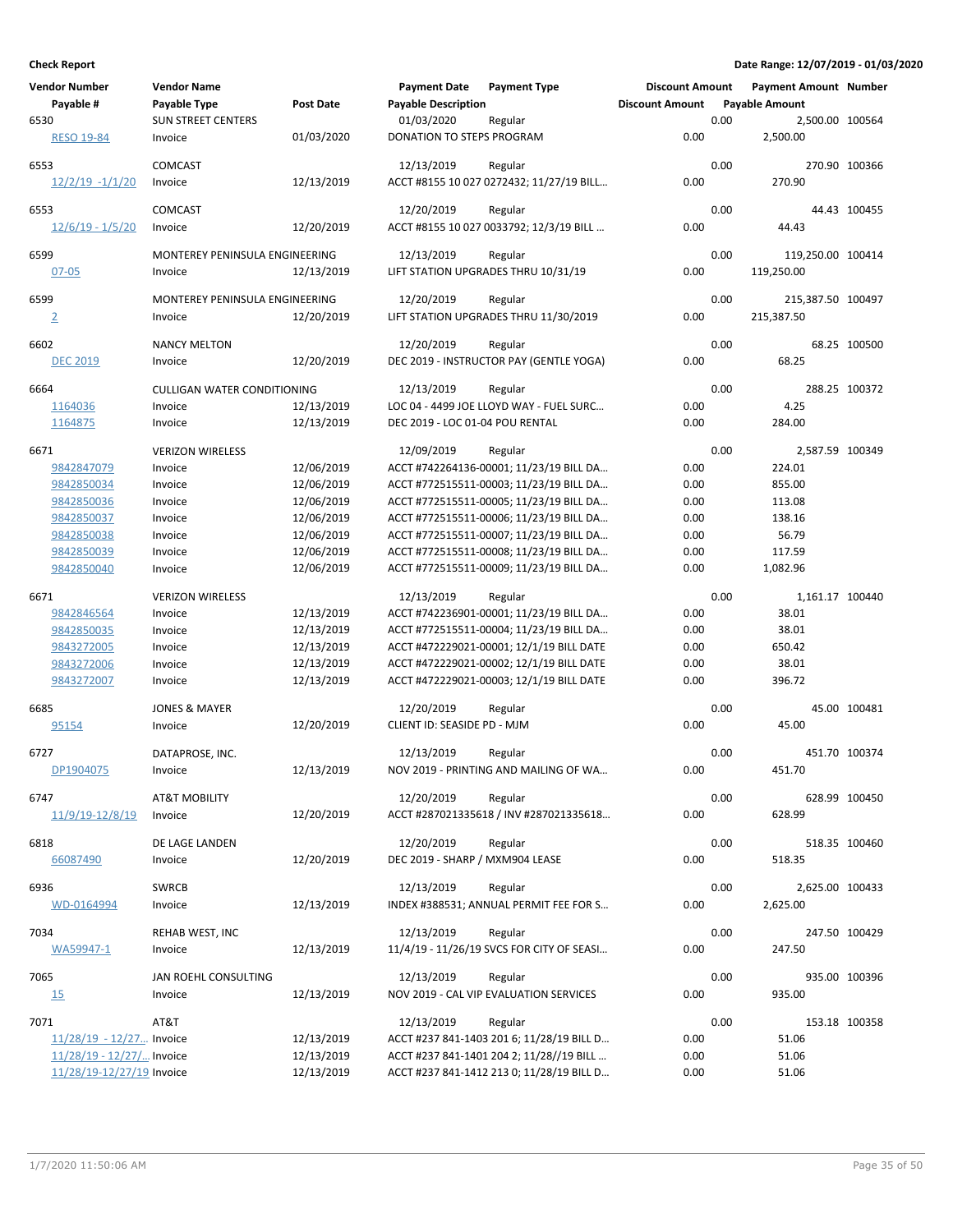|                      |                    |                       | 58                                     | 37                  | 0.00     | 380,358.68             |                                     |               |
|----------------------|--------------------|-----------------------|----------------------------------------|---------------------|----------|------------------------|-------------------------------------|---------------|
| <b>Check Report</b>  |                    |                       |                                        |                     |          |                        | Date Range: 12/07/2019 - 01/03/2020 |               |
| <b>Vendor Number</b> | <b>Vendor Name</b> |                       | <b>Payment Date</b>                    | <b>Payment Type</b> |          | <b>Discount Amount</b> | <b>Payment Amount Number</b>        |               |
| Payable #            | Payable Type       | <b>Post Date</b>      | <b>Payable Description</b>             |                     |          | <b>Discount Amount</b> | <b>Payable Amount</b>               |               |
| 7112                 | <b>ART BLACK</b>   |                       | 12/13/2019                             | Regular             |          |                        | 0.00                                | 430.00 100357 |
| 119458               | Invoice            | 12/13/2019            | SANCTUARY CLIMBING / FITNESS - 1760 FR |                     |          | 0.00                   | 430.00                              |               |
|                      |                    |                       | <b>Bank Code AP Summary</b>            |                     |          |                        |                                     |               |
|                      |                    |                       | Payable                                | Payment             |          |                        |                                     |               |
|                      |                    | <b>Payment Type</b>   | Count                                  | Count               | Discount | Payment                |                                     |               |
|                      |                    | <b>Regular Checks</b> | 58                                     | 37                  | 0.00     | 380,358.68             |                                     |               |
|                      |                    | <b>Manual Checks</b>  | 0                                      | 0                   | 0.00     | 0.00                   |                                     |               |

0 0 0

0 0 0 0.00 0.00 0.00

0.00 0.00 0.00

Voided Checks

Bank Drafts EFT's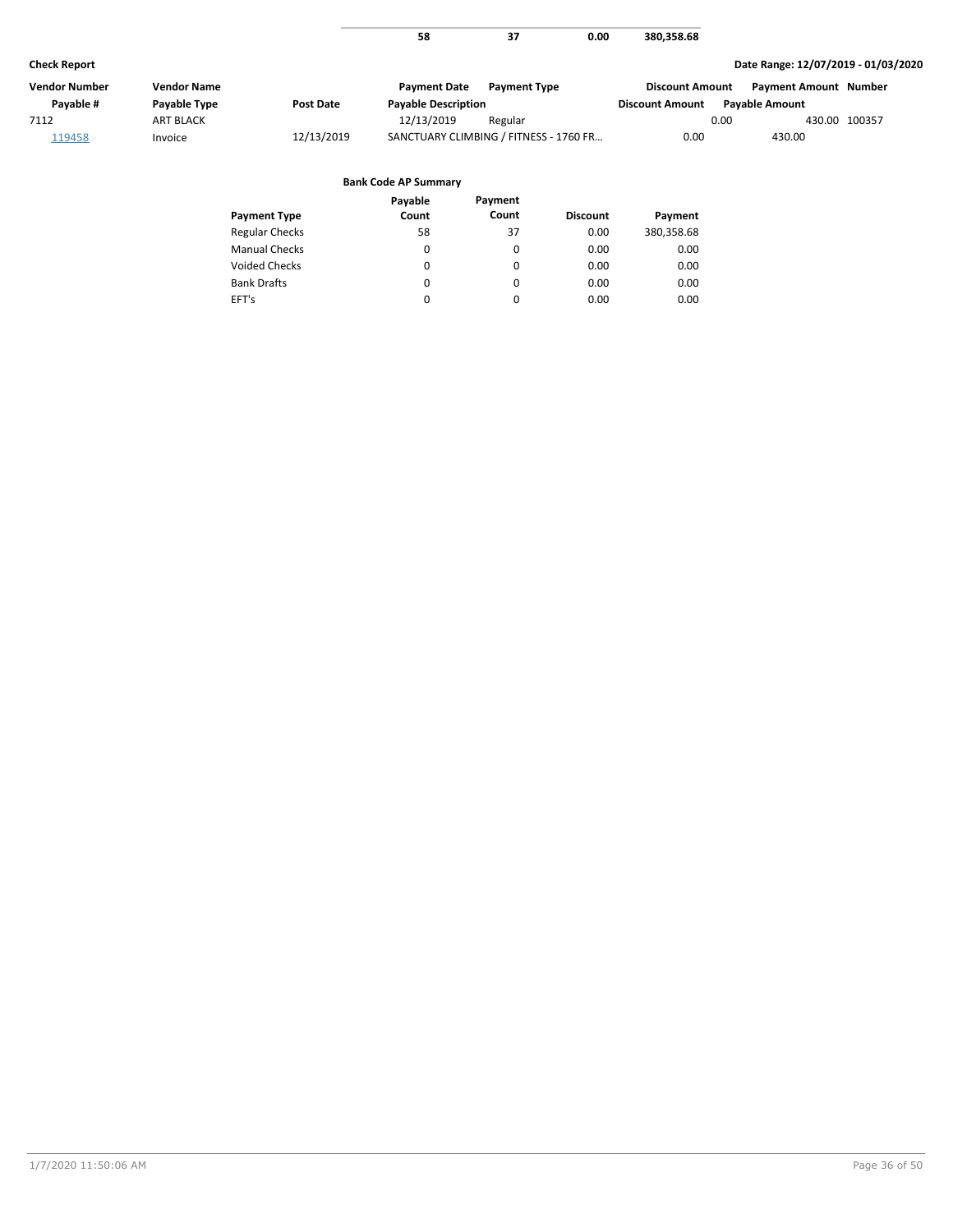| <b>Vendor Number</b>                  | <b>Vendor Name</b>                  |                  | <b>Payment Date</b>        | <b>Payment Type</b>                    | <b>Discount Amount</b> |      | <b>Payment Amount Number</b> |                      |
|---------------------------------------|-------------------------------------|------------------|----------------------------|----------------------------------------|------------------------|------|------------------------------|----------------------|
| Payable #                             | <b>Payable Type</b>                 | <b>Post Date</b> | <b>Payable Description</b> |                                        | <b>Discount Amount</b> |      | <b>Payable Amount</b>        |                      |
| <b>Bank Code: PY-Payroll Payables</b> |                                     |                  |                            |                                        |                        |      |                              |                      |
| 7124                                  | U.S. BANK N.A. - PARS ARS 457 & SRP |                  | 12/19/2019                 | <b>Bank Draft</b>                      |                        | 0.00 |                              | 1,947.27 3803922981  |
| <b>INV0003950</b>                     | Invoice                             | 12/19/2019       | PARS-ARS 457 6746022400    |                                        | 0.00                   |      | 1,947.27                     |                      |
| 7124                                  | U.S. BANK N.A. - PARS ARS 457 & SRP |                  | 12/19/2019                 | <b>Bank Draft</b>                      |                        | 0.00 |                              | 2,075.20 3803922981  |
| <b>INV0003903</b>                     | Invoice                             | 12/05/2019       | PARS-ARS 457 6746022400    |                                        | 0.00                   |      | 2,075.20                     |                      |
| 7124                                  | U.S. BANK N.A. - PARS ARS 457 & SRP |                  | 12/20/2019                 | <b>Bank Draft</b>                      |                        | 0.00 |                              | -920.00 DFT0002603   |
| CM0000309                             | Credit Memo                         | 12/03/2019       |                            | JULY 2019 ADDT'L CREDIT: AMT CHANGED E | 0.00                   |      | $-920.00$                    |                      |
| 7124                                  | U.S. BANK N.A. - PARS ARS 457 & SRP |                  | 12/20/2019                 | <b>Bank Draft</b>                      |                        | 0.00 |                              | -920.00 DFT0002603   |
| CM0000313                             | Credit Memo                         | 12/03/2019       |                            | NOVEMBER 2019 ADDT'L CREDIT: AMT CHA   | 0.00                   |      | $-920.00$                    |                      |
| 7124                                  | U.S. BANK N.A. - PARS ARS 457 & SRP |                  | 12/20/2019                 | <b>Bank Draft</b>                      |                        | 0.00 |                              | -920.00 DFT0002603   |
| CM0000310                             | Credit Memo                         | 12/03/2019       |                            | AUGUST 2019 ADDT'L CREDIT: AMT CHANG   | 0.00                   |      | $-920.00$                    |                      |
| 7124                                  | U.S. BANK N.A. - PARS ARS 457 & SRP |                  | 12/20/2019                 | <b>Bank Draft</b>                      |                        | 0.00 |                              | -920.00 DFT0002603   |
| CM0000308                             | Credit Memo                         | 12/03/2019       |                            | JUNE 2019 ADDT'L CREDIT: AMOUNT CHAN   | 0.00                   |      | $-920.00$                    |                      |
| 7124                                  | U.S. BANK N.A. - PARS ARS 457 & SRP |                  | 12/20/2019                 | <b>Bank Draft</b>                      |                        | 0.00 |                              | -2.954.75 DFT0002603 |
| CM0000314                             | Credit Memo                         | 12/03/2019       |                            | PARTIAL DECEMBER 2019 EXCESS CREDIT    | 0.00                   |      | $-2.954.75$                  |                      |
| 7124                                  | U.S. BANK N.A. - PARS ARS 457 & SRP |                  | 12/20/2019                 | <b>Bank Draft</b>                      |                        | 0.00 |                              | 4.281.75 DFT0002603  |
| <b>INV0003944</b>                     | Invoice                             | 12/19/2019       | PARS 6746022500            |                                        | 0.00                   |      | 4,281.75                     |                      |
| 7124                                  | U.S. BANK N.A. - PARS ARS 457 & SRP |                  | $12/\frac{11}{20}/2019$    | 0.00<br>Bank Draft                     | 4,022.47               | 0.00 |                              | -920.00 DFT0002603   |
| CM0000312                             | Credit Memo                         | 12/03/2019       | OCTOBER 2019 ADDT'L CREDIT |                                        | 0.00                   |      | $-920.00$                    |                      |
| 7124                                  | U.S. BANK N.A. - PARS ARS 457 & SRP |                  | 12/20/2019                 | <b>Bank Draft</b>                      |                        | 0.00 |                              | -920.00 DFT0002603   |
| CM0000311                             | Credit Memo                         | 12/03/2019       |                            | SEPTEMBER 2019 ADDT'L CREDIT: AMT CHA  | 0.00                   |      | $-920.00$                    |                      |
| 7124                                  | U.S. BANK N.A. - PARS ARS 457 & SRP |                  | 12/20/2019                 | <b>Bank Draft</b>                      |                        | 0.00 |                              | 4,193.00 DFT0002603  |
| <b>INV0003897</b>                     | Invoice                             | 12/05/2019       | PARS 6746022500            |                                        | 0.00                   |      | 4,193.00                     |                      |

|                       | Payable | Payment |                 |          |
|-----------------------|---------|---------|-----------------|----------|
| <b>Payment Type</b>   | Count   | Count   | <b>Discount</b> | Payment  |
| <b>Regular Checks</b> | 0       | 0       | 0.00            | 0.00     |
| <b>Manual Checks</b>  | 0       | 0       | 0.00            | 0.00     |
| <b>Voided Checks</b>  | 0       | 0       | 0.00            | 0.00     |
| <b>Bank Drafts</b>    | 11      | 11      | 0.00            | 4,022.47 |
| EFT's                 | 0       | 0       | 0.00            | 0.00     |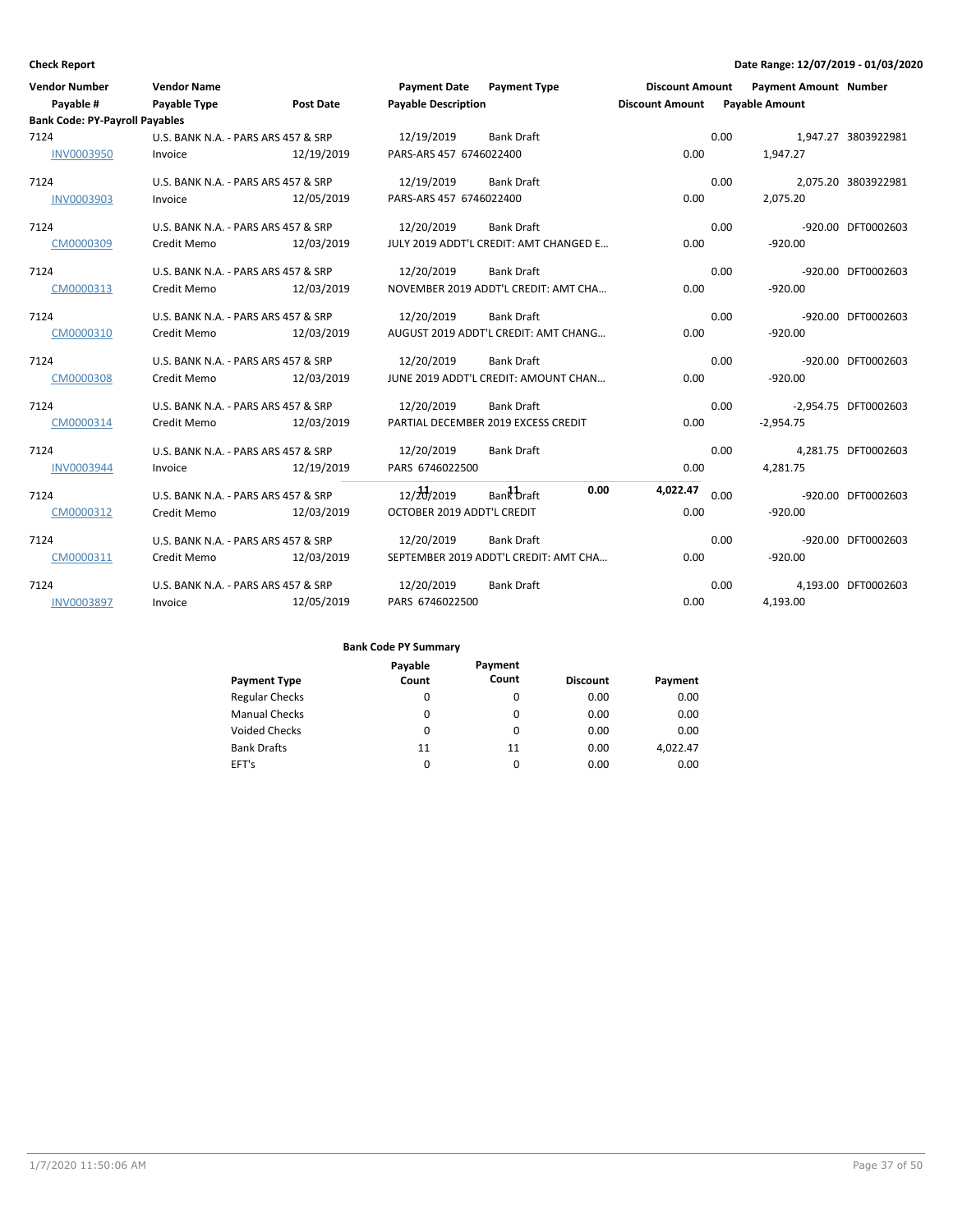| <b>Vendor Number</b>                  | <b>Vendor Name</b>             |                  | <b>Payment Date</b>                | <b>Payment Type</b>                      | <b>Discount Amount</b> |      | <b>Payment Amount Number</b> |               |
|---------------------------------------|--------------------------------|------------------|------------------------------------|------------------------------------------|------------------------|------|------------------------------|---------------|
| Payable #                             | Payable Type                   | <b>Post Date</b> | <b>Payable Description</b>         |                                          | <b>Discount Amount</b> |      | <b>Payable Amount</b>        |               |
| <b>Bank Code: AP-Regular Payables</b> |                                |                  |                                    |                                          |                        |      |                              |               |
| 7135                                  | MONTEREY SANITARY SUPPLY, INC. |                  | 12/13/2019                         | Regular                                  |                        | 0.00 |                              | 191.63 100416 |
| 13414                                 | Invoice                        | 12/13/2019       |                                    | MONTHLY MED WASTE SVC ON 12/3/2019       | 0.00                   |      | 106.36                       |               |
| 318349                                | Invoice                        | 12/13/2019       |                                    | (10 BOXES) NITRILE EXAM GLOVES, BLACK LG | 0.00                   |      | 85.27                        |               |
| 7137                                  | DLB ASSOCIATES, INC.           |                  | 01/03/2020                         | Regular                                  |                        | 0.00 | 1,532.00 100529              |               |
| D3034001                              | Invoice                        | 01/03/2020       |                                    | IBM SOFTWARE SERVER MAINTENANCE (SE      | 0.00                   |      | 1,532.00                     |               |
| 7173                                  | Iconix Waterworks (US) Inc.    |                  | 12/13/2019                         | Regular                                  |                        | 0.00 |                              | 615.05 100393 |
| 17913051268                           | Invoice                        | 12/13/2019       | MISC SUPPLIES FOR WATER DEPT       |                                          | 0.00                   |      | 615.05                       |               |
| 7217                                  | FRANK J. CHRISTIE              |                  | 12/13/2019                         | Regular                                  |                        | 0.00 |                              | 400.00 100385 |
| 767486                                | Invoice                        | 12/13/2019       | VINYL LETTERING ON POLICE CAR #60  |                                          | 0.00                   |      | 400.00                       |               |
| 7217                                  | FRANK J. CHRISTIE              |                  | 12/20/2019                         | Regular                                  |                        | 0.00 |                              | 400.00 100470 |
| 767489                                | Invoice                        | 12/20/2019       |                                    | VINYL LETTERING ON VEH ABATEMENT TRU     | 0.00                   |      | 400.00                       |               |
| 7226                                  | <b>JAIME MORALES</b>           |                  | 12/13/2019                         | Regular                                  |                        | 0.00 | 1,824.04 100395              |               |
| 0001047                               | Invoice                        | 12/13/2019       |                                    | 2014 FORD EXPLORER - FRONT DR REPAIR/P   | 0.00                   |      | 1,824.04                     |               |
| 7266                                  | E2 CONSULTING ENGINEERS, INC   |                  | 12/09/2019                         | Regular                                  |                        | 0.00 | 13,059.50 100309             |               |
| WW-SEA-2307-033 Invoice               |                                | 12/06/2019       | 9/30/19-10/27/19 LIFT STATION SVCS |                                          | 0.00                   |      | 13,059.50                    |               |
| 7266                                  | E2 CONSULTING ENGINEERS, INC   |                  | 12/20/2019                         | Regular                                  |                        | 0.00 | 6,855.00 100465              |               |
| WW-SEA-2307-031 Invoice               |                                | 12/20/2019       |                                    | 7/29/19-8/25/19 CIP LIFT STATION UPGRD   | 0.00                   |      | 6,855.00                     |               |
| 7287                                  | PNC EQUIPMENT FINANCE          |                  | 12/03/2019                         | 0.00<br>Regular                          | 193,729.83 0.00        |      | 37,406.57 100337             |               |
| 635771                                | Invoice                        | 12/06/2019       |                                    | 11/14/19-12/13/19 / CNTRCT #201789000    | 0.00                   |      | 22,676.95                    |               |
| 639883                                | Invoice                        | 12/06/2019       |                                    | 11/19/19-12/18/19 / CNTRCT #179368000    | 0.00                   |      | 14,729.62                    |               |
| 7287                                  | PNC EQUIPMENT FINANCE          |                  | 12/13/2019                         | Regular                                  |                        | 0.00 | 108,687.43 100427            |               |
| 646855                                | Invoice                        | 12/13/2019       | ANNUAL LEASE #210849000            |                                          | 0.00                   |      | 108,687.43                   |               |
| 7309                                  | <b>DOWNTOWN FORD SALES</b>     |                  | 12/09/2019                         | Regular                                  |                        | 0.00 | 22,758.61 100308             |               |
| 313349                                | Invoice                        | 12/06/2019       |                                    | (1) 2019 FORD F150 4x2 REG CAB PICKUP    | 0.00                   |      | 22,758.61                    |               |

|                       | Payable  | Payment  |                 |            |
|-----------------------|----------|----------|-----------------|------------|
| <b>Payment Type</b>   | Count    | Count    | <b>Discount</b> | Payment    |
| <b>Regular Checks</b> | 13       | 11       | 0.00            | 193,729.83 |
| <b>Manual Checks</b>  | 0        | 0        | 0.00            | 0.00       |
| <b>Voided Checks</b>  | 0        | 0        | 0.00            | 0.00       |
| <b>Bank Drafts</b>    | $\Omega$ | 0        | 0.00            | 0.00       |
| EFT's                 | 0        | $\Omega$ | 0.00            | 0.00       |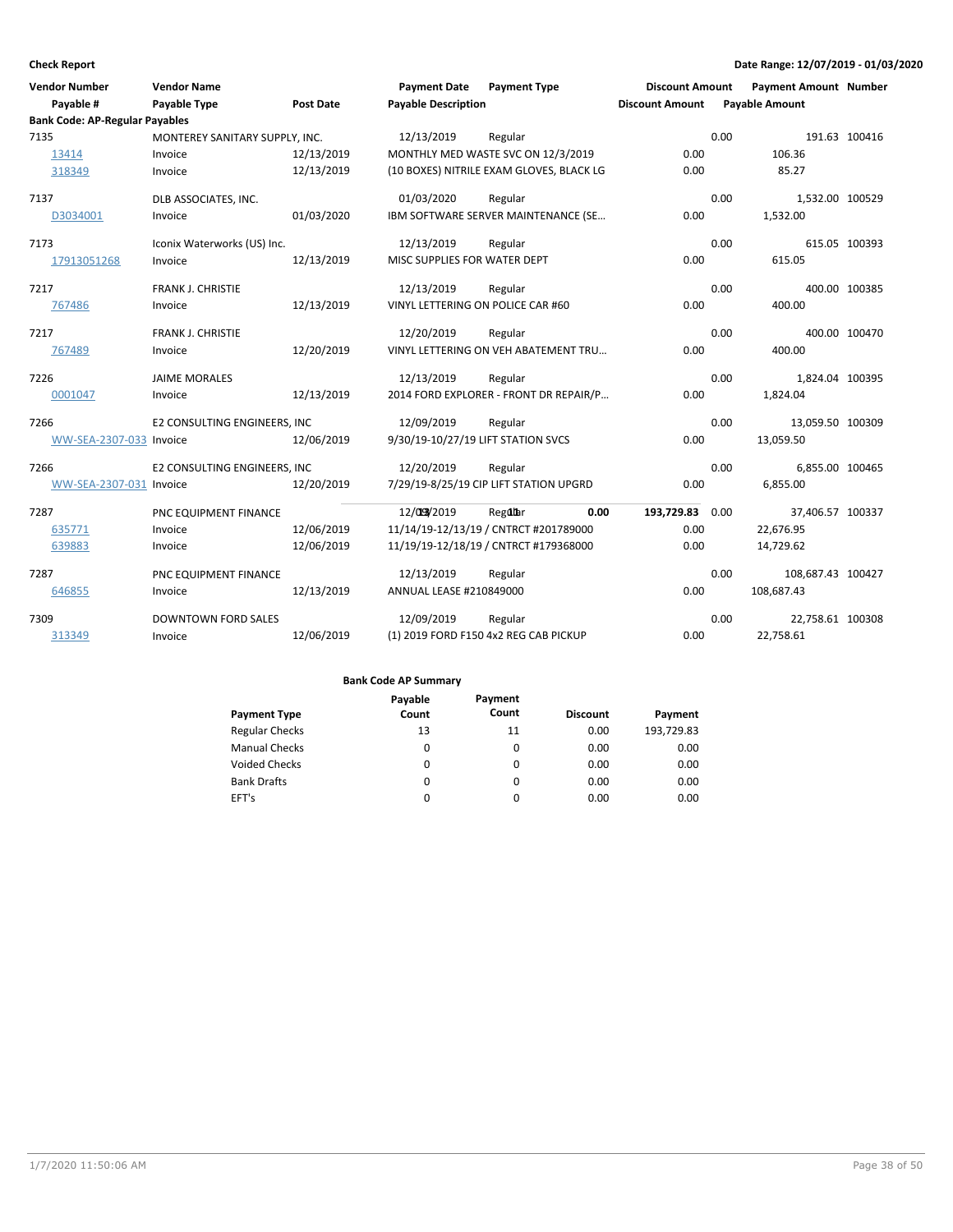| $\sim$<br>638.75<br>. |
|-----------------------|
|                       |

| Vendor Number                         | Vendor Name     |            | <b>Payment Date</b><br><b>Payment Type</b> | <b>Discount Amount</b> | <b>Payment Amount Number</b> |
|---------------------------------------|-----------------|------------|--------------------------------------------|------------------------|------------------------------|
| Pavable #                             | Payable Type    | Post Date  | <b>Payable Description</b>                 | <b>Discount Amount</b> | <b>Pavable Amount</b>        |
| <b>Bank Code: PY-Payroll Payables</b> |                 |            |                                            |                        |                              |
| 7370                                  | UPEC, LOCAL 792 |            | 12/18/2019<br>Regular                      | 0.00                   | 1,638.75 19027               |
| <b>INV0003905</b>                     | Invoice         | 12/05/2019 | LIUNA/UNION DUES                           | 0.00                   | 831.25                       |
| <b>INV0003952</b>                     | Invoice         | 12/19/2019 | LIUNA/UNION DUES                           | 0.00                   | 807.50                       |

|                       | Payable | Payment  |                 |          |
|-----------------------|---------|----------|-----------------|----------|
| <b>Payment Type</b>   | Count   | Count    | <b>Discount</b> | Payment  |
| <b>Regular Checks</b> | 2       |          | 0.00            | 1,638.75 |
| <b>Manual Checks</b>  | 0       | 0        | 0.00            | 0.00     |
| <b>Voided Checks</b>  | 0       | 0        | 0.00            | 0.00     |
| <b>Bank Drafts</b>    | 0       | $\Omega$ | 0.00            | 0.00     |
| EFT's                 | 0       | 0        | 0.00            | 0.00     |
|                       |         |          |                 |          |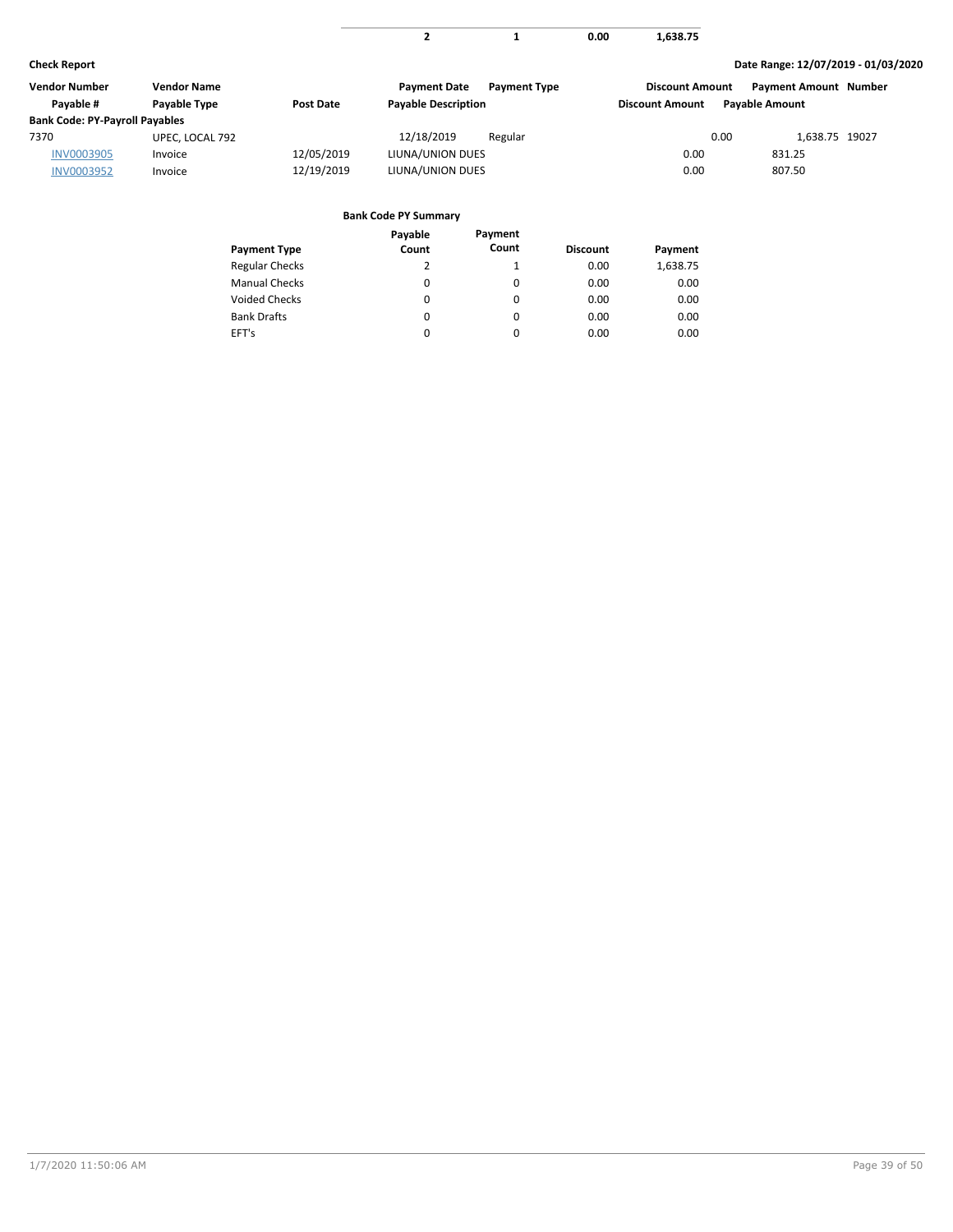| Vendor Number<br>Payable #            | <b>Vendor Name</b><br>Payable Type     | <b>Post Date</b> | <b>Payment Date</b><br><b>Payable Description</b> | <b>Payment Type</b>                    | <b>Discount Amount</b><br><b>Discount Amount</b> |      | <b>Payment Amount Number</b><br><b>Payable Amount</b> |               |
|---------------------------------------|----------------------------------------|------------------|---------------------------------------------------|----------------------------------------|--------------------------------------------------|------|-------------------------------------------------------|---------------|
| <b>Bank Code: AP-Regular Payables</b> |                                        |                  |                                                   |                                        |                                                  |      |                                                       |               |
| 7488<br>93333785                      | L3HARRIS TECHNOLOGIES, INC.<br>Invoice | 12/20/2019       | 12/20/2019<br>RADIO REPAIR - NB191 / ACCT #35207  | Regular                                | 0.00                                             | 0.00 | 1,550.00 100485<br>1,550.00                           |               |
| 7505                                  | MONTEREY BAY ANALYTICAL SVCS.          |                  | 12/20/2019                                        | Regular                                |                                                  | 0.00 |                                                       | 737.00 100494 |
| 19080209                              | Invoice                                | 12/20/2019       |                                                   | SEASIDE MWS SAMPLES (6) RECEIVED ON 8/ | 0.00                                             |      | 633.00                                                |               |
| 19091107                              | Invoice                                | 12/20/2019       |                                                   | SEASIDE MWS SAMPLES (1) RECEIVED ON 9/ | 0.00                                             |      | 26.00                                                 |               |
| 191202 18                             | Invoice                                | 12/20/2019       |                                                   | SEASIDE MWS SAMPLES (3) RECEIVED ON 12 | 0.00                                             |      | 78.00                                                 |               |
| 7506                                  | CODE PUBLISHING, INC.                  |                  | 01/03/2020                                        | Regular                                |                                                  | 0.00 |                                                       | 139.50 100524 |
| 65466                                 | Invoice                                | 01/03/2020       |                                                   | (6) NEW PAGES - DISTRICT CODE, ORD 21  | 0.00                                             |      | 139.50                                                |               |
| 7605                                  | GREEN RUBBER-KENNEDY AG                |                  | 12/20/2019                                        | Regular                                |                                                  | 0.00 |                                                       | 237.74 100477 |
| S-647863                              | Invoice                                | 12/20/2019       | MISC SUPPLIES FOR STREETS DEPT                    |                                        | 0.00                                             |      | 237.74                                                |               |
| 7644                                  | <b>COMCAST BUSINESS</b>                |                  | 12/09/2019                                        | Regular                                |                                                  | 0.00 | 4,800.84 100303                                       |               |
| 91365581                              | Invoice                                | 12/06/2019       |                                                   | ACCT #939827683; 11/15/19 - 12/14/19   | 0.00                                             |      | 4,800.84                                              |               |
| 7672                                  | PATRICIA A. LINTELL                    |                  | 12/13/2019                                        | Regular                                |                                                  | 0.00 |                                                       | 100.00 100422 |
| 12/10/2019                            | Invoice                                | 12/13/2019       | 12/10/29019 - SCSD BOARD MEETING                  |                                        | 0.00                                             |      | 100.00                                                |               |
| 7691                                  | CERTIFIED FOLDER DISPLAY SERVICE, INC. |                  | 12/13/2019                                        | Regular                                |                                                  | 0.00 | 4,515.27 100364                                       |               |
| 19-0116919                            | Invoice                                | 12/13/2019       | CITY OF SEASIDE DINING GUIDE 2020                 |                                        | 0.00                                             |      | 4,515.27                                              |               |
| 7731                                  | AT&T - NATIONAL COMPLIANCE CENTER      |                  | 12/13/2019                                        | Regular                                |                                                  | 0.00 |                                                       | 425.00 100359 |
| 266547                                | Invoice                                | 12/13/2019       |                                                   | 1/9/18-1/11/18 TRACKING # FOR PRVNT    | 0.00                                             |      | 150.00                                                |               |
| 318948                                | Invoice                                | 12/13/2019       |                                                   | 6/21/19-6/28/19 TRACKING #'S - PRVNT   | 0.00                                             |      | 275.00                                                |               |
| 7883                                  | <b>BARTLE WELLS ASSOCIATES</b>         |                  | 12/09/2019                                        | Regular                                |                                                  | 0.00 | 2,925.00 100296                                       |               |
| 1001A                                 | Invoice                                | 12/06/2019       |                                                   | AUG / SEPT 2019 WASTEWATER CAPACITY F  | 0.00                                             |      | 1,585.00                                              |               |
| 1002A                                 | Invoice                                | 12/06/2019       |                                                   | OCT 2019 WASTEWATER CAP FEE STUDY/JO   | 0.00                                             |      | 1,340.00                                              |               |
| 7883                                  | <b>BARTLE WELLS ASSOCIATES</b>         |                  | 12/20/2019                                        | Regular                                |                                                  | 0.00 | 7,275.08 100452                                       |               |
| 1001C                                 | Invoice                                | 12/20/2019       |                                                   | AUG/SEPT 2019 WATER CAP FEE STUDY/JOB  | 0.00                                             |      | 4,440.08                                              |               |
| 1002C                                 | Invoice                                | 12/20/2019       |                                                   | OCT 2019 - WATER CAP FEE STUDY/JOB #54 | 0.00                                             |      | 1,340.00                                              |               |
| 1003C                                 | Invoice                                | 12/20/2019       |                                                   | NOV 2019 - WATER CAP FEE STUDY/JOB #54 | 0.00                                             |      | 1,495.00                                              |               |
| 7883                                  | <b>BARTLE WELLS ASSOCIATES</b>         |                  | 01/03/2020                                        | Regyjar<br>0.00                        | 27.090.18                                        | 0.00 | 1,905.00 100521                                       |               |
| 1003A / JOB #592A Invoice             |                                        | 01/03/2020       |                                                   | NOV 2019 - WASTEWATER CAPACITY FEE ST  | 0.00                                             |      | 1,905.00                                              |               |
| 7910                                  | <b>KOFF &amp; ASSOCIATES</b>           |                  | 12/13/2019                                        | Regular                                |                                                  | 0.00 | 1,566.00 100400                                       |               |
| 5787                                  | Invoice                                | 12/13/2019       | PROFESSIONAL HR ASSISTANCE                        |                                        | 0.00                                             |      | 1,566.00                                              |               |
| 7924                                  | <b>ROSA JONG</b>                       |                  | 12/20/2019                                        | Regular                                |                                                  | 0.00 |                                                       | 52.50 100502  |
| <b>DEC 2019</b>                       | Invoice                                | 12/20/2019       | DEC 2019 - INSTRUCTOR PAY (ZUMBA)                 |                                        | 0.00                                             |      | 52.50                                                 |               |
| 7951                                  | THEODORE L. EULENBERG III              |                  | 12/13/2019                                        | Regular                                |                                                  | 0.00 |                                                       | 861.25 100437 |
| 00016158                              | Invoice                                | 12/13/2019       |                                                   | (70) BALES OF STRAW FOR WINTER WONDE   | 0.00                                             |      | 861.25                                                |               |

|                       | Payable | Payment  |                 |           |
|-----------------------|---------|----------|-----------------|-----------|
| <b>Payment Type</b>   | Count   | Count    | <b>Discount</b> | Payment   |
| <b>Regular Checks</b> | 20      | 14       | 0.00            | 27,090.18 |
| <b>Manual Checks</b>  | 0       | $\Omega$ | 0.00            | 0.00      |
| <b>Voided Checks</b>  | 0       | $\Omega$ | 0.00            | 0.00      |
| <b>Bank Drafts</b>    | 0       | $\Omega$ | 0.00            | 0.00      |
| EFT's                 | 0       | $\Omega$ | 0.00            | 0.00      |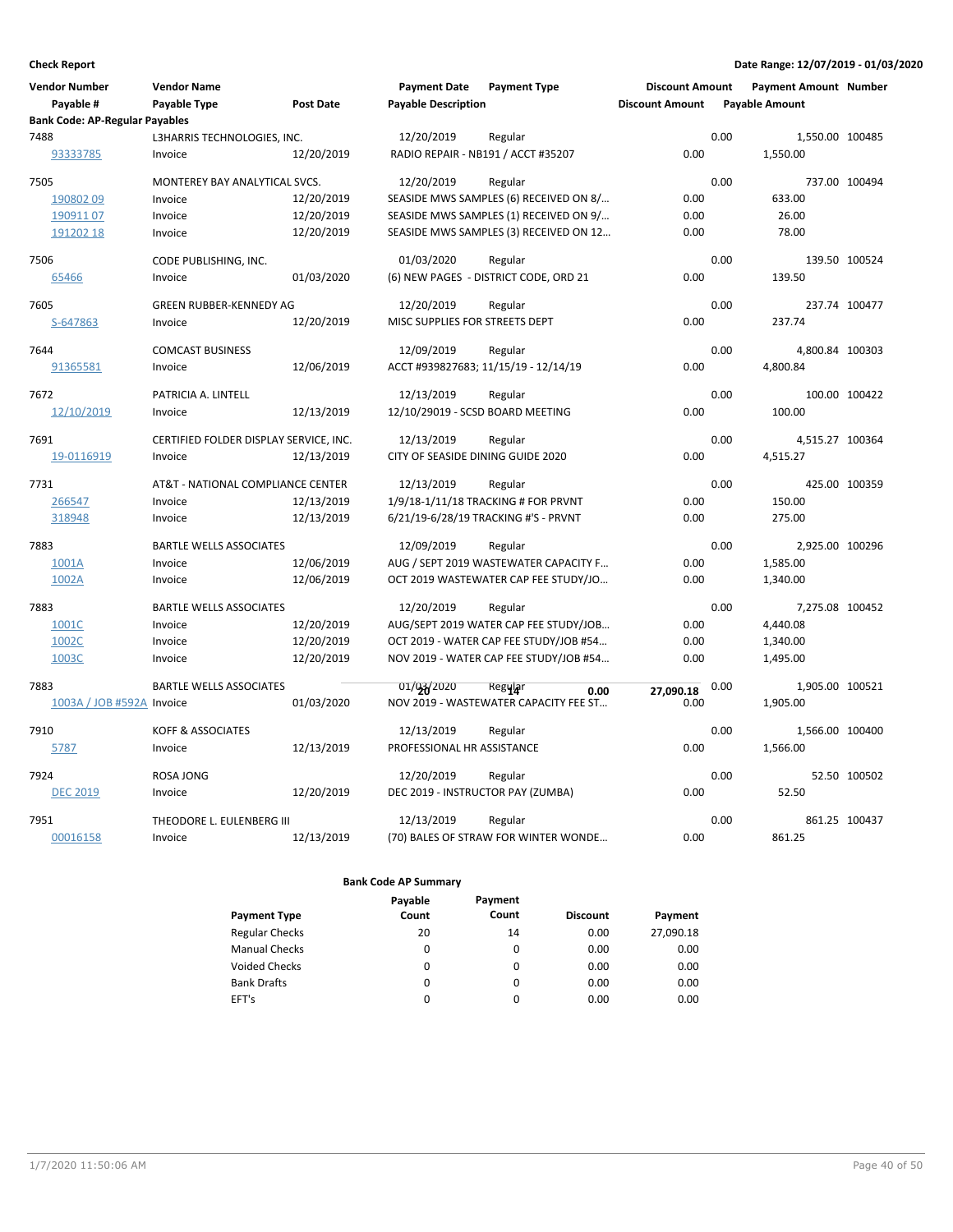| <b>Vendor Number</b><br>Payable #     | <b>Vendor Name</b><br>Payable Type | Post Date  | <b>Payment Date</b><br><b>Payable Description</b> | <b>Payment Type</b>                                        | <b>Discount Amount</b><br><b>Discount Amount</b> |      | <b>Payment Amount Number</b><br><b>Payable Amount</b> |                       |
|---------------------------------------|------------------------------------|------------|---------------------------------------------------|------------------------------------------------------------|--------------------------------------------------|------|-------------------------------------------------------|-----------------------|
| <b>Bank Code: PY-Payroll Payables</b> |                                    |            |                                                   |                                                            |                                                  |      |                                                       |                       |
| 7958<br><b>INV0003972</b>             | <b>MCSIG</b><br>Invoice            | 12/19/2019 | 12/27/2019<br>BASEPLN-SGL                         | <b>Bank Draft</b>                                          | 0.00                                             | 0.00 | 117,008.00                                            | 117,008.00 1130567353 |
| 7958<br><b>INV0003929</b>             | <b>MCSIG</b><br>Invoice            | 12/05/2019 | 12/27/2019<br><b>BASEPLN-SGL</b>                  | Bank Draft                                                 | 0.00                                             | 0.00 | 121,002.00                                            | 121,002.00 1130567353 |
| 7958<br>DM0000379                     | <b>MCSIG</b><br>Debit Memo         | 12/27/2019 | 12/27/2019<br>RETIREES JAN 2020 ADJ               | <b>Bank Draft</b>                                          | 0.00                                             | 0.00 | 42,935.00                                             | 42,935.00 1130567353  |
| 7958<br>CM0000338                     | <b>MCSIG</b><br>Credit Memo        | 12/27/2019 | 12/27/2019                                        | <b>Bank Draft</b><br>JANUARY 2020 ADJ: SEE SPREADSHEET FOR | 0.00                                             | 0.00 | $-1,745.00$                                           | -1,745.00 1130567353  |
| 7958<br>CM0000339                     | <b>MCSIG</b><br>Credit Memo        | 12/24/2019 | 12/24/2019                                        | <b>Bank Draft</b><br>DECEMBER ADJ: SEE SPREADSHEET FOR DET | 0.00                                             | 0.00 | $-1,551.20$                                           | -1,551.20 1708867735  |
| 7958<br>DM0000380                     | <b>MCSIG</b><br>Debit Memo         | 12/24/2019 | 12/24/2019<br>RETIREES DECEMBER ADJ               | <b>Bank Draft</b>                                          | 0.00                                             | 0.00 | 35,493.00                                             | 35,493.00 1708867735  |
| 7958<br><b>INV0003847</b>             | <b>MCSIG</b><br>Invoice            | 12/24/2019 | 12/24/2019<br><b>BASEPLN-SGL</b>                  | Bank Draft                                                 | 0.00                                             | 0.00 | 108,747.78                                            | 108,747.78 1708867735 |
| 7958<br><b>INV0003889</b>             | <b>MCSIG</b><br>Invoice            | 12/24/2019 | 12/24/2019<br><b>BASEPLN-SGL</b>                  | Bank Draft                                                 | 0.00                                             | 0.00 | 105,832.58                                            | 105,832.58 1708867735 |
| 7958<br>INV0003885                    | <b>MCSIG</b><br>Invoice            | 12/24/2019 | 12/24/2019<br>LEVEL 1-EE ONLY                     | Bank Draft                                                 | 0.00                                             | 0.00 | 425.50                                                | 425.50 1708867735     |
| 7958<br><b>INV0003842</b>             | <b>MCSIG</b><br>Invoice            | 12/24/2019 | 12/24/2019<br>LEVEL 1-EE ONLY                     | Bank Draft                                                 | 0.00                                             | 0.00 | 425.50                                                | 425.50 1708867735     |
| 7975<br><b>INV0003910</b>             | AMERICAN FIDELITY<br>Invoice       | 12/05/2019 | 12/23/2019<br>AF AFTER-TAX PRODUCT                | <b>Bank Draft</b>                                          | 0.00                                             | 0.00 | 4,009.03                                              | 4,009.03 D094324      |
| 7975<br>DM0000374                     | AMERICAN FIDELITY<br>Debit Memo    | 12/20/2019 | 12/23/2019<br>FANENE 12/19/19 PROD DED ADJ        | Bank Draft                                                 | 0.00                                             | 0.00 | 29.95                                                 | 29.95 D094324         |
| 7975<br>INV0003909                    | AMERICAN FIDELITY<br>Invoice       | 12/05/2019 | 12/23/2019<br>AF PRE-TAX PRODUCT                  | Bank Draft                                                 | 0.00                                             | 0.00 | 2,088.30                                              | 2,088.30 D094324      |
| 7975<br><b>INV0003953</b>             | AMERICAN FIDELITY<br>Invoice       | 12/19/2019 | 12/23/2019<br>AF PRE-TAX PRODUCT                  | Bank Draft                                                 | 0.00                                             | 0.00 | 2,058.35                                              | 2,058.35 D094324      |
| 7975<br><b>INV0003954</b>             | AMERICAN FIDELITY<br>Invoice       | 12/19/2019 | 12/23/2019<br>AF AFTER-TAX PRODUCT                | Bank Draft                                                 | 0.00                                             | 0.00 | 3,978.37                                              | 3,978.37 D094324      |
| 7976<br>DM0000375                     | AMERICAN FIDELITY<br>Debit Memo    | 12/20/2019 | 12/23/2019<br>FLEX - FANENE 12/19/19 DED ADJ      | <b>Bank Draft</b>                                          | 0.00                                             | 0.00 | 20.83                                                 | 20.83 666291705       |
| 7976<br>INV0003911                    | AMERICAN FIDELITY<br>Invoice       | 12/05/2019 | 12/23/2019<br>AF FLEX SEC 125                     | Bank Draft                                                 | 0.00                                             | 0.00 | 2,598.72                                              | 2,598.72 666291705    |
| 7976                                  | AMERICAN FIDELITY                  |            | 12/23/2019                                        | <b>Bank Draft</b>                                          |                                                  | 0.00 |                                                       | 2,577.89 666291705    |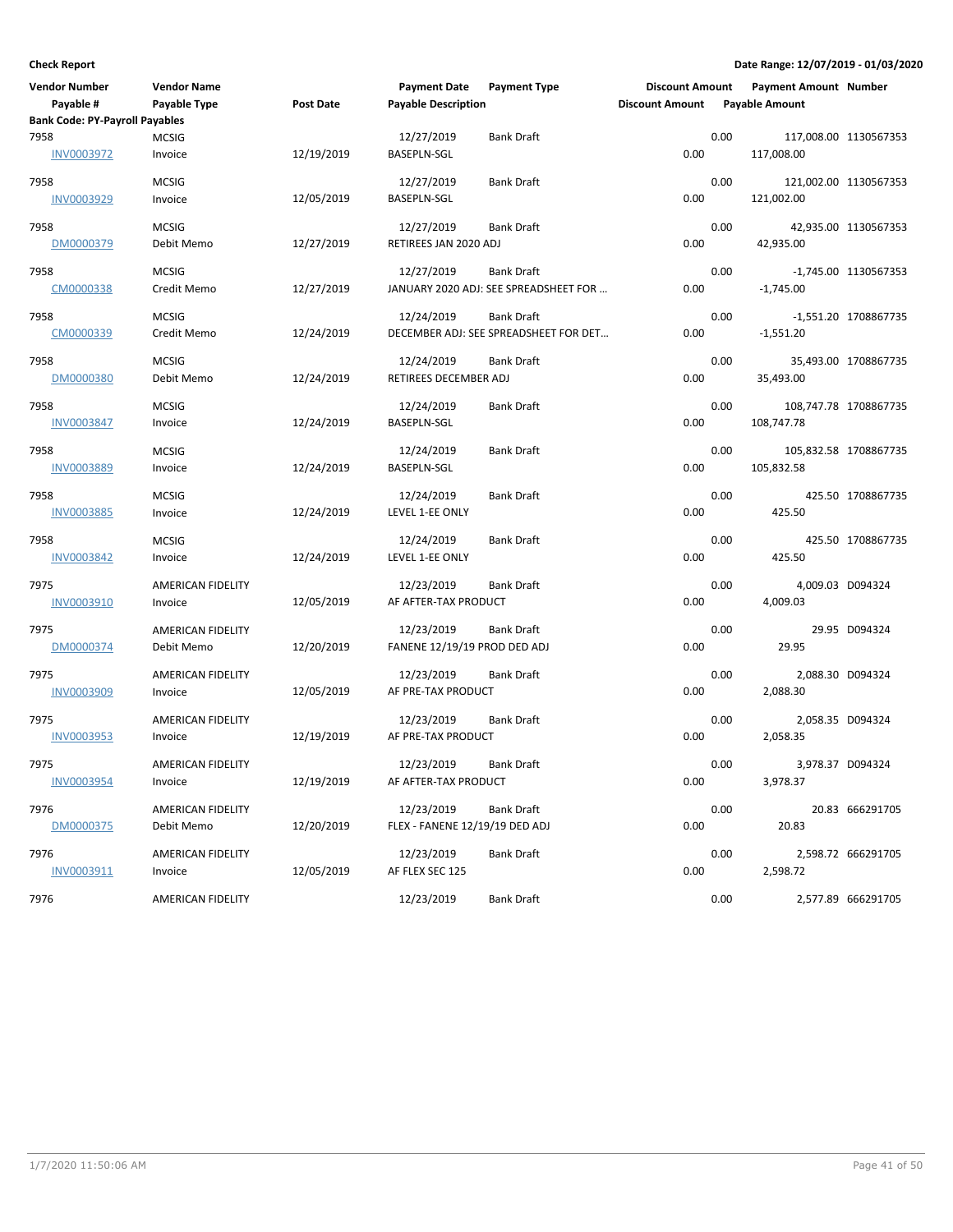| Vendor Number     | <b>Vendor Name</b> |                  | <b>Payment Date</b><br><b>Payment Type</b> | <b>Discount Amount</b> | Payment Amount Number |  |
|-------------------|--------------------|------------------|--------------------------------------------|------------------------|-----------------------|--|
| Pavable #         | Payable Type       | <b>Post Date</b> | <b>Payable Description</b>                 | Discount Amount        | <b>Pavable Amount</b> |  |
| <b>INV0003955</b> | Invoice            | 12/19/2019       | AF FLEX SEC 125                            | 0.00                   | 2.577.89              |  |
|                   |                    |                  | <b>Bank Code PY Summary</b>                |                        |                       |  |

|  | Bank Code PY Summary |  |
|--|----------------------|--|
|  |                      |  |

|                       | Payable | Payment  |                 |            |
|-----------------------|---------|----------|-----------------|------------|
| <b>Payment Type</b>   | Count   | Count    | <b>Discount</b> | Payment    |
| <b>Regular Checks</b> | 0       | 0        | 0.00            | 0.00       |
| <b>Manual Checks</b>  | 0       | 0        | 0.00            | 0.00       |
| Voided Checks         | 0       | $\Omega$ | 0.00            | 0.00       |
| <b>Bank Drafts</b>    | 18      | 18       | 0.00            | 545,934.60 |
| EFT's                 | 0       | 0        | 0.00            | 0.00       |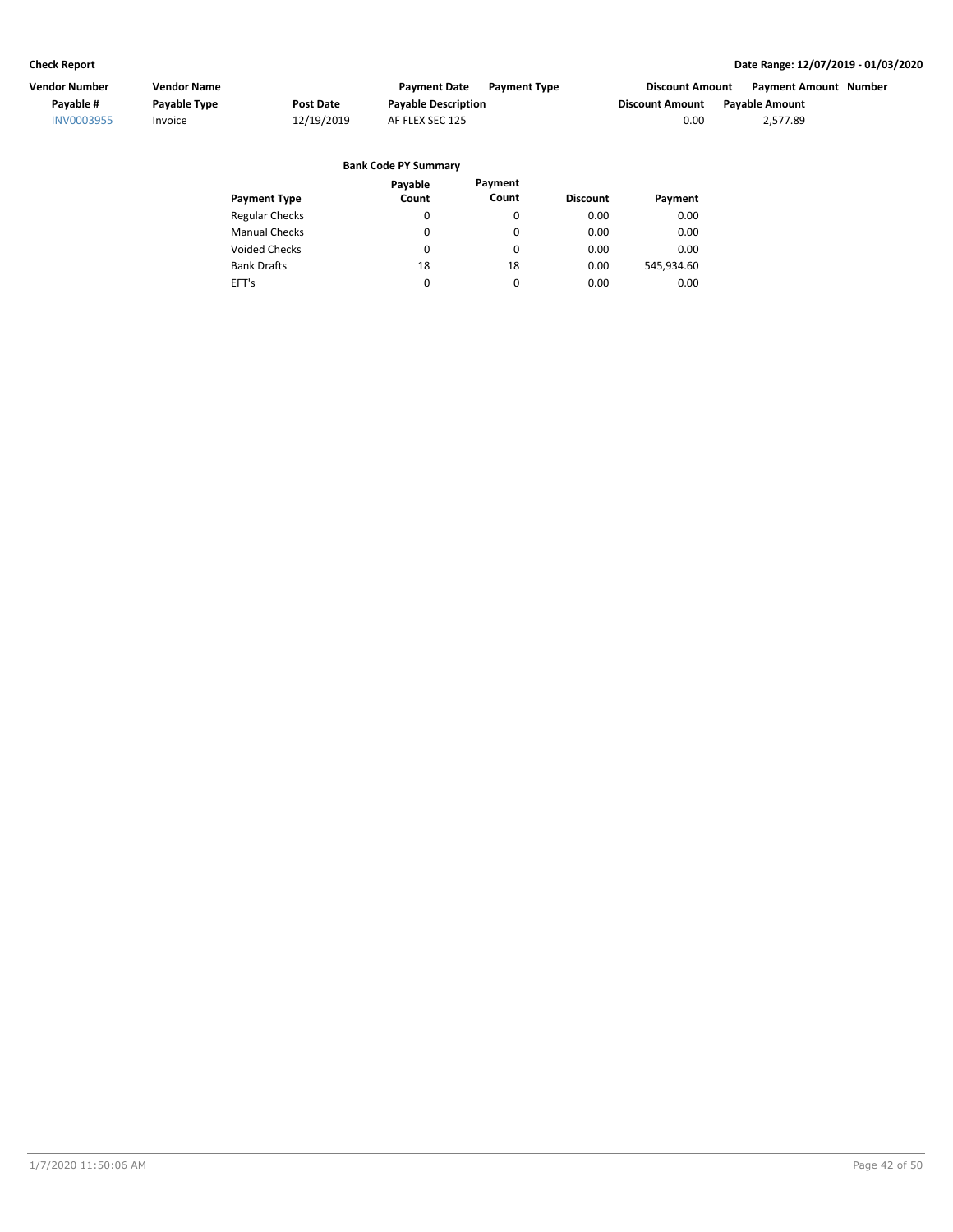| <b>Vendor Number</b><br>Payable #<br><b>Bank Code: AP-Regular Payables</b> | <b>Vendor Name</b><br>Payable Type | <b>Post Date</b> | <b>Payment Date</b><br><b>Payable Description</b> | <b>Payment Type</b>                       | <b>Discount Amount</b><br><b>Discount Amount</b> |      | <b>Payment Amount Number</b><br><b>Payable Amount</b> |               |
|----------------------------------------------------------------------------|------------------------------------|------------------|---------------------------------------------------|-------------------------------------------|--------------------------------------------------|------|-------------------------------------------------------|---------------|
| 7989                                                                       | <b>GLOBALSTAR USA</b>              |                  | 01/03/2020                                        | Regular                                   |                                                  | 0.00 |                                                       | 986.43 100536 |
| 10000000108784 Invoice                                                     |                                    | 01/03/2020       |                                                   | ANNUAL NTWK MAINTNC FEE / ACCT #1.50      | 0.00                                             |      | 986.43                                                |               |
| 8006                                                                       | ORCHESTRA IN THE SCHOOLS, INC.     |                  | 01/03/2020                                        | Regular                                   |                                                  | 0.00 | 3,000.00 100554                                       |               |
| 12/19/19                                                                   | Invoice                            | 01/03/2020       |                                                   | MAYOR'S YOUTH FUND FOR TUITION AID        | 0.00                                             |      | 3,000.00                                              |               |
| 8014                                                                       | PAXTON ASSOCIATES                  |                  | 12/09/2019                                        | Regular                                   |                                                  | 0.00 | 3,850.00 100335                                       |               |
| 1361                                                                       | Invoice                            | 12/06/2019       |                                                   | 10/26/19 - 11/25/19 WATERMASTER ADMIN     | 0.00                                             |      | 3,850.00                                              |               |
| 8022                                                                       | JEFF K. BILLS                      |                  | 12/09/2019                                        | Regular                                   |                                                  | 0.00 | 3,200.00 100321                                       |               |
| 4511519                                                                    | Invoice                            | 12/06/2019       |                                                   | (2) PRE-EMPLOYMENT SUREHIRE ASSESSME      | 0.00                                             |      | 800.00                                                |               |
| 46111819                                                                   | Invoice                            | 12/06/2019       |                                                   | (6) PRE-EMPLOYMENT SUREHIRE ASSESSME      | 0.00                                             |      | 2,400.00                                              |               |
| 8022                                                                       | JEFF K. BILLS                      |                  | 12/20/2019                                        | Regular                                   |                                                  | 0.00 | 4,782.98 100479                                       |               |
| 47112619                                                                   | Invoice                            | 12/20/2019       |                                                   | (1) SUREHIRE ASSESSMENT - 11/26/2019      | 0.00                                             |      | 400.00                                                |               |
| 50121319                                                                   | Invoice                            | 12/20/2019       |                                                   | LEADERSHIP TRNG/DEV - TEAM MTGS PD A      | 0.00                                             |      | 4,382.98                                              |               |
| 8022                                                                       | JEFF K. BILLS                      |                  | 01/03/2020                                        | Regular                                   |                                                  | 0.00 | 1,600.00 100540                                       |               |
| 48121119                                                                   | Invoice                            | 01/03/2020       | (1) SUREHIRE ASSESSMENT 12/11/2019                |                                           | 0.00                                             |      | 400.00                                                |               |
| 49121219                                                                   | Invoice                            | 01/03/2020       | (3) SUREHIRE ASSESSMENTS 12/12/19                 |                                           | 0.00                                             |      | 1,200.00                                              |               |
| 8066                                                                       | FUN EXPRESS, LLC                   |                  | 12/13/2019                                        | Regular                                   |                                                  | 0.00 |                                                       | 899.67 100386 |
| 699811987-01                                                               | Invoice                            | 12/13/2019       |                                                   | MISC HOLIDAY SUPPLIES FOR WINTER WON      | 0.00                                             |      | 899.67                                                |               |
| 8091                                                                       | <b>BADGER METER INC.</b>           |                  | 12/13/2019                                        | Regular                                   |                                                  | 0.00 |                                                       | 725.35 100361 |
| 80041298                                                                   | Invoice                            | 12/13/2019       |                                                   | NOV 2019 - MO. FEE FOR ORION CELLULAR     | 0.00                                             |      | 725.35                                                |               |
| 8125                                                                       | VARSITY BRANDS HOLDING CO., INC.   |                  | 12/20/2019                                        | Regular                                   |                                                  | 0.00 |                                                       | 513.42 100516 |
| 905946270                                                                  | Invoice                            | 12/20/2019       |                                                   | (18 DOZ) SLOW PITCH 12" SOFTB, (1) SINGLE | 0.00                                             |      | 1,792.51                                              |               |
| 906944397                                                                  | Credit Memo                        | 11/05/2019       | CREDIT MEMO FOR SOCCER GOAL, NET                  |                                           | 0.00                                             |      | $-1,279.09$                                           |               |
| 8142                                                                       | US FOODS, INC.                     |                  | 12/09/2019                                        | Regular                                   |                                                  | 0.00 |                                                       | 64.08 100348  |
| 4554924                                                                    | Invoice                            | 12/06/2019       |                                                   | FOOD DELIVERY TO 986 HILBY AVE ON 11/7/   | 0.00                                             |      | 64.08                                                 |               |
| 8154                                                                       | GREEN VALLEY LANDSCAPE, INC.       |                  | 12/139/2019                                       | 0.00<br>RegdAar                           | 21.424.85                                        | 0.00 |                                                       | 85.05 100389  |
| 12952                                                                      | Invoice                            | 12/13/2019       | (3) .325 7Z SPROCKET                              |                                           | 0.00                                             |      | 85.05                                                 |               |
| 8200                                                                       | <b>SELENE ROJAS</b>                |                  | 12/20/2019                                        | Regular                                   |                                                  | 0.00 | 1,000.00 100504                                       |               |
| <b>REFUND</b>                                                              | Invoice                            | 06/30/2019       |                                                   | REFUND OF PERMIT FEE FOR LAS MARIAS       | 0.00                                             |      | 1,000.00                                              |               |
| 8213                                                                       | <b>EVELYN ROSALES</b>              |                  | 12/09/2019                                        | Regular                                   |                                                  | 0.00 |                                                       | 250.00 100311 |
| 11/22/19                                                                   | Invoice                            | 12/06/2019       |                                                   | 12/31/19 - ONE BALLOON ARCH FOR NEW Y     | 0.00                                             |      | 250.00                                                |               |
| 8273                                                                       | SMILE BUSINESS PRODUCTS, INC.      |                  | 12/20/2019                                        | Regular                                   |                                                  | 0.00 |                                                       | 467.87 100507 |
| 812594                                                                     | Invoice                            | 12/20/2019       |                                                   | 440 HARCOURT AVE-SHARP/MX-M904 BASE       | 0.00                                             |      | 178.22                                                |               |
| 812595                                                                     | Invoice                            | 12/20/2019       |                                                   | ENGINEERING - SHARP/MX-3070N BASE/        | 0.00                                             |      | 289.65                                                |               |

|                       | Payable | Payment  |                 |           |
|-----------------------|---------|----------|-----------------|-----------|
| <b>Payment Type</b>   | Count   | Count    | <b>Discount</b> | Payment   |
| <b>Regular Checks</b> | 19      | 14       | 0.00            | 21,424.85 |
| <b>Manual Checks</b>  | 0       | $\Omega$ | 0.00            | 0.00      |
| <b>Voided Checks</b>  | 0       | $\Omega$ | 0.00            | 0.00      |
| <b>Bank Drafts</b>    | 0       | $\Omega$ | 0.00            | 0.00      |
| EFT's                 | 0       | $\Omega$ | 0.00            | 0.00      |
|                       |         |          |                 |           |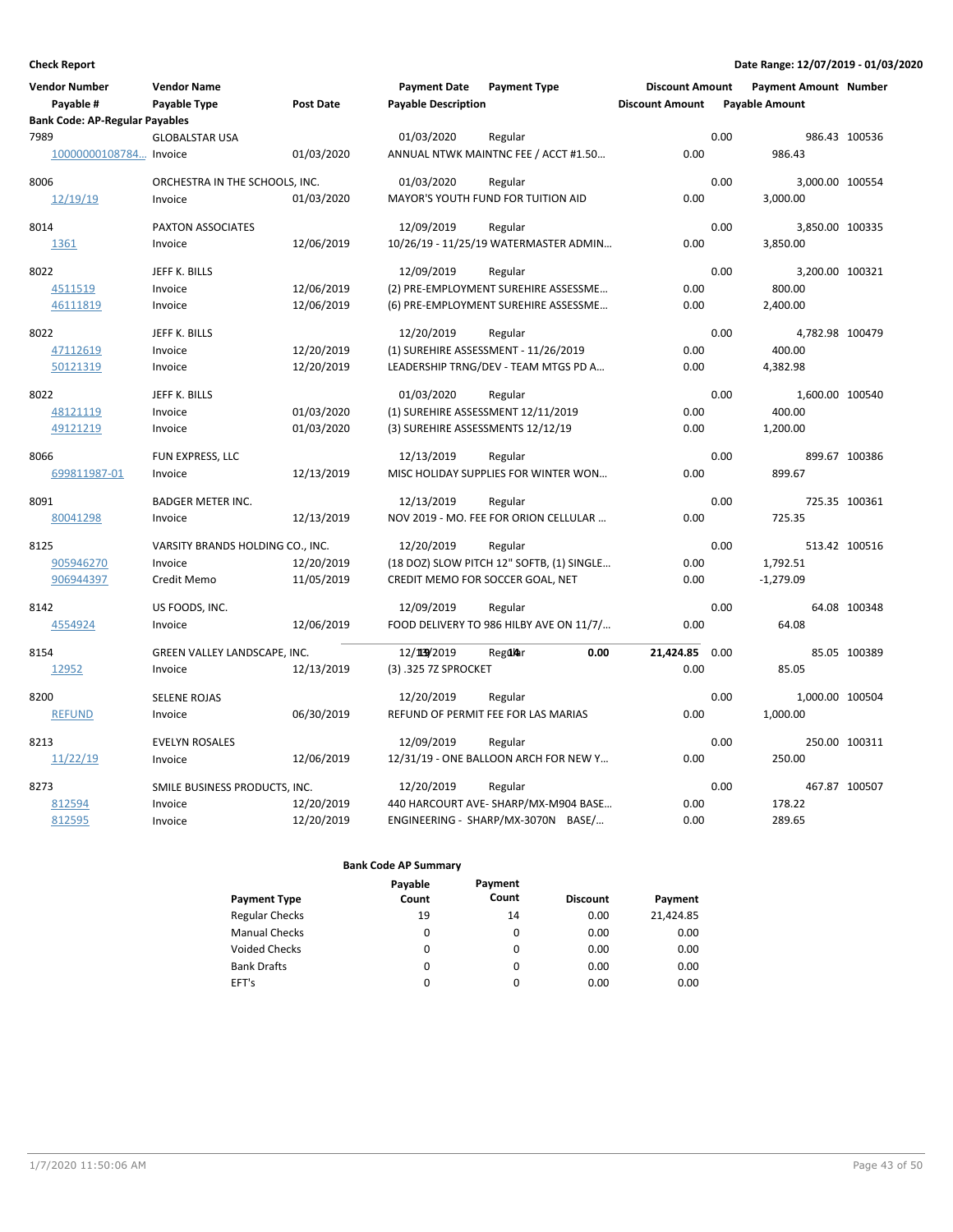| <b>Vendor Number</b>                  | <b>Vendor Name</b>  |                                                         | <b>Payment Date</b><br><b>Payment Type</b> | <b>Discount Amount</b> | <b>Payment Amount Number</b> |
|---------------------------------------|---------------------|---------------------------------------------------------|--------------------------------------------|------------------------|------------------------------|
| Pavable #                             | <b>Pavable Type</b> | <b>Post Date</b>                                        | <b>Payable Description</b>                 | <b>Discount Amount</b> | <b>Pavable Amount</b>        |
| <b>Bank Code: PY-Payroll Payables</b> |                     |                                                         |                                            |                        |                              |
| 8308                                  |                     | AMERICAN FIDELITY ADMINISTRATIVE SERVICES. L 12/16/2019 | Regular                                    | 0.00                   | 430.10 19015                 |
| <b>INV0003938</b>                     | Invoice             | 12/16/2019                                              | NOV19 ADMIN SERV FEE INV# 41597            | 0.00                   | 215.05                       |
| INV0003939                            | Invoice             | 12/16/2019                                              | DEC19 ADMIN SERV FEE INV# 42158            | 0.00                   | 215.05                       |

|                       | Payable | Payment  |                 |         |
|-----------------------|---------|----------|-----------------|---------|
| <b>Payment Type</b>   | Count   | Count    | <b>Discount</b> | Payment |
| <b>Regular Checks</b> | 2       | 1        | 0.00            | 430.10  |
| <b>Manual Checks</b>  | 0       | 0        | 0.00            | 0.00    |
| <b>Voided Checks</b>  | 0       | 0        | 0.00            | 0.00    |
| <b>Bank Drafts</b>    | 0       | $\Omega$ | 0.00            | 0.00    |
| EFT's                 | 0       | 0        | 0.00            | 0.00    |
|                       |         |          |                 |         |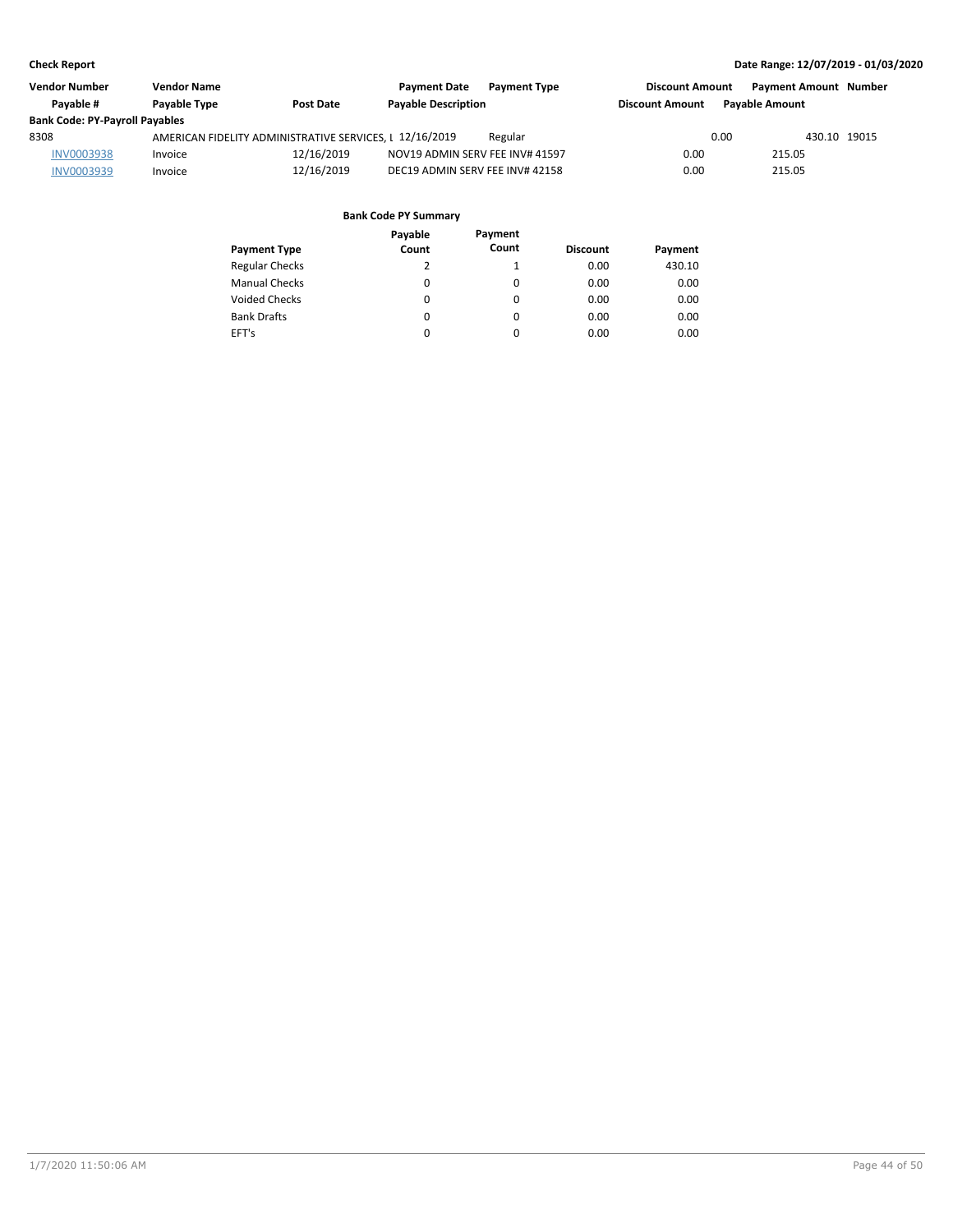| Vendor Number                         | <b>Vendor Name</b>                 |            | <b>Payment Date</b>              | <b>Payment Type</b>                     | <b>Discount Amount</b> | <b>Payment Amount Number</b> |               |
|---------------------------------------|------------------------------------|------------|----------------------------------|-----------------------------------------|------------------------|------------------------------|---------------|
| Payable #                             | Payable Type                       | Post Date  | <b>Payable Description</b>       |                                         | <b>Discount Amount</b> | <b>Payable Amount</b>        |               |
| <b>Bank Code: AP-Regular Payables</b> |                                    |            |                                  |                                         |                        |                              |               |
| 8332                                  | <b>IVY SIMPSON</b>                 |            | 12/13/2019                       | Regular                                 |                        | 0.00                         | 216.00 100394 |
| 1351                                  | Invoice                            | 12/13/2019 |                                  | MONTHLY INTERIOR PLANT SVC - CITY HALL  | 0.00                   | 216.00                       |               |
| 8338                                  | <b>FEDEX</b>                       |            | 12/09/2019                       | Regular                                 |                        | 0.00                         | 45.99 100313  |
| 6-846-41146                           | Invoice                            | 12/06/2019 |                                  | ACCT #6266-0569-9 / POLICE SHIPMENT ON  | 0.00                   | 45.99                        |               |
| 8338                                  | <b>FEDEX</b>                       |            | 12/20/2019                       | Reguiar<br>0.00                         | 8,230.72               | 0.00                         | 9.30 100469   |
| 6-866-54294                           | Invoice                            | 12/20/2019 |                                  | ACCT #6266-0569-9; P.D. SHIPMENT ON 12/ | 0.00                   | 9.30                         |               |
| 8338                                  | <b>FEDEX</b>                       |            | 01/03/2020                       | Regular                                 |                        | 0.00                         | 38.85 100532  |
| 6-874-20720                           | Invoice                            | 01/03/2020 |                                  | ACCT #6266-0569-9; SHIPMENTS ON 12/10/  | 0.00                   | 38.85                        |               |
| 8345                                  | RESTORATIVE JUSTICE PARTNERS, INC. |            | 12/13/2019                       | Regular                                 |                        | 4,408.01 100430<br>0.00      |               |
| <b>OCT 2019</b>                       | Invoice                            | 12/13/2019 | OCT 2019 - CAL VIP REIMBURSEMENT |                                         | 0.00                   | 4,408.01                     |               |
| 8361                                  | SPEAKWRITE LLC                     |            | 12/09/2019                       | Regular                                 |                        | 0.00<br>2,462.57 100340      |               |
| 41b7966f                              | Invoice                            | 12/06/2019 |                                  | NOV 2019 - SEASIDE POLICE - GrpLECASSP  | 0.00                   | 2,462.57                     |               |
| 8371                                  | AMERICAN PUBLIC WORKS ASSOCIATION  |            | 12/20/2019                       | Regular                                 |                        | 0.00<br>1,050.00 100446      |               |
| 15322 2020                            | Invoice                            | 12/20/2019 | APWA MEMBERSHIP FOR (6) MEMBERS  |                                         | 0.00                   | 1,050.00                     |               |

|                       | Payable  | Payment  |                 |          |
|-----------------------|----------|----------|-----------------|----------|
| <b>Payment Type</b>   | Count    | Count    | <b>Discount</b> | Payment  |
| <b>Regular Checks</b> | 7        |          | 0.00            | 8,230.72 |
| <b>Manual Checks</b>  | 0        | 0        | 0.00            | 0.00     |
| <b>Voided Checks</b>  | 0        | 0        | 0.00            | 0.00     |
| <b>Bank Drafts</b>    | $\Omega$ | $\Omega$ | 0.00            | 0.00     |
| EFT's                 | 0        | $\Omega$ | 0.00            | 0.00     |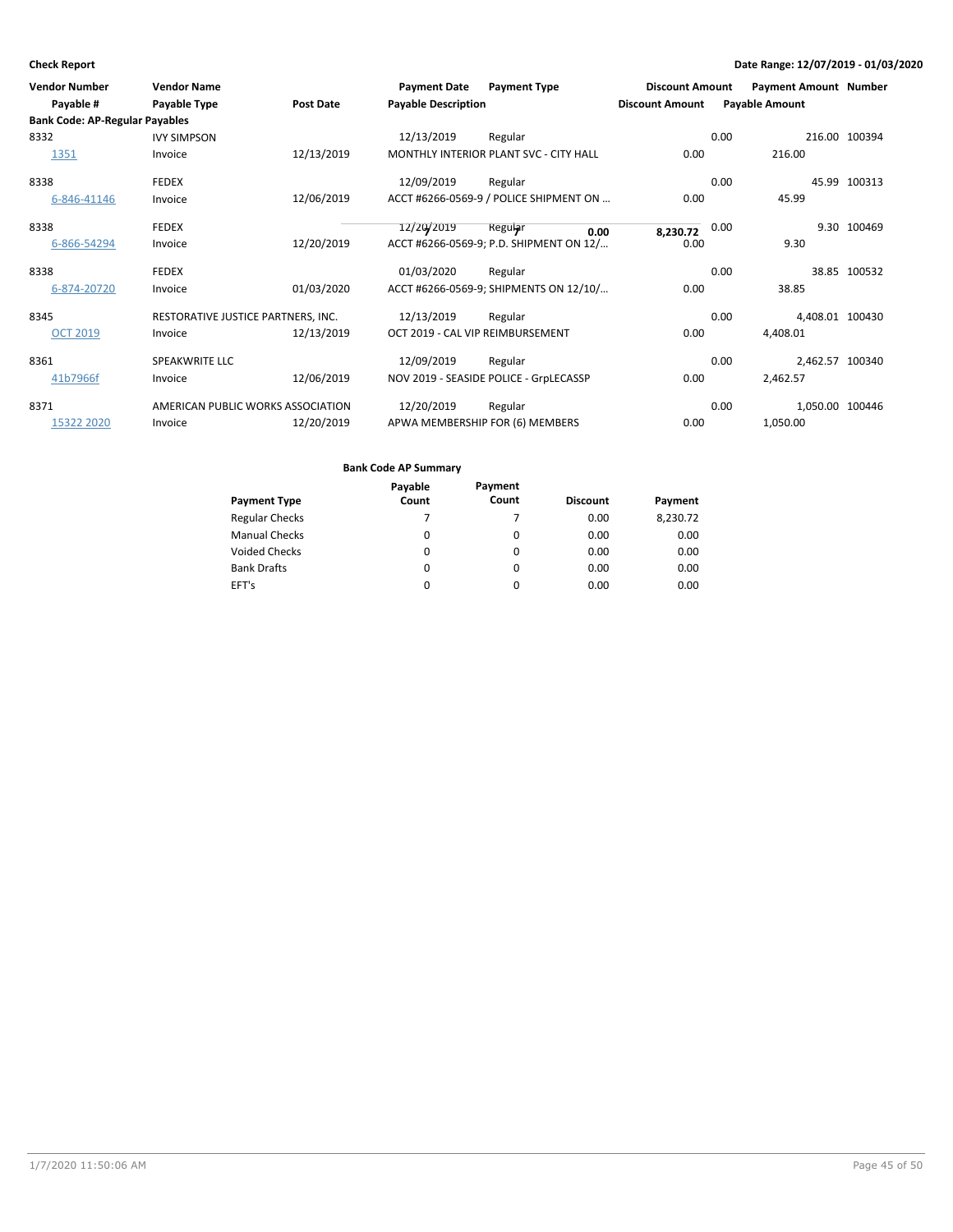| <b>Vendor Number</b><br>Payable #     | <b>Vendor Name</b><br><b>Payable Type</b> | <b>Post Date</b> | <b>Payment Date</b><br><b>Payable Description</b> | <b>Payment Type</b> | <b>Discount Amount</b><br><b>Discount Amount</b> |      | <b>Payment Amount Number</b><br><b>Payable Amount</b> |                       |
|---------------------------------------|-------------------------------------------|------------------|---------------------------------------------------|---------------------|--------------------------------------------------|------|-------------------------------------------------------|-----------------------|
| <b>Bank Code: PY-Payroll Payables</b> |                                           |                  |                                                   |                     |                                                  |      |                                                       |                       |
| 8378                                  | THE HARTFORD                              |                  | 12/09/2019                                        | <b>Bank Draft</b>   |                                                  | 0.00 |                                                       | 128.90 653681082171   |
| DM0000351                             | Debit Memo                                | 12/09/2019       | ER PAID LIFE INS CONT ADJ                         |                     | 0.00                                             |      | 128.90                                                |                       |
| 8378                                  | THE HARTFORD                              |                  | 12/09/2019                                        | <b>Bank Draft</b>   |                                                  | 0.00 |                                                       | 4.245.86 653681082171 |
| <b>INV0003846</b>                     | Invoice                                   | 12/09/2019       | PREMIUMS - MISC                                   |                     | 0.00                                             |      | 4,245.86                                              |                       |
| 8378                                  | THE HARTFORD                              |                  | 12/09/2019                                        | <b>Bank Draft</b>   |                                                  | 0.00 |                                                       | 68.76 653681082171    |
| DM0000352                             | Debit Memo                                | 12/09/2019       | ER PAID LTD INS CONT ADJ                          |                     | 0.00                                             |      | 68.76                                                 |                       |
| 8378                                  | THE HARTFORD                              |                  | 12/09/2019                                        | Bank Draft          | 0.00<br>8,894.97                                 | 0.00 |                                                       | -9.92 653681082171    |
| DM0000353                             | Credit Memo                               | 12/09/2019       | EE PAID LTD INS CONT ADJ                          |                     | 0.00                                             |      | $-9.92$                                               |                       |
| 8378                                  | THE HARTFORD                              |                  | 12/09/2019                                        | <b>Bank Draft</b>   |                                                  | 0.00 |                                                       | 4,195.70 655667518981 |
| <b>INV0003767</b>                     | Invoice                                   | 12/09/2019       | PREMIUMS - MISC                                   |                     | 0.00                                             |      | 4,195.70                                              |                       |
| 8378                                  | THE HARTFORD                              |                  | 12/09/2019                                        | <b>Bank Draft</b>   |                                                  | 0.00 |                                                       | 15.93 655667518981    |
| DM0000350                             | Debit Memo                                | 12/09/2019       | EE PAID LTD INS CONT ADJ                          |                     | 0.00                                             |      | 15.93                                                 |                       |
| 8378                                  | THE HARTFORD                              |                  | 12/09/2019                                        | <b>Bank Draft</b>   |                                                  | 0.00 |                                                       | 94.59 655667518981    |
| DM0000349                             | Debit Memo                                | 12/09/2019       | ER PAID LTD INS CONT ADJ                          |                     | 0.00                                             |      | 94.59                                                 |                       |
| 8378                                  | THE HARTFORD                              |                  | 12/09/2019                                        | <b>Bank Draft</b>   |                                                  | 0.00 |                                                       | 155.15 655667518981   |
| DM0000348                             | Debit Memo                                | 12/09/2019       | ER PAID LIFE INS CONT ADJ                         |                     | 0.00                                             |      | 155.15                                                |                       |

|                       | Payable | Payment  |                 |          |
|-----------------------|---------|----------|-----------------|----------|
| <b>Payment Type</b>   | Count   | Count    | <b>Discount</b> | Payment  |
| <b>Regular Checks</b> | 0       | 0        | 0.00            | 0.00     |
| <b>Manual Checks</b>  | 0       | $\Omega$ | 0.00            | 0.00     |
| <b>Voided Checks</b>  | 0       | $\Omega$ | 0.00            | 0.00     |
| <b>Bank Drafts</b>    | 8       | 8        | 0.00            | 8,894.97 |
| EFT's                 | 0       | 0        | 0.00            | 0.00     |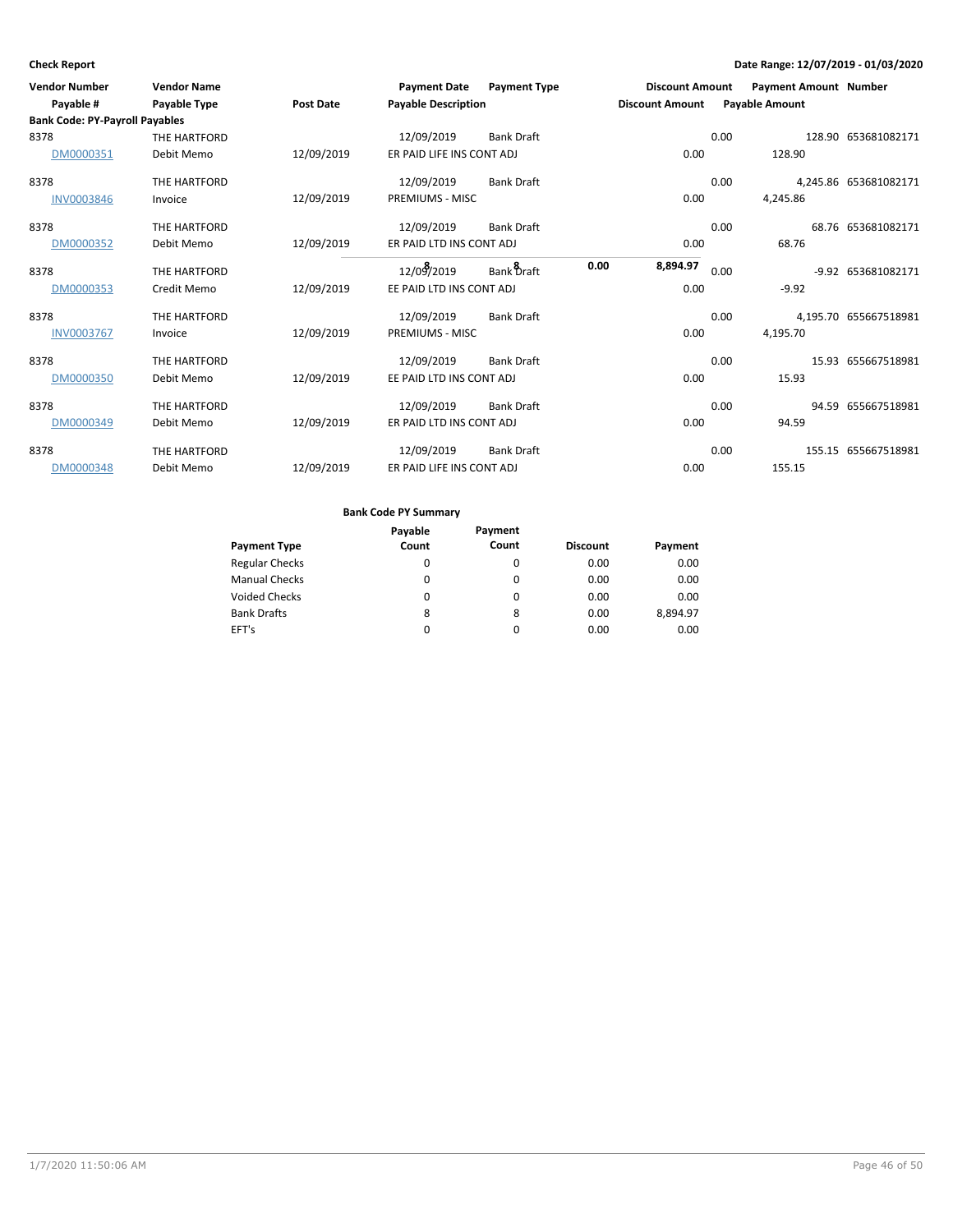| <b>Vendor Number</b>                  | <b>Vendor Name</b>                          |                  | <b>Payment Date</b>             | <b>Payment Type</b>                                   | <b>Discount Amount</b> |      | <b>Payment Amount Number</b>  |               |
|---------------------------------------|---------------------------------------------|------------------|---------------------------------|-------------------------------------------------------|------------------------|------|-------------------------------|---------------|
| Payable #                             | Payable Type                                | <b>Post Date</b> | <b>Payable Description</b>      |                                                       | <b>Discount Amount</b> |      | <b>Payable Amount</b>         |               |
| <b>Bank Code: AP-Regular Payables</b> |                                             |                  |                                 |                                                       |                        |      |                               |               |
| 8380<br>148485                        | SPORTSENGINE INC.<br>Invoice                | 12/20/2019       | 12/20/2019                      | Regular<br>NOV 2019 - (8) PARKSREC APPLICANT PROFI    | 0.00                   | 0.00 | 148.00                        | 222.00 100508 |
| 148486                                | Invoice                                     | 12/20/2019       |                                 | NOV 2019 - (4) PARKSREC APPLICANT PROFI               | 0.00                   |      | 74.00                         |               |
|                                       |                                             |                  |                                 |                                                       |                        |      |                               |               |
| 8426                                  | CLIFTONLARSONALLEN LLP                      |                  | 12/13/2019                      | Regular                                               |                        | 0.00 | 25,645.00 100365              |               |
| 2318854                               | Invoice                                     | 12/13/2019       | AUDIT SVCS THROUGH 11/27/2019   |                                                       | 0.00                   |      | 25,645.00                     |               |
| 8455                                  | JERRY BLACKWELDER                           |                  | 12/13/2019                      | Regular                                               |                        | 0.00 |                               | 100.00 100397 |
| 12/10/2019                            | Invoice                                     | 12/13/2019       | 12/10/2019 - SCSD BOARD MEETING |                                                       | 0.00                   |      | 100.00                        |               |
|                                       |                                             |                  |                                 |                                                       |                        |      |                               |               |
| 8479<br>14994422                      | KIMLEY-HORN AND ASSOCIATES, INC.<br>Invoice | 01/03/2020       | 01/03/2020                      | Regular<br>NOV 2019 - INTERSECTION CONTROL EVALU      | 0.00                   | 0.00 | 13,982.75 100542<br>13,982.75 |               |
|                                       |                                             |                  |                                 |                                                       |                        |      |                               |               |
| 8493                                  | CORODATA RECORDS MGMT., INC.                |                  | 12/09/2019                      | Regular                                               |                        | 0.00 |                               | 569.39 100305 |
| RS3122362                             | Invoice                                     | 12/06/2019       | OCT 2019 - STORAGE SERVICES     |                                                       | 0.00                   |      | 569.39                        |               |
| 8493                                  | CORODATA RECORDS MGMT., INC.                |                  | 01/03/2020                      | Regular                                               |                        | 0.00 |                               | 616.48 100526 |
| RS3129165                             | Invoice                                     | 01/03/2020       | NOV 2019 - STORAGE SERVICES     |                                                       | 0.00                   |      | 616.48                        |               |
|                                       |                                             |                  |                                 |                                                       |                        |      |                               |               |
| 8558                                  | <b>KION</b><br>Invoice                      |                  | 12/09/2019                      | Regular<br>10/28/19-11/24/19 Seaside P.D. Recruitment | 0.00                   | 0.00 | 1,725.00 100323<br>1,725.00   |               |
| 483674-3                              |                                             | 12/06/2019       |                                 |                                                       |                        |      |                               |               |
| 8558                                  | <b>KION</b>                                 |                  | 12/13/2019                      | Regular                                               |                        | 0.00 |                               | 365.00 100399 |
| 474967-2                              | Invoice                                     | 12/13/2019       |                                 | 7/29/19-8/11/19 ADS FOR SUNDAY BLUES IN               | 0.00                   |      | 365.00                        |               |
| 8558                                  | <b>KION</b>                                 |                  | 12/20/2019                      | Regular                                               |                        | 0.00 | 2,265.00 100483               |               |
| 483674-2                              | Invoice                                     | 12/20/2019       |                                 | 9/30/19 - 10/27/19 PD RECRUITMENT CAM                 | 0.00                   |      | 2,265.00                      |               |
|                                       |                                             |                  |                                 |                                                       |                        |      |                               |               |
| 8628                                  | TORTI GALLAS AND PARTNERS, INC.             |                  | 12/13/2019                      | Regular                                               |                        | 0.00 | 62,364.25 100438              |               |
| 0066768                               | Invoice                                     | 12/13/2019       |                                 | NOV 2019 - CAMPUS TOWN SPECIFIC PLAN                  | 0.00                   |      | 62,364.25                     |               |
| 8628                                  | TORTI GALLAS AND PARTNERS, INC.             |                  | 01/03/2020                      | Regular                                               |                        | 0.00 | 4,600.00 100566               |               |
| 0066543                               | Invoice                                     | 01/03/2020       |                                 | SEPT 2019 - CAMPUS TOWN SPECIFIC PLAN                 | 0.00                   |      | 4,600.00                      |               |
| 8633                                  | MOTOROLA SOLUTIONS, INC.                    |                  | 12/09/2019                      | Regular                                               |                        | 0.00 | 5,217.78 100330               |               |
| 8230217337                            | Invoice                                     | 12/06/2019       |                                 | CC ANALYTICS SUBSCRPTN 2/10/19-2/9/20                 | 0.00                   |      | 5,217.78                      |               |
|                                       |                                             |                  |                                 |                                                       |                        |      |                               |               |
| 8687                                  | DEMETRIO SANTIAGO-CRUZ                      |                  | 12/13/2019                      | Regular<br>DEPOSIT REFUND FOR OLDEMEYER CTR ON        | 0.00                   | 0.00 | 875.07                        | 875.07 100377 |
| 110070                                | Invoice                                     | 12/13/2019       |                                 |                                                       |                        |      |                               |               |
| 8755                                  | TRUST TWO - CORONA 1997 TRUST               |                  | 01/03/2020                      | Regular                                               |                        | 0.00 | 4,407.39 100568               |               |
| <b>UTILITIES</b>                      | Invoice                                     | 01/03/2020       |                                 | 656 BROADWAY AVE - UTILITY PAYMENTS                   | 0.00                   |      | 4,407.39                      |               |
| 8755                                  | TRUST TWO - CORONA 1997 TRUST               |                  | 01/03/2020                      | Regular                                               |                        | 0.00 | 2,730.00 100569               |               |
| <b>INV0004027</b>                     | Invoice                                     | 01/03/2020       |                                 | JAN 2020 - RENT FOR 656 BROADWAY AVEN                 | 0.00                   |      | 2,730.00                      |               |
|                                       |                                             |                  |                                 |                                                       |                        |      |                               |               |
| 8791                                  | MONTEREY ONE WATER                          |                  | 12/13/2019                      | Regular                                               |                        | 0.00 | 2,962.87 100413               |               |
| <u>11/1/9-12/31/19</u>                | Invoice                                     | 12/13/2019       |                                 | MULTIPLE SVC ADDRESSES; 11/30/19 BILL D               | 0.00                   |      | 2,962.87                      |               |
| 8800                                  | RINCON CONSULTANTS, INC.                    |                  | 01/03/2020                      | Regular                                               |                        | 0.00 |                               | 607.50 100559 |
| 17466                                 | Invoice                                     | 01/03/2020       |                                 | NOV 2019 - SEASIDE HOUSING ELEMENT UP                 | 0.00                   |      | 607.50                        |               |
| 8863                                  | INFRASTRUCTURE ENGINEERING CORP.            |                  | 12/09/2019                      | Regular                                               |                        | 0.00 | 4,144.64 100320               |               |
| 12114                                 | Invoice                                     | 12/06/2019       |                                 | 9/28/19 - 10/25/19 - CANYON DEL REY SEW               | 0.00                   |      | 4,144.64                      |               |
|                                       |                                             |                  |                                 |                                                       |                        |      |                               |               |
| 8877                                  | <b>NION</b>                                 |                  | 12/13/2019                      | Regular                                               |                        | 0.00 |                               | 105.00 100418 |
| 474974-2                              | Invoice                                     | 12/13/2019       |                                 | 7/29/19 - 8/10/19 ADS FOR SUNDAY BLUES                | 0.00                   |      | 105.00                        |               |
| 8886                                  | SAGE RENEWABLES ENERGY CONSULTING, INC.     |                  | 01/03/2020                      | Regular                                               |                        | 0.00 | 3,595.00 100561               |               |
| 1564                                  | Invoice                                     | 01/03/2020       |                                 | THROUGH 11/30/19 - CITY HALL PHOTOVOL                 | 0.00                   |      | 3,595.00                      |               |
| 8892                                  | NCI AFFILIATES, INC.                        |                  | 12/13/2019                      | Regular                                               |                        | 0.00 | 1,166.67 100417               |               |
| 9063                                  | Invoice                                     | 12/13/2019       |                                 | OCT 2019 - CREW PROVIDED GROUNDS MAI                  | 0.00                   |      | 1,166.67                      |               |
|                                       |                                             |                  |                                 |                                                       |                        |      |                               |               |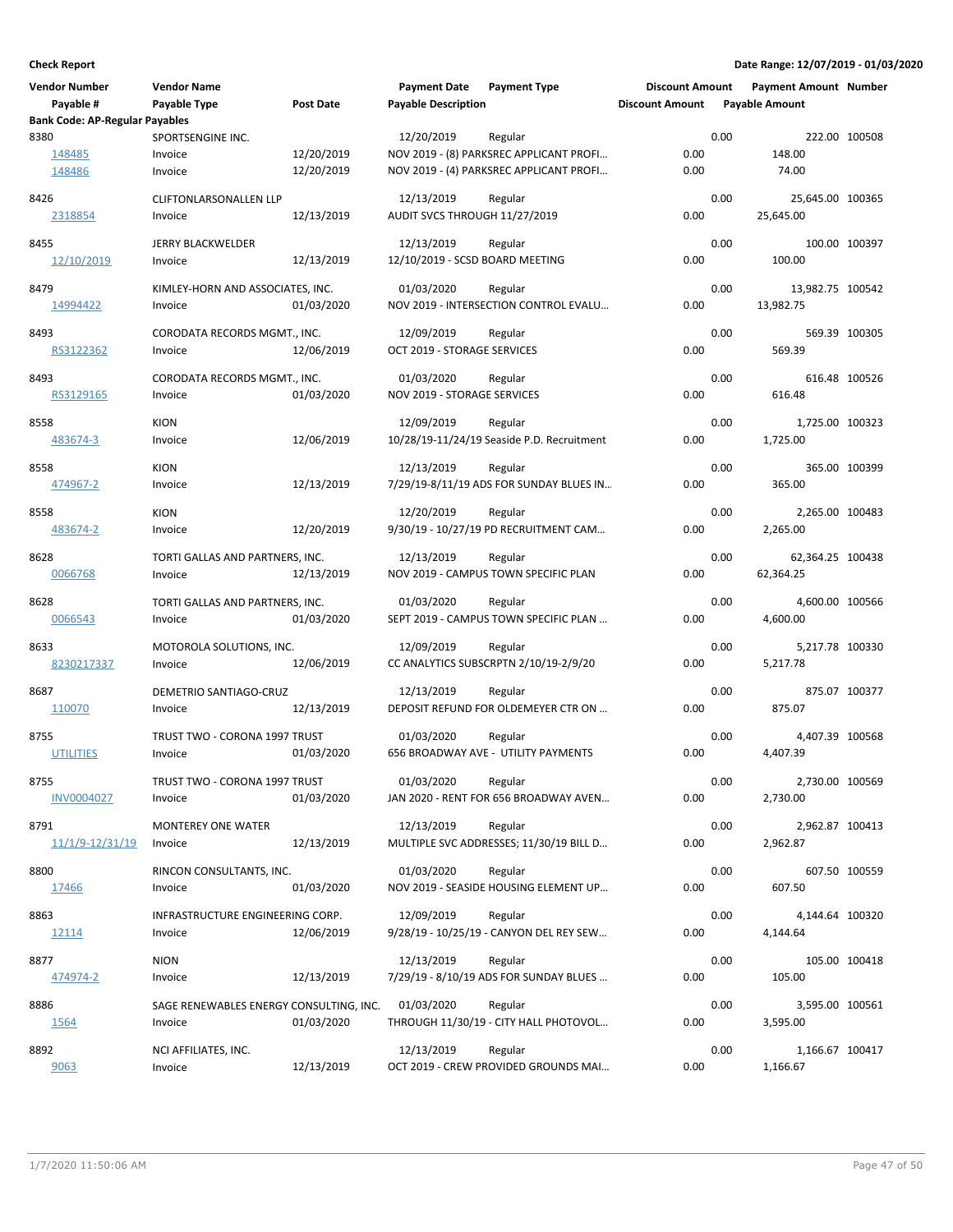|      | <b>Vendor Number</b>    | <b>Vendor Name</b>                                  |            | <b>Payment Date</b>             | <b>Payment Type</b>                      | <b>Discount Amount</b> |      | Payment Amount Number |               |
|------|-------------------------|-----------------------------------------------------|------------|---------------------------------|------------------------------------------|------------------------|------|-----------------------|---------------|
|      | Payable #               | Payable Type                                        | Post Date  | <b>Payable Description</b>      |                                          | <b>Discount Amount</b> |      | <b>Payable Amount</b> |               |
| 8893 |                         | INTERNATIONAL SCHOOL OF MONTEREY                    |            | 01/03/2020                      | Regular                                  |                        | 0.00 | 3,000.00 100539       |               |
|      | 12/19/19                | Invoice                                             | 01/03/2020 |                                 | MAYOR'S YOUTH FUND FOR ENVIRONMENT       | 0.00                   |      | 3,000.00              |               |
|      |                         |                                                     |            |                                 |                                          |                        |      |                       |               |
| 8897 |                         | CITY DATA SERVICES, LLC                             |            | 12/09/2019                      | Regular                                  |                        | 0.00 | 1,275.00 100301       |               |
|      | 1959                    | Invoice                                             | 12/06/2019 |                                 | OCT-DEC 2019 MONTHLY MAINTENANCE         | 0.00                   |      | 1,275.00              |               |
|      |                         |                                                     |            |                                 |                                          |                        |      |                       |               |
| 8948 |                         | STEVEN F. ALBRECHT                                  |            | 12/09/2019                      | Regular                                  |                        | 0.00 |                       | 616.75 100342 |
|      | 11102019                | Invoice                                             | 12/06/2019 |                                 | CONDUCT SITE SECURITY ASSESSMENT - CUT   | 0.00                   |      | 616.75                |               |
| 8970 |                         | CI TECHNOLOGIES, INC.                               |            | 01/03/2020                      | Regular                                  |                        | 0.00 | 2,440.00 100523       |               |
|      | 9819                    | Invoice                                             | 01/03/2020 |                                 | IAPRO/BLUE TEAM MAINTENANCE RENEWA       | 0.00                   |      | 2,440.00              |               |
|      |                         |                                                     |            |                                 |                                          |                        |      |                       |               |
| 8979 |                         | ERROL L. MONTGOMERY & ASSOCIATES, INC.              |            | 12/09/2019                      | Regular                                  |                        | 0.00 |                       | 100.00 100310 |
|      | 9150-19-7A              | Invoice                                             | 12/06/2019 |                                 | OCT 2019 - WATERMASTER GENERAL CONS      | 0.00                   |      | 100.00                |               |
|      |                         |                                                     |            |                                 |                                          |                        |      |                       |               |
| 8995 |                         | <b>ABBY BUKOFZER</b>                                |            | 12/20/2019                      | Regular                                  |                        | 0.00 |                       | 88.20 100444  |
|      | <b>DEC 2019</b>         | Invoice                                             | 12/20/2019 |                                 | DEC 2019 - INSTRUCTOR PAY (ISRAELI FOLK  | 0.00                   |      | 88.20                 |               |
| 9009 |                         | DON POTTER LAW CORPORATION                          |            | 12/13/2019                      | Regular                                  |                        | 0.00 | 20,645.44 100380      |               |
|      | 12/11/2019              | Invoice                                             | 12/13/2019 | PERSONNEL INVESTIGATION         |                                          | 0.00                   |      | 20,645.44             |               |
|      |                         |                                                     |            |                                 |                                          |                        |      |                       |               |
| 9046 |                         | JONATHAN GABRIEL WIZARD                             |            | 12/13/2019                      | Regular                                  |                        | 0.00 |                       | 100.00 100398 |
|      | 12/10/2019              | Invoice                                             | 12/13/2019 | 12/10/2019 - SCSD BOARD MEETING |                                          | 0.00                   |      | 100.00                |               |
|      |                         |                                                     |            |                                 |                                          |                        |      |                       |               |
| 9084 |                         | BUCHER MUNICIPAL NORTH AMERICA INC.                 |            | 12/20/2019                      | Regular                                  |                        | 0.00 |                       | 778.06 100454 |
|      | 39461                   | Invoice                                             | 12/20/2019 |                                 | (2) BROOM, WIDESWEEP, PLUS UPS GROUN     | 0.00                   |      | 778.06                |               |
|      |                         |                                                     |            |                                 |                                          |                        |      |                       |               |
| 9088 |                         | GENE'S IMPORT AUTO BODY, INC.                       |            | 12/20/2019                      | Regular                                  |                        | 0.00 | 2,289.22 100472       |               |
|      | 18044                   | Invoice                                             | 12/20/2019 |                                 | REPAIR WORK TO 2018 FORD F250 (FRONT     | 0.00                   |      | 2,289.22              |               |
| 9106 |                         | THE SOHAGI LAW GROUP                                |            | 12/20/2019                      | Regular                                  |                        | 0.00 | 55,043.58 100512      |               |
|      | 15901                   | Invoice                                             | 12/20/2019 |                                 | NOV 2019 - CAMPUS TOWN CENTER SVCS       | 0.00                   |      | 52,643.58             |               |
|      |                         |                                                     |            |                                 |                                          |                        |      |                       |               |
|      | 15902                   | Invoice                                             | 12/20/2019 | NOV 2019 - GENERAL PLAN SVCS    |                                          | 0.00                   |      | 2,400.00              |               |
| 9106 |                         | THE SOHAGI LAW GROUP                                |            | 01/03/2020                      | Regular                                  |                        | 0.00 | 60,204.50 100565      |               |
|      | 15597                   | Invoice                                             | 01/03/2020 |                                 | APR 2019 - CAMPUS TOWN CENTER SVCS       | 0.00                   |      | 35,822.25             |               |
|      | 15598                   | Invoice                                             | 01/03/2020 | APR 2019 - GENERAL PLAN SVCS    |                                          | 0.00                   |      | 10,065.50             |               |
|      | 15725                   | Invoice                                             | 01/03/2020 |                                 | JUL 2019 - CAMPUS TOWN CENTER SVCS       | 0.00                   |      | 11,074.25             |               |
|      | 15765                   | Invoice                                             | 01/03/2020 |                                 | 8/7/19 - 8/14/19 -- GENERAL CEQA/LAND U  | 0.00                   |      | 3,242.50              |               |
|      |                         |                                                     |            |                                 |                                          |                        |      |                       |               |
| 9111 |                         | CALIFORNIA COASTAL RURAL DEVELOPMENT COR 12/09/2019 |            |                                 | Regular                                  |                        | 0.00 | 1,500.00 100298       |               |
|      | 3011                    | Invoice                                             | 12/06/2019 |                                 | OCT 2019 - SBDC CONSULTING SERVICES      | 0.00                   |      | 1,500.00              |               |
|      |                         |                                                     |            |                                 |                                          |                        |      |                       |               |
| 9157 |                         | <b>GREG S. OMOTO</b>                                |            | 12/13/2019                      | Regular                                  |                        | 0.00 |                       | 490.00 100390 |
|      | <b>NOV 2019</b>         | Invoice                                             | 12/13/2019 |                                 | ADULT SOFTBALL OFFICIAL (11/11/19 - 11/2 | 0.00                   |      | 490.00                |               |
| 9165 |                         | SEASIDE SENIOR LIVING LLC                           |            | 12/20/2019                      | Regular                                  |                        | 0.00 | 130,916.10 100503     |               |
|      |                         | Invoice                                             | 12/20/2019 |                                 | COE AVE & MONTEREY ROAD/JF INV #1650     | 0.00                   |      | 24,672.90             |               |
|      | $\overline{2}$          |                                                     |            |                                 |                                          |                        |      |                       |               |
|      | $\overline{3}$          | Invoice                                             | 12/20/2019 |                                 | COE AVE & MONTEREY ROAD / JF INV #1651   | 0.00                   |      | 106,243.20            |               |
| 9174 |                         | <b>AYMAN ADEEB</b>                                  |            | 01/03/2020                      | Regular                                  |                        | 0.00 |                       | 667.13 100520 |
|      | 124860                  | Invoice                                             | 01/03/2020 |                                 | DEPOSIT REFUND FOR SEASIDE COMM CTR      | 0.00                   |      | 667.13                |               |
|      |                         |                                                     |            |                                 |                                          |                        |      |                       |               |
| 9204 |                         | PAUL HERBERT CAUSEY                                 |            | 12/09/2019                      | Regular                                  |                        | 0.00 | 4,971.15 100334       |               |
|      | <u>1401</u>             | Invoice                                             | 12/06/2019 |                                 | AUG/SEPT 2019 SVCS FOR SCSD SSMP BIAN    | 0.00                   |      | 4,971.15              |               |
|      |                         |                                                     |            |                                 |                                          |                        |      |                       |               |
| 9219 |                         | SYSTEMS & SPACE, INC.                               |            | 12/13/2019                      | Regular                                  |                        | 0.00 | 19,980.24 100434      |               |
|      | 0014755-IN              | Invoice                                             | 12/13/2019 |                                 | (3) METAL EVIDENCE LOCKERS FOR SEASIDE   | 0.00                   |      | 19,980.24             |               |
| 9247 |                         | VERIZON CONNECT NWF INC.                            |            | 12/20/2019                      | Regular                                  |                        | 0.00 | 5,809.25 100517       |               |
|      | MINS0042313             | Invoice                                             | 12/20/2019 |                                 | INSTALL (45) GPS DIAGNOSTICS DEVICES/ CI | 0.00                   |      | 2,265.00              |               |
|      | OSV000001935588 Invoice |                                                     | 12/20/2019 |                                 | OCT 2019 MONTHLY SVC FOR GPS DEVICES /   | 0.00                   |      | 1,770.30              |               |
|      | OSV000001962933 Invoice |                                                     | 12/20/2019 |                                 | NOV 2019 MONTHLY SVC FOR GPS DEVICES /   | 0.00                   |      |                       |               |
|      |                         |                                                     |            |                                 |                                          |                        |      | 1,773.95              |               |
| 9247 |                         | VERIZON CONNECT NWF INC.                            |            | 01/03/2020                      | Regular                                  |                        | 0.00 | 6,435.00 100571       |               |
|      |                         |                                                     |            |                                 |                                          |                        |      |                       |               |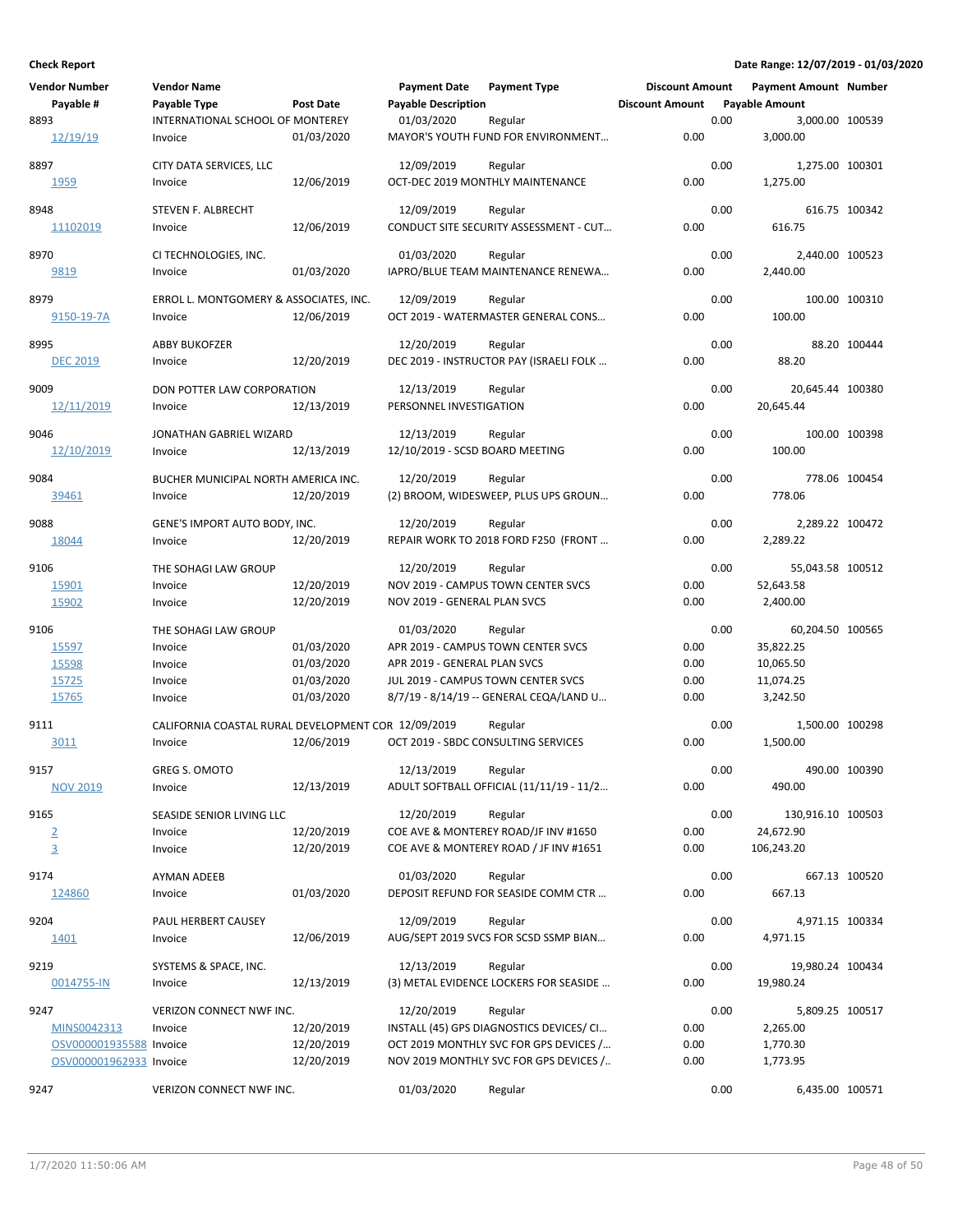| <b>Vendor Number</b><br>Payable #<br>MINS0042304 | <b>Vendor Name</b><br>Payable Type<br>Invoice         | Post Date<br>01/03/2020 | <b>Payment Date</b><br><b>Payable Description</b> | <b>Payment Type</b><br>INSTALL GPS DIAGNOSTICS EQUIP / CUST ID | <b>Discount Amount</b><br><b>Discount Amount</b><br>0.00 |      | <b>Payment Amount Number</b><br><b>Payable Amount</b><br>6,435.00 |               |
|--------------------------------------------------|-------------------------------------------------------|-------------------------|---------------------------------------------------|----------------------------------------------------------------|----------------------------------------------------------|------|-------------------------------------------------------------------|---------------|
| 9303                                             | FENTON & KELLER, A PROFESSIONAL CORPORATIC 12/09/2019 |                         |                                                   | Regular                                                        |                                                          | 0.00 | 6,660.00 100314                                                   |               |
| 111411                                           | Invoice                                               | 12/06/2019              | OCT 2019 - MAIN GATE SERVICES                     |                                                                | 0.00                                                     |      | 6,660.00                                                          |               |
| 9303                                             | FENTON & KELLER, A PROFESSIONAL CORPORATIC 01/03/2020 |                         |                                                   | Regular                                                        |                                                          | 0.00 | 3,790.28 100533                                                   |               |
| 112022                                           | Invoice                                               | 01/03/2020              |                                                   | 10/31/19-11/25/19 -- MAIN GATE SVCS                            | 0.00                                                     |      | 3.790.28                                                          |               |
| 9313                                             | MANUEL L. LOPEZ & LINDA L. LOPEZ                      |                         | 12/09/2019                                        | Regular                                                        |                                                          | 0.00 |                                                                   | 224.00 100325 |
| <b>NOV 2019</b>                                  | Invoice                                               | 12/06/2019              |                                                   | NOV 2019 - (8) LIVESCAN PRE-EMPLOYMENT                         | 0.00                                                     |      | 224.00                                                            |               |
| 9333                                             | O'MELVENY & MYERS, LLP                                |                         | 12/09/2019                                        | Regular                                                        |                                                          | 0.00 | 18,923.70 100331                                                  |               |
| 1046480                                          | Invoice                                               | 12/06/2019              |                                                   | SEPT 2019 - SEASIDE WATER RIGHTS SVCS                          | 0.00                                                     |      | 18,923.70                                                         |               |
| 9333                                             | O'MELVENY & MYERS, LLP                                |                         | 12/13/2019                                        | Regular                                                        |                                                          | 0.00 | 45,522.90 100419                                                  |               |
| 1044303                                          | Invoice                                               | 12/13/2019              |                                                   | AUG 2019 - SEASIDE WATER RIGHTS SVCS                           | 0.00                                                     |      | 24,126.90                                                         |               |
| 1049520                                          | Invoice                                               | 12/13/2019              |                                                   | OCT 2019 - SEASIDE WATER RIGHTS SVCS                           | 0.00                                                     |      | 21,396.00                                                         |               |
| 9342                                             | CALIFORNIA MUNICIPAL STATISTICS, INC.                 |                         | 12/09/2019                                        | Regular                                                        |                                                          | 0.00 |                                                                   | 500.00 100299 |
| 19111503                                         | Invoice                                               | 12/06/2019              | CITY OF SEASIDE CAFR                              |                                                                | 0.00                                                     |      | 500.00                                                            |               |
| 9343                                             | APCO INTERNATIONAL                                    |                         | 12/09/2019                                        | Regular                                                        |                                                          | 0.00 |                                                                   | 82.00 100295  |
| 639191                                           | Invoice                                               | 12/06/2019              | 62                                                | FULL MEMBER (TIER TWO) - CYNTHIA OVENS<br>53<br>0.00           | 0.00<br>578,662.51                                       |      | 82.00                                                             |               |
| 9344                                             | DEL VALLE GUNSMITHING                                 |                         | 12/20/2019                                        | Regular                                                        |                                                          | 0.00 |                                                                   | 321.56 100462 |
| <b>INV0003976</b>                                | Invoice                                               | 12/20/2019              |                                                   | REMINGTON 870 12 GA BARREL - REPAIR W                          | 0.00                                                     |      | 321.56                                                            |               |
| 9345                                             | JOHN MATTHEW JUSTICE                                  |                         | 12/20/2019                                        | Regular                                                        |                                                          | 0.00 | 1,071.66 100480                                                   |               |
| TM1802392                                        | Invoice                                               | 12/20/2019              | DA ASSET FORFEITURE #18-15 (PRVNT)                |                                                                | 0.00                                                     |      | 1,071.66                                                          |               |
| 9346                                             | <b>EMERGENCY SERVICES CONSULTING INTL</b>             |                         | 01/03/2020                                        | Regular                                                        |                                                          | 0.00 | 3,850.00 100530                                                   |               |
| 19-405                                           | Invoice                                               | 01/03/2020              |                                                   | NOV 2019 - MONTHLY CONSULTING 11/30/                           | 0.00                                                     |      | 3,850.00                                                          |               |
| 9347                                             | MARY ANN McCONNELL                                    |                         | 01/03/2020                                        | Regular                                                        |                                                          | 0.00 |                                                                   | 600.00 100545 |
| 952                                              | Invoice                                               | 01/03/2020              | (2) POLYGRAPHS FOR SEASIDE P.D.                   |                                                                | 0.00                                                     |      | 600.00                                                            |               |
| 9349                                             | <b>JOAQUIN CHAVEZ</b>                                 |                         | 01/03/2020                                        | Regular                                                        |                                                          | 0.00 | 41,500.00 100541                                                  |               |
| DA #888650                                       | Invoice                                               | 01/03/2020              | <b>ASSET FORFEITURE RETURN</b>                    |                                                                | 0.00                                                     |      | 41,500.00                                                         |               |

|                       | Payable | Payment  |                 |            |
|-----------------------|---------|----------|-----------------|------------|
| <b>Payment Type</b>   | Count   | Count    | <b>Discount</b> | Payment    |
| <b>Regular Checks</b> | 62      | 53       | 0.00            | 578,662.51 |
| <b>Manual Checks</b>  | 0       | $\Omega$ | 0.00            | 0.00       |
| <b>Voided Checks</b>  | 0       | 0        | 0.00            | 0.00       |
| <b>Bank Drafts</b>    | 0       | $\Omega$ | 0.00            | 0.00       |
| EFT's                 | 0       | 0        | 0.00            | 0.00       |